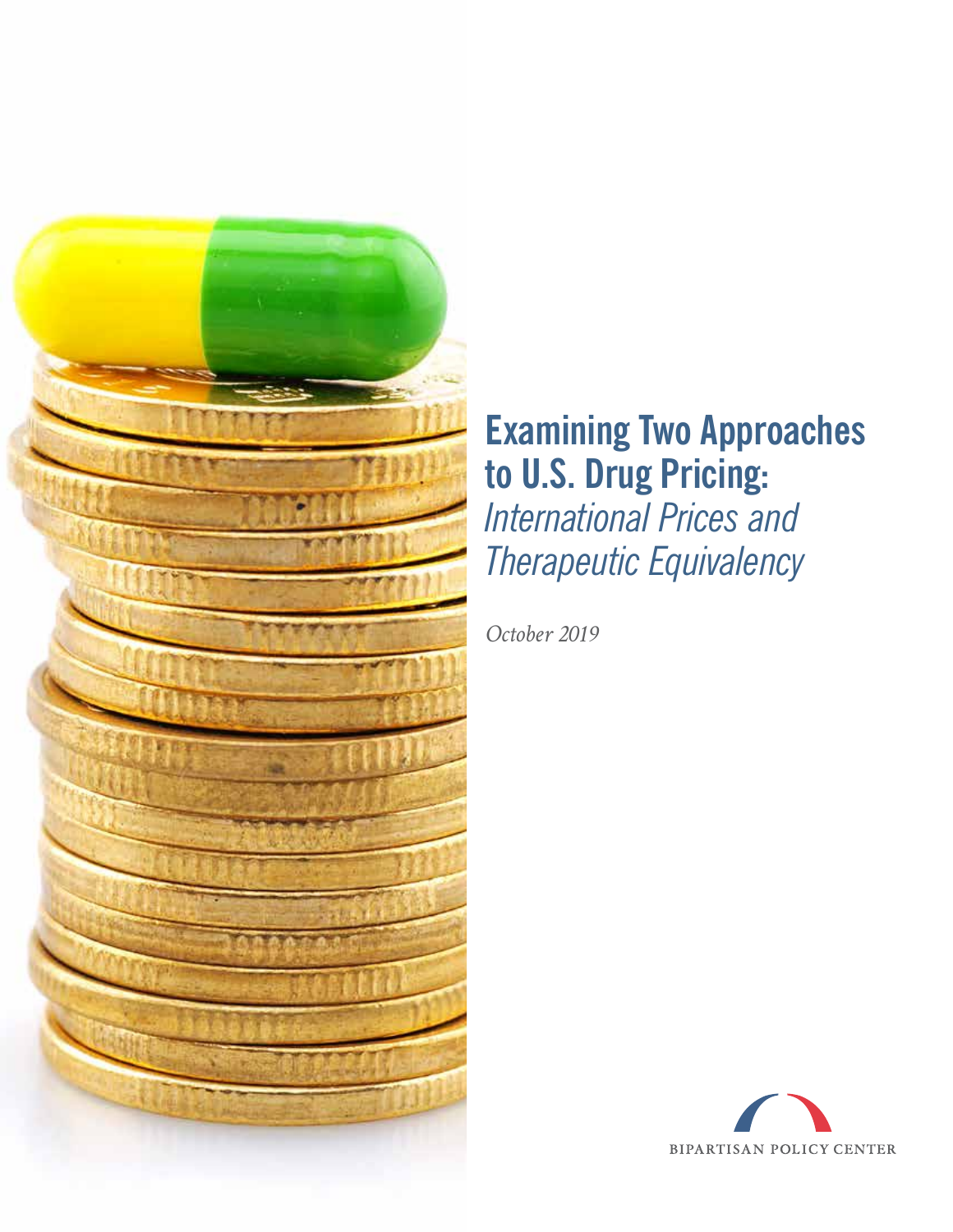**STAFF G. William Hoagland**  *Senior Vice President* 

> **Anand Parekh, M.D.**  *Chief Medical Advisor*

**Natalie Hamm**  *Senior Policy Analyst* 

**Kate Cassling** *Senior Manager, BPC Action* 

**Collier Fernekes** *Project Assistant*

#### **DISCLAIMER**

This report is the product of BPC staff. The findings and considerations expressed herein do not necessarily represent the views or opinions of the Bipartisan Policy Center's founders or its board of directors.

#### **ACKNOWLEDGMENTS**

The Bipartisan Policy Center would like to thank Arnold Ventures for their generous support of this project.

BPC would also like to give a special thanks to Avik Roy, Chris Jennings, Sheila Burke, Jim Capretta, and Gail Wilensky for their expert guidance on this report, and to Director of Health Policy Katherine Hayes for her review of the report.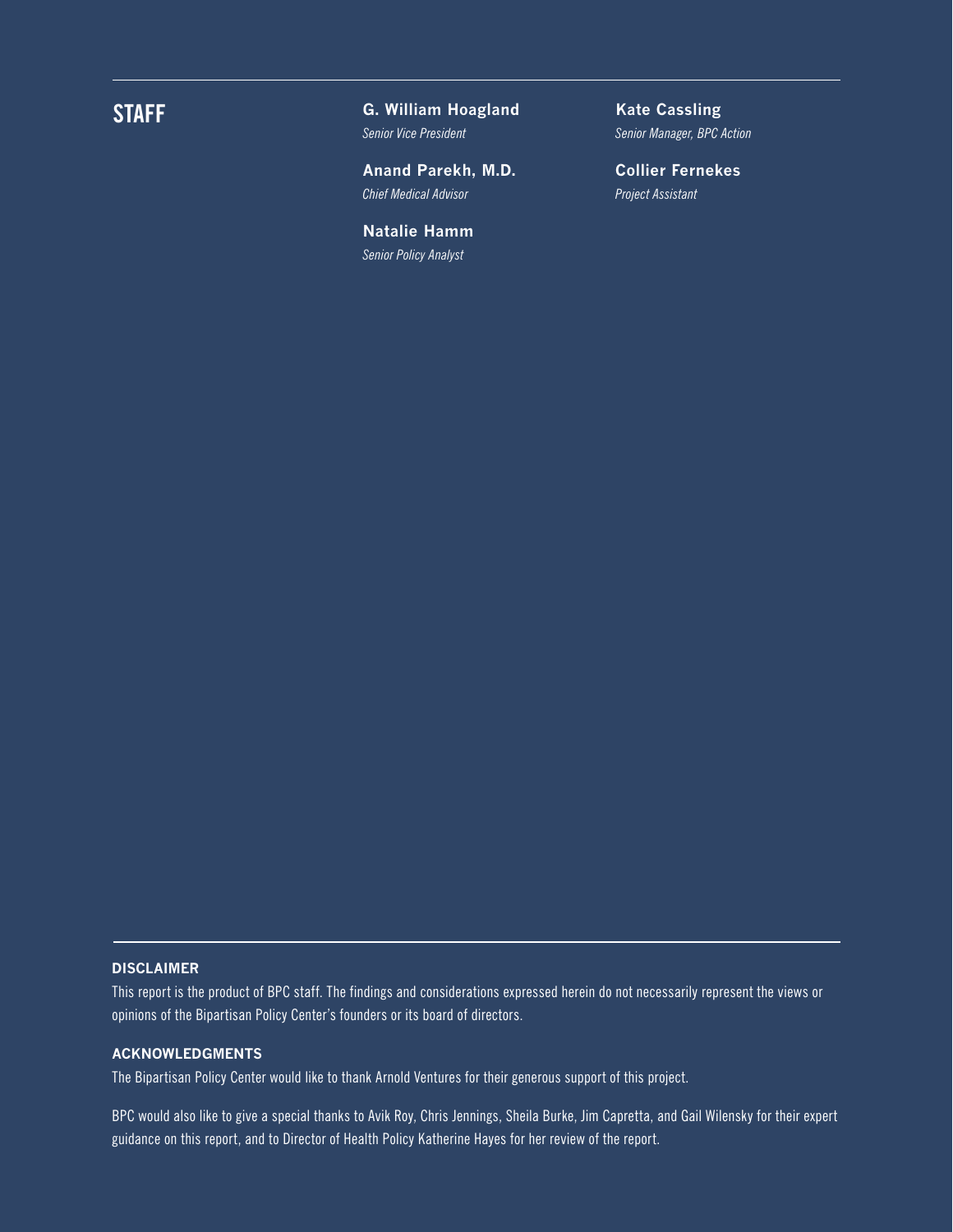

# **Table of Contents**

- **Executive Summary 4**
- **Introduction 6**

#### **Background 7**

Drug Pricing and Reimbursement Federal Policymaker Response

Executive Branch

Legislative Branch

#### **International and U.S. Experience 13 with Reference Pricing**

External Reference Pricing Abroad

Internal Reference Pricing Abroad

Country Case Studies

Germany

**Switzerland** 

**Denmark** 

U.S. Experience with Reference Pricing

Public Sector

Private Sector

#### **Policy Discussion and Considerations 24**

External Reference Pricing Internal Reference Pricing

- **Conclusion 28**
- **Endnotes 28**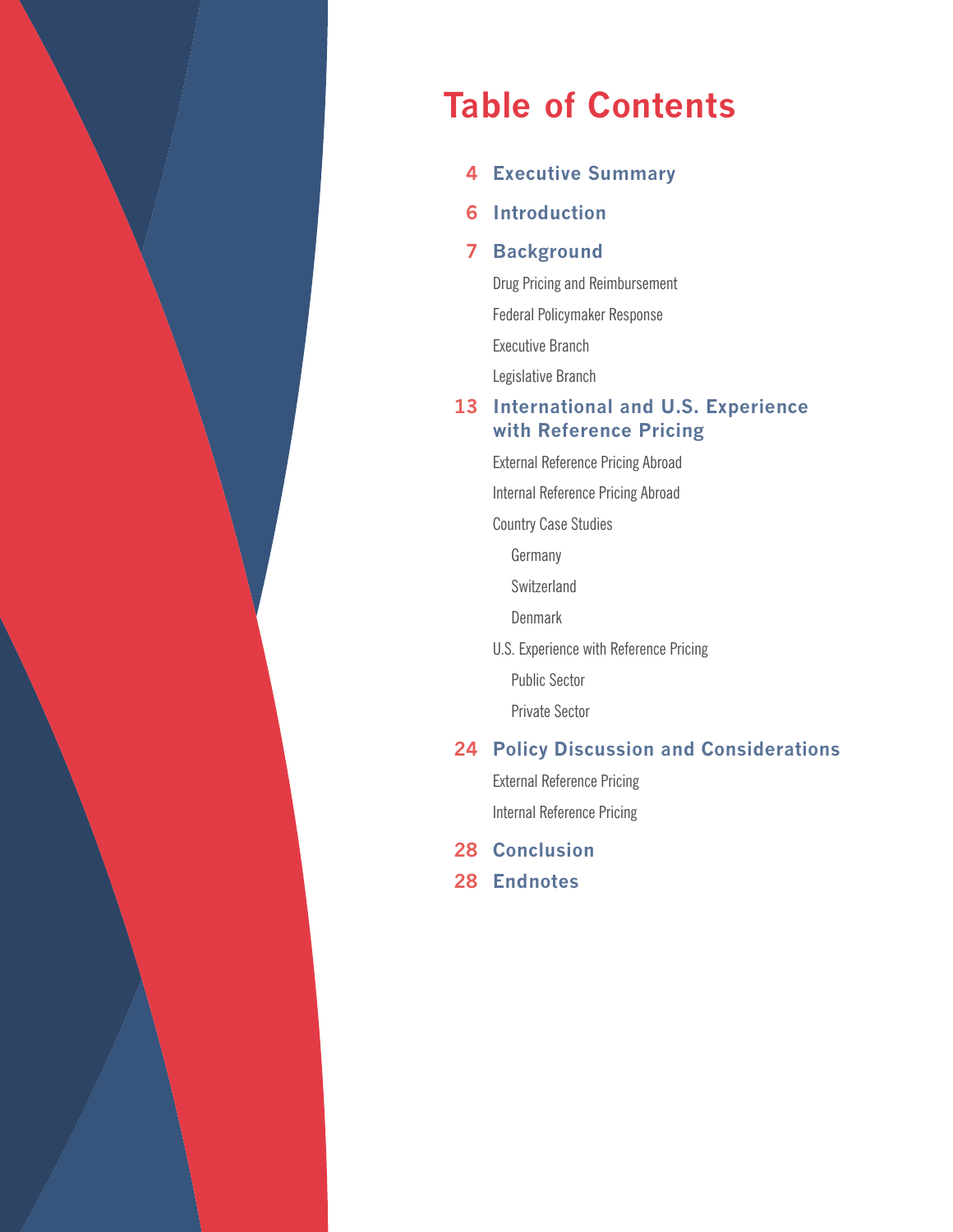# **Executive Summary**

Scientific advances in the biomedical research and pharmaceutical sectors have led to new drug treatments for a multitude of acute and chronic illnesses. While policymakers value the need to support continued innovation, they also seek ways to increase the affordability and accessibility of drugs. Evidence shows that the high prices of drugs are prompting difficult choices, as patients delay taking or don't access therapies they cannot afford. Most Americans, across party lines, see policy options to curb prescription drug costs as a top priority.

To date, many of the options to mitigate the high price of drugs have focused on increasing competition and transparency in the pharmaceutical sector as well as increasing value-based payments based on outcomes achieved. However, this report examines two additional tools: external reference pricing and internal reference pricing.

External reference pricing uses international prices as a benchmark to set or negotiate the price of drugs. Internal reference pricing, which could be used in various scenarios to ensure that therapeutically equivalent drugs are priced similarly, encourages the use of the least costly alternative therapy.

Agencies abroad commonly use both tools to restrain the high cost of drugs. While experts and officials have only recently proposed external reference pricing in the United States, it is currently employed in dozens of countries around the world, with many using the tool as the sole or main pricing policy. There is substantial heterogeneity among countries in how the tool is implemented with variation existing in the number of countries referenced, the calculation of the reference price, the specific sectors to which the policy applies, and the frequency of price revisions. While this variation makes it difficult to assess the overall impact on outcomes, studies generally demonstrate that external reference pricing leads to lower drug prices immediately, although this effect may diminish over time.

Studies also suggest that more frequent monitoring and systematic price revisions may lead to greater price reductions, and additional data suggest larger savings could be garnered if real prices paid by payers (discounted prices) were used. There are some studies that point to unintended consequences, such as potential encouragement of higher pricing in low-income countries, manufacturer launch delays in countries with lower prices, and short-term discouragement of investment in research and development.

Many countries around the world also use internal reference pricing to incentivize the uptake of therapeutically equivalent lowercost drugs. Evidence suggests that internal reference pricing policies may reduce drug prices and expenditures by increasing the use of reference drugs rather than more expensive products. The U.S. government used internal reference pricing in a limited way, primarily through Medicare Part B policies, from 1995 to 2010. More recently, private-sector purchasers have been using this tool successfully to reduce employer spending on therapeutically equivalent prescription drugs.

The varied use of external and internal reference pricing schemes in developed, market-oriented countries such as Germany, Switzerland, and Denmark, all of which have a relatively short time-to-market for pharmaceutical drugs, demonstrates that these tools could be effective in the United States to mitigate high drug prices.

#### **This report proposes the following policy considerations:**

#### **External Reference Pricing**

1. The U.S. Department of Health and Human Services (HHS) could consider implementing a pilot program using external reference pricing for a subset of Medicare Part B or D single-source brand-name drugs or biologics that are relatively expensive and face limited to no competition. Applying lessons learned from other countries and adhering to best practices have the potential to increase the affordability of drugs in the United States while minimizing unintended consequences.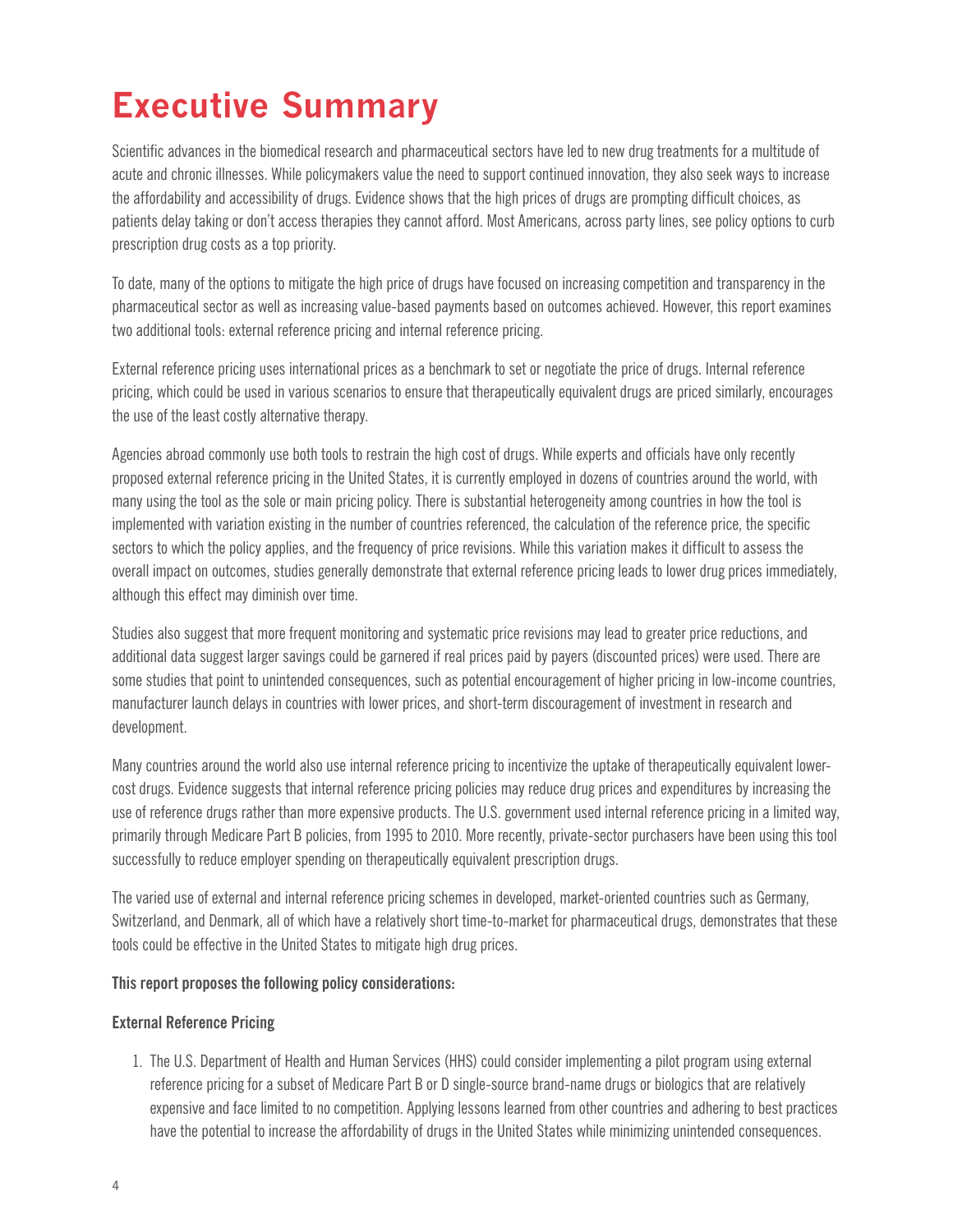Implementing any external reference pricing scheme would require building an infrastructure to collect and update comparable data from various countries.

#### **Internal Reference Pricing**

- 2. To implement internal reference pricing for pharmaceuticals more systematically in the United States, policymakers could consider efforts to catalyze assessments of therapeutic equivalency in several ways:
	- a. Congress should support the reauthorization of the Patient-Centered Outcomes Research Institute (PCORI), while HHS should continue to deliberate on how to support assessments of "comparability" within its regulatory apparatus.
	- b. To supplement existing efforts, HHS could establish an advisory group or task an existing office to look at the added incremental benefit of any new brand-name drug or biologic. For drugs that have a potential existing therapeutic equivalent, comparative effectiveness research could be undertaken; whereas, for drugs without an existing comparable treatment course, a clinical assessment of the drug's benefit to patient health could be undertaken and compared with the standard of care.
	- c. To inform HHS's efforts, federal funding could be provided to multiple private-sector research organizations to undertake these studies. The office or advisory group could review the data received from these studies, including information from manufacturers and from other countries, and publish an expert assessment. This information would help inform private-sector price negotiation of drugs and public-sector internal reference pricing policies.
	- d. As the European Union moves forward to strengthen cooperation on health technology assessments, the United States could consider joining such an effort. This process would lead to common assessment methods and facilitate data-sharing to better ascertain the added comparative value of new medicines.
- 3. It is critical that implementation of any internal reference pricing scheme use a transparent process involving multi-sector stakeholders to accurately identify therapeutic classes and determine therapeutic equivalency. With respect to instituting specific internal reference pricing policies:
	- a. Congress could provide the Centers for Medicare and Medicaid Services (CMS) authority to implement least costly alternative policies for Medicare Part B and the functional equivalence standard in the hospital outpatient prospective payment system.
	- b. Congress could also provide the HHS secretary the authority to group biologics and their respective biosimilars into a common billing code to maximize price competition.
	- c. CMS could also consider updating the Medicare Plan Finder tool with real-time information on patient cost-sharing for drugs so that Part D plans can institute internal reference pricing, which has the potential to supplement efforts of Pharmacy Benefit Managers (PBMs) in reducing total prescription drug costs.

To be sure, reference pricing alone is not a panacea and will not address all the affordability and accessibility challenges in the pharmaceutical sector. However, in the right setting, focused on the most appropriate drugs, and in combination with additional pricing and reimbursement approaches, it could make a significant impact.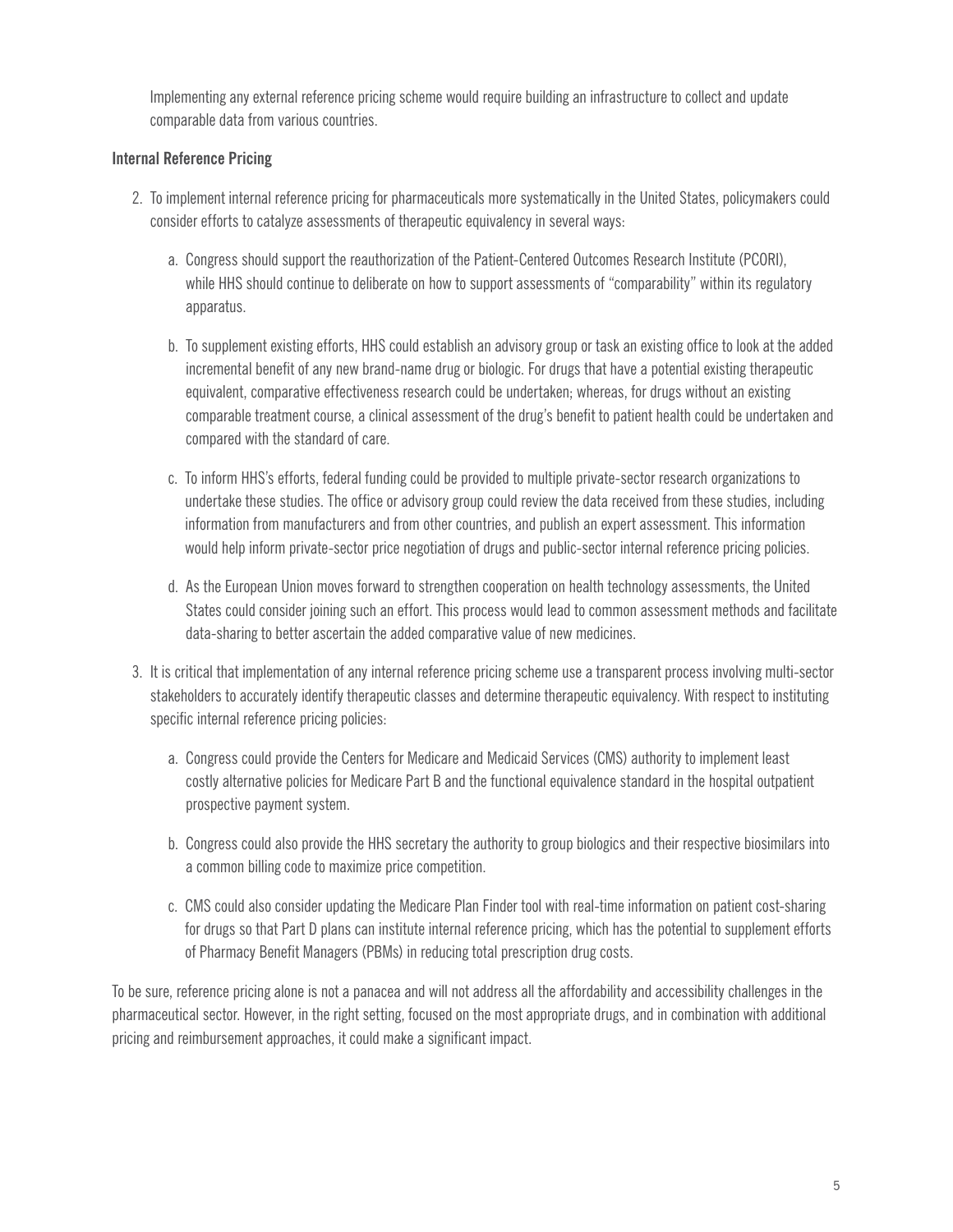# **Introduction**

A vibrant, innovative pharmaceutical market is vital to optimizing the health of all Americans. Scientific advances in the pharmaceutical sector have led to new treatments for a multitude of acute and chronic illnesses. While policymakers value the need to support continued innovation, they also seek ways to increase the affordability and accessibility of pharmaceuticals. The United States is the world's largest market for pharmaceuticals, with high prices and high utilization of new pharmaceuticals.<sup>1</sup> The United States spends more per capita on pharmaceutical drugs than any other high-income country.2 (Hereafter, the term "drugs" refers to pharmaceutical drugs).

Many new types of drugs, such as biologics, gene therapies, and immunotherapies, require sophisticated, resource-intensive technologies for safe and reliable production. Often, these drugs are the first in their therapeutic class and have limited to no market competition. Patients' accessibility to these novel drug treatments is becoming more of a concern as rising drug prices affect patients' out-of-pocket costs as well as the budgets of private and public payers in the United States.3

For example, health professionals now treat many cancers, autoimmune diseases, and genetic disorders that previously resulted in death and/or a sharply curtailed life span as chronic conditions because of innovative drug treatments. However, the sustainability of paying thousands of dollars per month for such treatments on an ongoing basis is becoming a public concern.

Higher prices for existing drugs (whether generic drugs or brand-name drugs) are also an area of concern with respect to rising drug prices. There has recently been an unprecedented rise in the prices of generic drugs, thought to be largely secondary to manufacturer consolidation.<sup>4</sup> In addition, the trend of year-to-year increases in the price of brand-name drugs continues despite its length of time on the market and despite the presence of other drugs with therapeutic equivalency.<sup>5</sup>

As a result, an increasing number of Americans and their families must choose between paying for drugs or spending money on necessities such as food, housing, and transportation. About one-quarter of people taking a prescription drug in the United States report that it is either somewhat or very difficult to afford.<sup>6</sup> Evidence shows that high drug prices are forcing patients to either delay therapies or preventing them from accessing them at all.<sup>7</sup>

Policymakers are responding to the challenges in various ways with possible solutions generally falling into three categories: (1) increasing competition; (2) increasing transparency; and (3) increasing value-based payments based on outcomes achieved. This report examines two additional tools—external reference pricing and internal reference pricing—both of which are used more commonly abroad to curb the high prices of drugs.

These tools are generally consistent with the categories outlined above. External reference pricing uses the prices of drugs in other countries in order to potentially set or negotiate the price of drugs. It focuses largely on single-source brand-name drugs or biologics without therapeutic or generic competition. Internal reference pricing, which can ensure that therapeutically equivalent drugs are priced similarly, encourages the use of the least costly alternative therapy.

This report is organized in three parts. The background section describes prescription drug pricing and reimbursement in the United States and details current federal policymaker efforts to address challenges related to drug affordability and accessibility, including using various forms of reference pricing. The second section summarizes the experience of the United States and other countries in using both external and internal reference pricing. A final section lays out considerations for policymakers on how the United States could increasingly utilize these tools.

The Bipartisan Policy Center compiled this report through information and insights derived from extensive literature review; interviews with subject matter experts, Capitol Hill staff, and drug pricing stakeholders; and information shared at a BPC roundtable held in July 2019.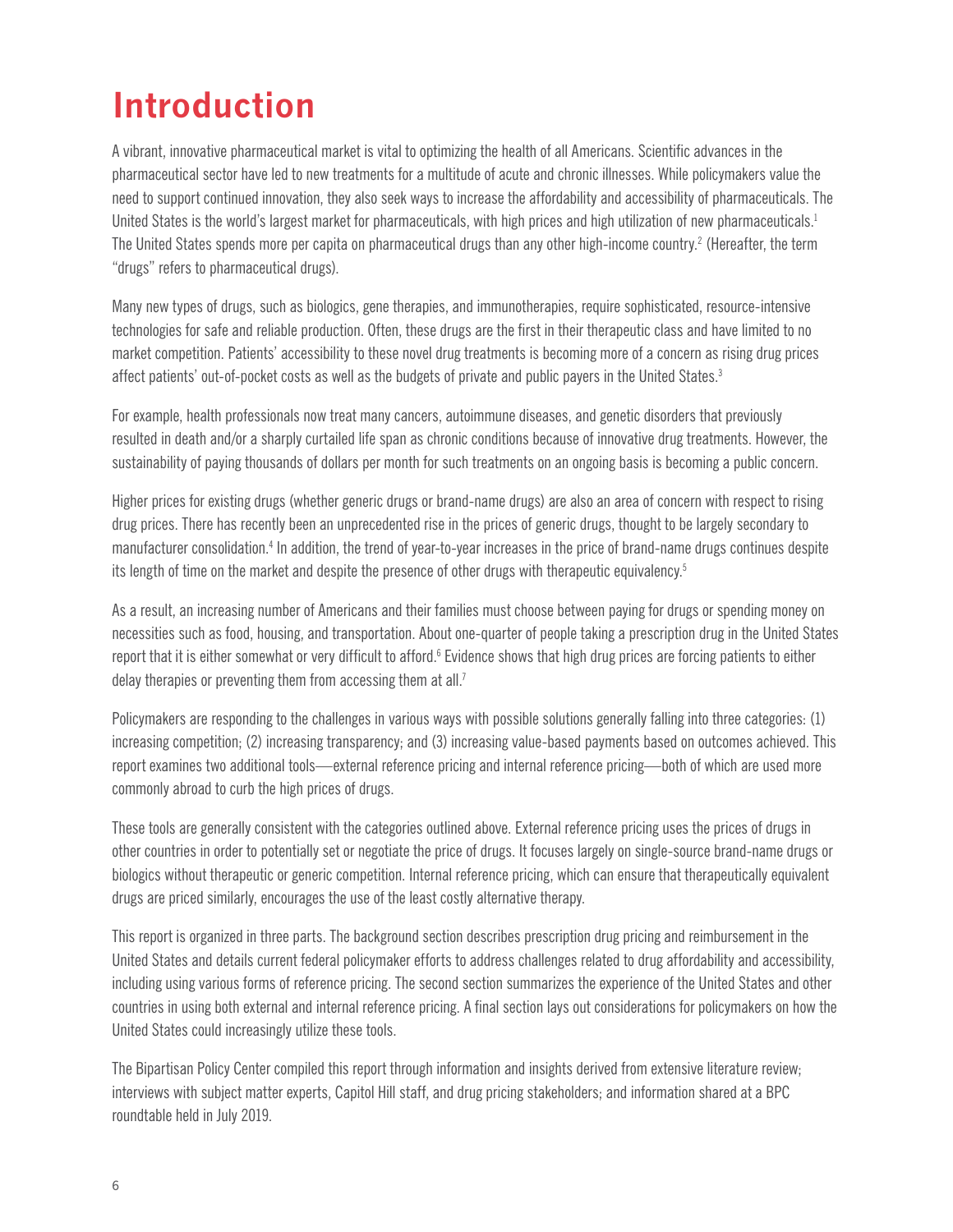# **Background**

# **DRUG PRICING AND REIMBURSEMENT IN THE UNITED STATES**

People often describe prescription drug pricing and reimbursement as opaque due to confusion surrounding the drug pricing determinants. Although a drug's initial price is determined by manufacturers, a drug may eventually have several different prices for various payers and consumers. Prescribers and patients may not have access to these varying prices or to information on how the process for prices is determined. Therefore, making informed decisions about a therapeutically appropriate drug at the most economical price is challenging.

### **Key Actors Influencing Drug Pricing**

Drug manufacturers use gross (from here on referred to as "list") prices to initiate the drug pricing process. List prices are known as an Average Wholesale Price or Wholesale Acquisition Cost and can be likened to sticker prices for cars, as the rationales for prices are not completely transparent.<sup>8</sup> Equally opaque to consumers are net drug prices, which are the true drug prices paid by third-party payers (that is, health insurers) and patients after the total value of manufacturers' discounts, rebates, and other price concessions are taken into account.

In addition to the pricing opacity, drug manufacturers can create a monopoly on specialty drugs, such as many single source brand-name drugs and biologics, through patent protection and FDA marketing exclusivity of their products.<sup>9</sup> These monopolies can lead to excessive drug prices in a market where other actors and consumers have little leverage.

Another key influencer of drug prices are intermediaries known as pharmacy benefit managers (PBMs) who support health care payers in managing pharmacy costs. PBMs use their ability to set drug formularies for private health insurance plans, including the private health plan formularies in Medicare Part D, as a tool for negotiating discounts from drug manufacturers.10 Private payers, including those participating in Medicare Part D, pay a net (discounted) price to drug manufacturers plus some payment to PBMs.<sup>11</sup> This nontransparent price discount between manufacturers and PBMs creates confusion for those who aren't involved in the negotiating process when attempting to understand pharmaceutical pricing dynamics, as discounts may or may not change with changes in list prices.<sup>12</sup>

In recent years, PBMs have come under closer scrutiny from policymakers due to a perception that PBMs drive up drug prices in their negotiations with drug manufacturers and thereby interfere with patients' access to prescription medications. PBMs charge fees to pharmacies, for example, retail business pharmacies or community oncology practices, and in some cases, these fees have increased dramatically in recent years.<sup>13</sup> On the other hand, a recent Government Accountability Office study found that in the case of Medicare Part D drugs, PBMs retained less than 1 percent of the rebates they negotiated with Medicare Part D manufacturers.<sup>14</sup>

Each of these actors affect drug prices in different ways, some more clear-cut than others. One clear and prevailing theme is that drug spending is growing rapidly and is an ongoing issue area that policymakers are interested in addressing.

### **Prescription Drug Spending in the United States**

The Centers for Medicare and Medicaid Services (CMS) defines prescription drug spending as "retail" sales of human-use dosage-form drugs, biological drugs, and diagnostic products that are available only by a prescription from a provider. A complete picture of spending on pharmaceuticals also includes the non-retail segment. The non-retail drug segment includes drugs that are purchased by providers such as hospitals, physician offices, nursing homes, and home health agencies and billed to patients as part of the provider bill.<sup>15</sup> U.S. retail prescription drug spending was \$333 billion in 2017.<sup>16</sup> Non-retail drug spending was estimated at \$148 billion (adjusted for rebates), for total U.S. prescription drug spending of \$481 billion in 2017.<sup>17</sup> After accounting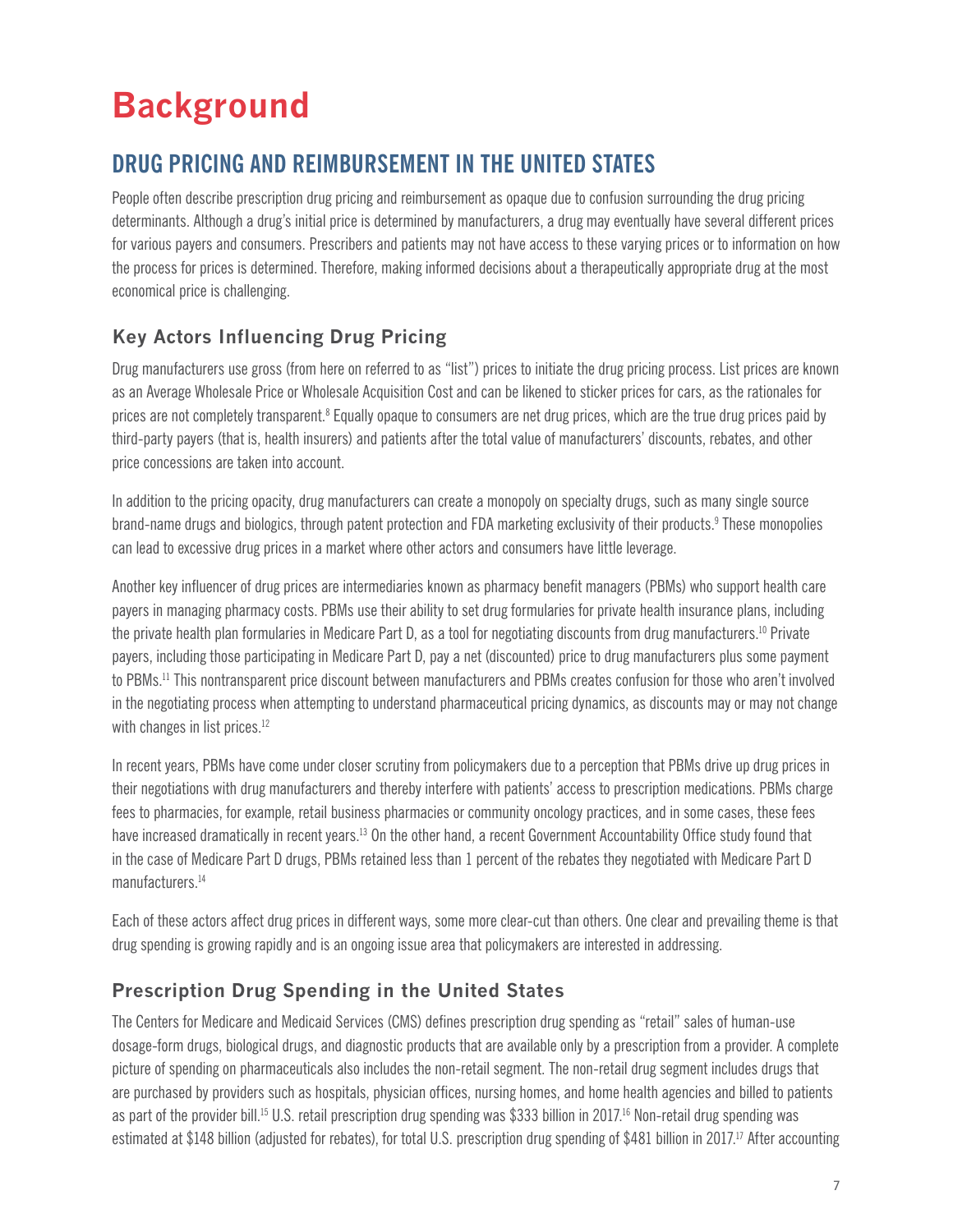for rebates, the majority (82 percent) of U.S. retail prescription drug spending was incurred by the three major sources of health care payment in the U.S. health system: private health insurance, Medicare, and Medicaid. Among these three payers, private health insurance accounted for the largest share of drug spending, at 42 percent, followed by Medicare at 30 percent, and Medicaid at 10 percent. Patient out-of-pocket costs represented 14 percent of total retail drug spending.<sup>18</sup>

According to CMS's 2018-2027 projections of national health expenditures, the U.S. retail prescription drug spending will have grown 3.3 percent in 2018, due to faster than anticipated utilization growth partially driven by an increase in new drug introductions. CMS also projects that retail prescription drug spending growth will further accelerate to 4.6 percent in 2019, followed by a 6.1 percent per year on average growth for the years thereafter. Higher use of costly new drugs and efforts by employers and insurers to encourage patients with chronic conditions to consistently treat their diseases are driving factors contributing to projected retail prescription drug spending.19

#### **U.S. Federal Drug Spending**

Medicare is the largest driver of federal drug spending. Medicare pays for drugs through the mechanisms of Medicare Parts B and D, which are described in the following paragraphs. Medicare Part B covers drugs and biologics that are bought and administered by infusion or injection in physician offices and hospital outpatient departments, and certain other drugs provided by pharmacies and suppliers.<sup>20</sup> Of total spending for Part B in 2017, about \$32.1 billion was spent on drug benefits,<sup>21</sup> and spending on Part D benefits totaled \$95 billion in 2017 (a sum of Medicare Parts B and D drug benefits totaling \$127.1 billion).<sup>22</sup> Medicare Part B concentrates drug spending in a small number of expensive products called biologics.

Health care providers use many biologics to treat cancer or its side effects, while others use them to treat macular degeneration, rheumatoid arthritis, and other inflammatory conditions.23 Subsequently, the Medicare program compensates these providers for their acquisition costs. This is the so-called "buy and bill" system for financing physician-administered drugs. Medicare pays for most drugs covered under Part B using an average sales price (ASP) methodology. ASP is based on the weighted-average prices of drugs sold by manufacturers, which reflect discounts and rebates off list prices. The ASP calculation excludes certain types of sales, including sales to Medicare Part D plans and to entities covered by the Section 340B drug purchase program.<sup>24</sup>

The Medicare Modernization Act of 2003 established the Medicare statutory payment rate at 106 percent of ASP for most Part B drugs. The 6 percent add-on helps cover extra costs associated with these treatments, some of which involve special storage and handling protocols.25 Physicians get a separate fee for administering drugs that must be injected or infused. Despite the statute setting Part B drug reimbursement at 106 percent of ASP, budget "sequestration" has reduced payment to 104.3 percent of ASP since 2013.26 Intended to cover any added acquisition-related expenses, the percentage add-on can also have the unintended consequence of paying physicians more for prescribing drugs with higher costs than for prescribing less expensive therapeutic alternatives.<sup>27</sup>

Medicare Part D is a voluntary outpatient prescription drug benefit for people with Medicare, provided through private plans approved by the federal government. Medicare Part D accounts for 3.4 times greater Medicare spending compared with Medicare Part B.<sup>28</sup> Beneficiaries can choose to enroll in either a stand-alone prescription drug plan to supplement traditional Medicare or a Medicare Advantage prescription drug plan, mainly HMOs and PPOs, that cover all Medicare benefits including drugs.<sup>29</sup> In 2018, more than 43 million of the 60 million people with Medicare were enrolled in Part D plans.<sup>30</sup>

Other federal drug plans require price discounts from manufacturers who wish to have their drugs covered.<sup>31</sup> Medicaid, the Veterans Health Administration, the U.S. Department of Defense, and the 340B drug program require price discounts from manufacturers with various tools (specific to each of these federal drug plans).<sup>32</sup> Price controls, usually in the form of required discounts from the average price paid by other purchasers and negotiated pricing, in which the government uses its market power to bargain for favorable rates from pharmaceutical suppliers, are some of the tools used to achieve price discounts.<sup>33</sup>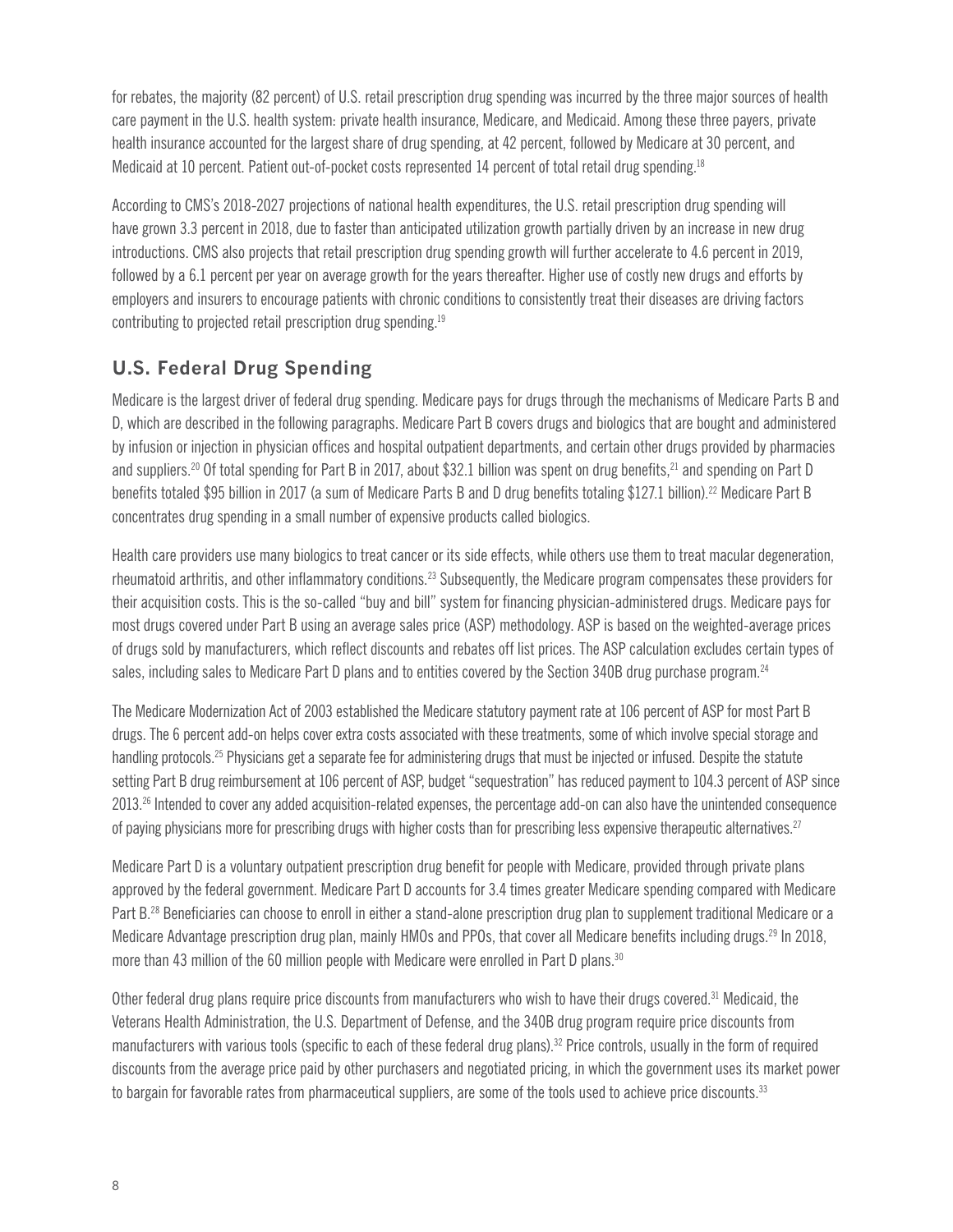### **High Prices Are Concerning to Policymakers**

Despite the existing drug cost-management tools available to payers and PBMs, high drug prices continue to be of great concern to patients, taxpayers, employers, and the federal government. A defense of the status quo often invokes the concern that reducing drug prices may stifle innovation by discouraging research and development. However, others point to data suggesting that many of the largest pharmaceutical companies spend far more on sales and marketing than on research and development.<sup>34</sup>

The current dialogue taking place across the country, perhaps most notably the dialogue initiated by the Trump administration, reflects the growing burden of pharmaceutical costs on consumers.35 Efforts at the federal and state levels and the vested interests of other stakeholders suggest that the opportunity may be ripe for collaboration on paths forward to address the challenge of high prices.

# **FEDERAL POLICYMAKER RESPONSE**

#### **Executive Branch**

In May 2018, the U.S. Department of Health and Human Services (HHS) under the Trump administration released a Blueprint to Lower Drug Prices to address high drug prices in the United States. HHS identified four challenges in the U.S. drug market:

- 1. High list prices for drugs;
- 2. Seniors and government programs overpaying for drugs due to the lack of the latest negotiation tools;
- 3. High and rising out-of-pocket costs for consumers; and
- 4. Foreign governments benefiting from U.S. investment in drug manufacturing innovation without contributing toward the high costs of it.<sup>36</sup>

The HHS blueprint includes multiple policy proposals to lower drug prices and address these challenges. HHS then identified four key strategies for reform:

- 1. Improved competition;
- 2. Better negotiation;
- 3. Incentives for lower list prices; and
- 4. Lowering out-of-pocket costs.37

The HHS blueprint includes two phases: (1) actions President Donald Trump may direct HHS to take immediately; and (2) actions HHS is considering for which it has solicited feedback.<sup>38</sup>

Three blueprint policy proposals to reduce high drug prices via differing methods received considerable attention in the first half of 2019. A proposal to eliminate drug rebates in Medicare and Medicaid plans by excluding the rebates that drug manufacturers pay to PBMs was met with significant pushback from insurers and hospitals, who worried the proposal wouldn't force drug manufacturers to lower prices and would likely see higher profit margins from it. Due to projections that the elimination of drug rebates would significantly increase premiums, the administration withdrew the proposal in mid-July 2019.<sup>39</sup>

In mid-July 2019, a District of Columbia federal judge blocked a proposed requirement that drug manufacturers include in their television commercials the list price of any drug that costs more than \$35 a month. The ruling stated that HHS exceeded its regulatory authority in this requirement of drug manufacturers.<sup>40</sup>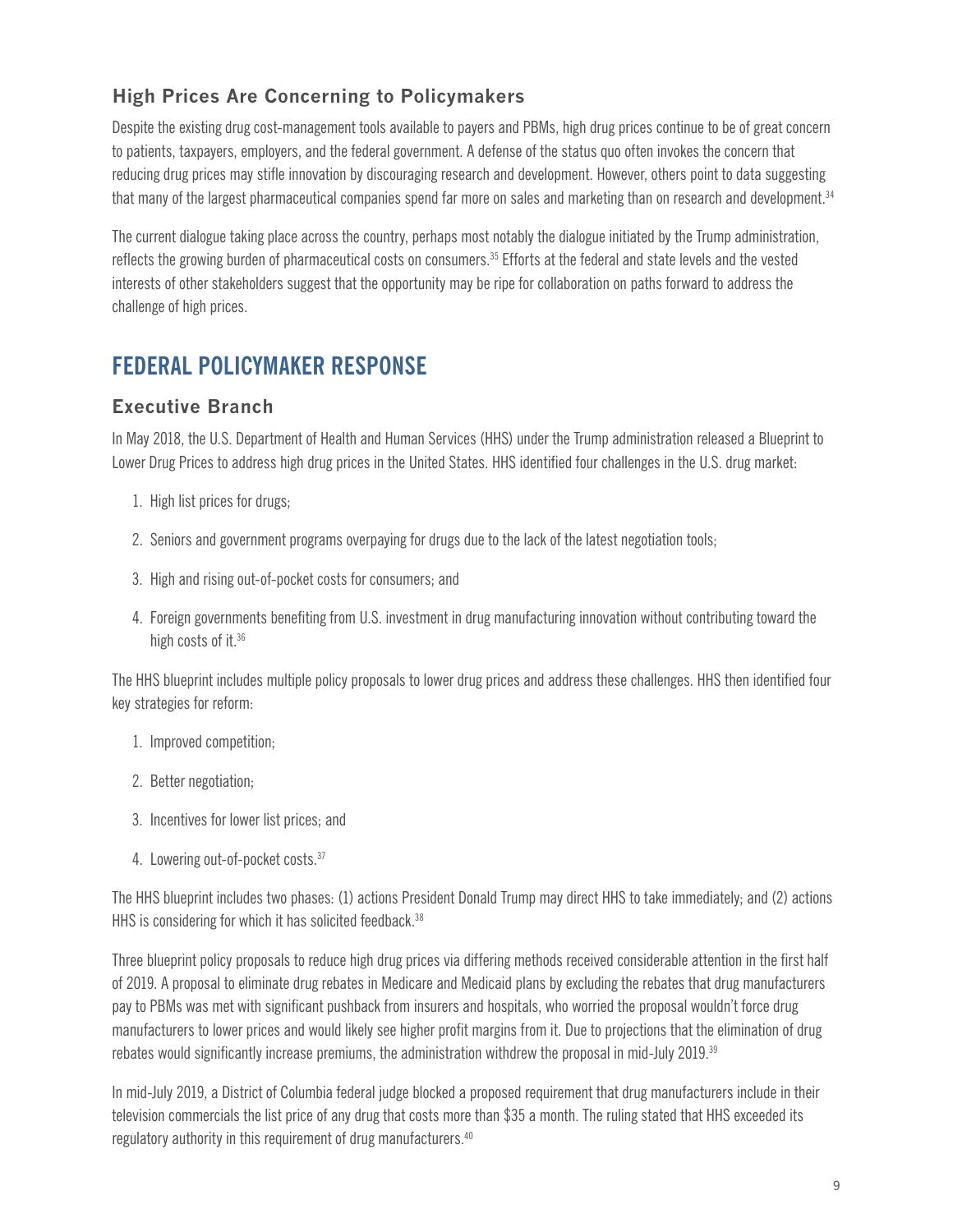The third proposal, published by the Trump administration in an Advance Notice of Proposed Rulemaking on October 30, 2018, requested comments on potential options for revamping the payment system for Part B-covered drugs. One of the demonstration projects is the International Pricing Index (IPI) and Targeted Savings. As an alternative to using ASP methodology, the demonstration project would use an IPI as a form of external reference pricing to allocate a targeted savings percentage across selected Part B drugs.<sup>41</sup>

Under the IPI model, the government would determine a payment rate for Medicare fee-for-service Part B drugs based on a target price linked to international prices (external reference).42 The Office of the Assistant Secretary for Planning and Evaluation estimated in the first quarter of 2018 that list prices for 27 Part B drugs in the United States were, on average, about 1.8 times higher than prices paid for the same products in comparison countries. The IPI is the ratio of Medicare spending on selected Part B-covered drugs using the ASP methodology to spending on those same drugs using international prices. This calculation holds the volume and mix of drugs constant.<sup>43</sup> Over a five-year period, the IPI model would phase in a target price for Part B drugs. which HHS states would result in about a 30 percent reduction in spending achieved by smaller reductions for some drugs and substantially larger cuts for others, depending on the magnitude of the existing gap between the U.S. and international price for a drug.44 The rulemaking status of the IPI model is pending as of October 2019.

#### **Legislative Branch**

The high cost of drugs has been a primary focus of legislators during the 116<sup>th</sup> Congress. Members of Congress have introduced dozens of bills related to lowering the cost of drugs and the House and Senate committees of jurisdiction have held around a dozen hearings related to drug pricing.

#### **Efforts in the U.S. House of Representatives**

In May 2019, the U.S. House of Representatives passed H.R. 987, the Strengthening Health Care and Lowering Prescription Drug Costs Act. This legislation included several bills intended to reduce prescription drug costs by making it easier to bring more generic drugs to the market. The package included the CREATES Act, language to limit "pay for delay" activities, and other language to make it easier to bring generic drugs to market. While the prescription drug portions of this legislation had bipartisan support, the bill passed 234 to 183, with only five Republican votes because lawmakers paired the prescription drug provisions with more partisan bills related to the Affordable Care Act.<sup>45</sup>

The House is continuing to work through the committees of jurisdiction on additional measures to reduce prescription drug prices, including legislation to increase transparency in the prescription drug supply chain; reduce additional hurdles for bringing generic drugs to market; reduce out-of-pocket costs for patients, particularly in Medicare Part D; and address the rising costs of specific drugs, including insulin. House Democratic leadership has also released additional drug pricing legislation (H.R. 3). The bill proposal, which the committees of jurisdiction will consider, would allow Medicare to directly negotiate drug prices for at least 25 and up to 250 drugs each year to be determined by the drugs that have the highest cost to Medicare and other payers and no additional competition. The bill would rely on an international pricing index to limit drug prices for those negotiated drugs. The bill would also cap out-ofpocket costs for seniors in Medicare Part D and make other changes to prevent drug prices from rapidly increasing above inflation.

#### **Efforts in the U.S. Senate**

The U.S. Senate has adhered to many of the same themes as the House of Representatives. This summer, both the Senate Health, Education, Labor, and Pensions (HELP) and Finance Committees released bipartisan packages. The goal of the HELP package is to reduce health care costs in general, and the focus of the Finance Committee package is more specific to prescription drug prices. In addition, the Senate Judiciary Committee has held several hearings on legislation related to reforming the patent system for prescription medicines.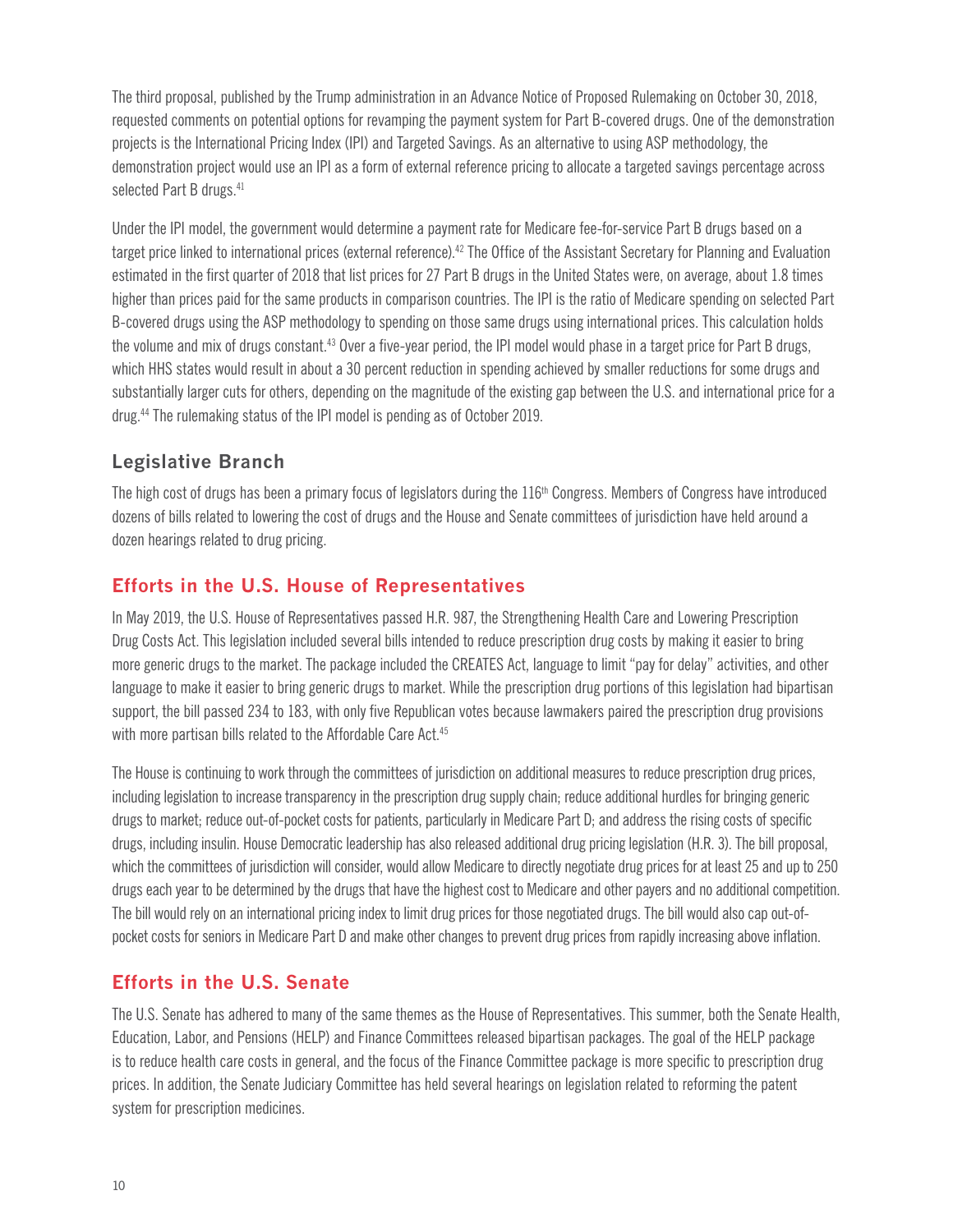The HELP package, the Lower Health Care Costs Act of 2019, passed out of committee in June with a vote of 20 to 3. Regarding prescription drug prices, the bill focuses on improving the ability and authority of the Food and Drug Administration (FDA) to bring generic drugs and biosimilars to market more efficiently and includes provisions to increase transparency in the prescription drug supply chain. According to the Congressional Budget Office (CBO), the prescription drug title of this bill would save the federal government \$4.58 billion over 10 years.46

The Finance Committee legislation, the Prescription Drug Pricing Reduction Act of 2019, passed out of committee in July 2019 with a vote of 19 to 9. It includes many provisions, but a few of the most notable are described here.<sup>47</sup> First, the package aims to limit Medicare Part B and Medicare Part D price increases for drugs by requiring manufacturers to pay additional rebates to Medicare if they increase their prices above the inflation rate (an "inflationary cap"). Second, it would redesign Medicare Part D to reduce out-of-pocket costs for seniors by capping those costs at \$3,100 beginning in 2022 while shifting more responsibility to the insurance plans. Finally, it would better align incentives between Medicare and Medicaid on prescription drug pricing, improve information disclosure, and better facilitate innovative contracts between Medicaid and drug manufacturers. According to the CBO, this package would save the federal government \$100 billion, reduce out-of-pocket drug costs for Medicare beneficiaries by \$27 billion, and reduce Medicare premiums by \$5 billion.<sup>48</sup> While this package has moved out of committee, senators on both sides of the aisle have raised concerns about several provisions. The committee is continuing to work on updating the bill text.

The legislative future of these proposals is uncertain. While there is great focus on the issue, it is notoriously difficult to reach bipartisan consensus on such complex health care policies, and the policy debate will likely continue throughout the rest of the year.

#### **Specific Efforts Around Reference Pricing**

Legislative conversations around external reference pricing as a tool to reduce prescription drug prices are limited, but there have been several legislative proposals introduced. These include bills that focus on establishing a system of reference pricing as well as bills that simply list reference pricing as an option that policymakers could use as a transition to, or as part of other efforts to, reduce prices.

- **• The End Price Gouging for Medications Act** (H.R. 3523 & S. 1987), introduced by Reps. Peter Welch (D-VT) and Francis Rooney (R-FL) and Sen. Jeff Merkley (D-OR). The bill would require the HHS secretary to establish reference prices for drugs, limiting the price of a drug to the median price in 11 countries—Japan, Germany, the United Kingdom, France, Italy, Canada, Australia, Spain, the Netherlands, Switzerland, and Sweden. This price would be available to all individuals in the U.S. market.
- **• Transparent Drug Pricing Act** (S. 977), introduced by Sens. Rick Scott (R-FL) and Josh Hawley (R-MO). The bill, which mirrors elements of the president's IPI proposal, would limit the retail list price of drugs in the United States for all consumers to the lowest retail list price for the drug among Canada, France, the United Kingdom, Japan, or Germany. This provision would sunset after five years.
- **• Prescription Drug Price Relief Act of 2019** (S. 102 & H.R. 465), introduced by Sen. Bernie Sanders (I-VT) and Rep. Ro Khanna (D-CA-17). The bill would require HHS to review all brand-name drugs for excessive pricing at least annually. A price is considered excessive if the domestic average manufacturing price exceeds the median price for the drug in Canada, the United Kingdom, Germany, France, and Japan. If HHS finds that any such drugs are excessively priced, it must (1) void any government-granted exclusivity; (2) issue open, nonexclusive licenses for the drugs; and (3) expedite the review of corresponding applications for generic drugs and biosimilar biologics.
- **•** M**edicare Negotiation and Competitive Licensing Act** (H.R. 1046 & S. 377), introduced by Rep. Lloyd Doggett (D-TX-35) and Sen. Sherrod Brown (D-OH). The bill allows Medicare to directly negotiate Part D drug prices. If those negotiations fail, it allows other companies to develop generics; in the interim, one-year period, it limits what Medicare will pay to the average of the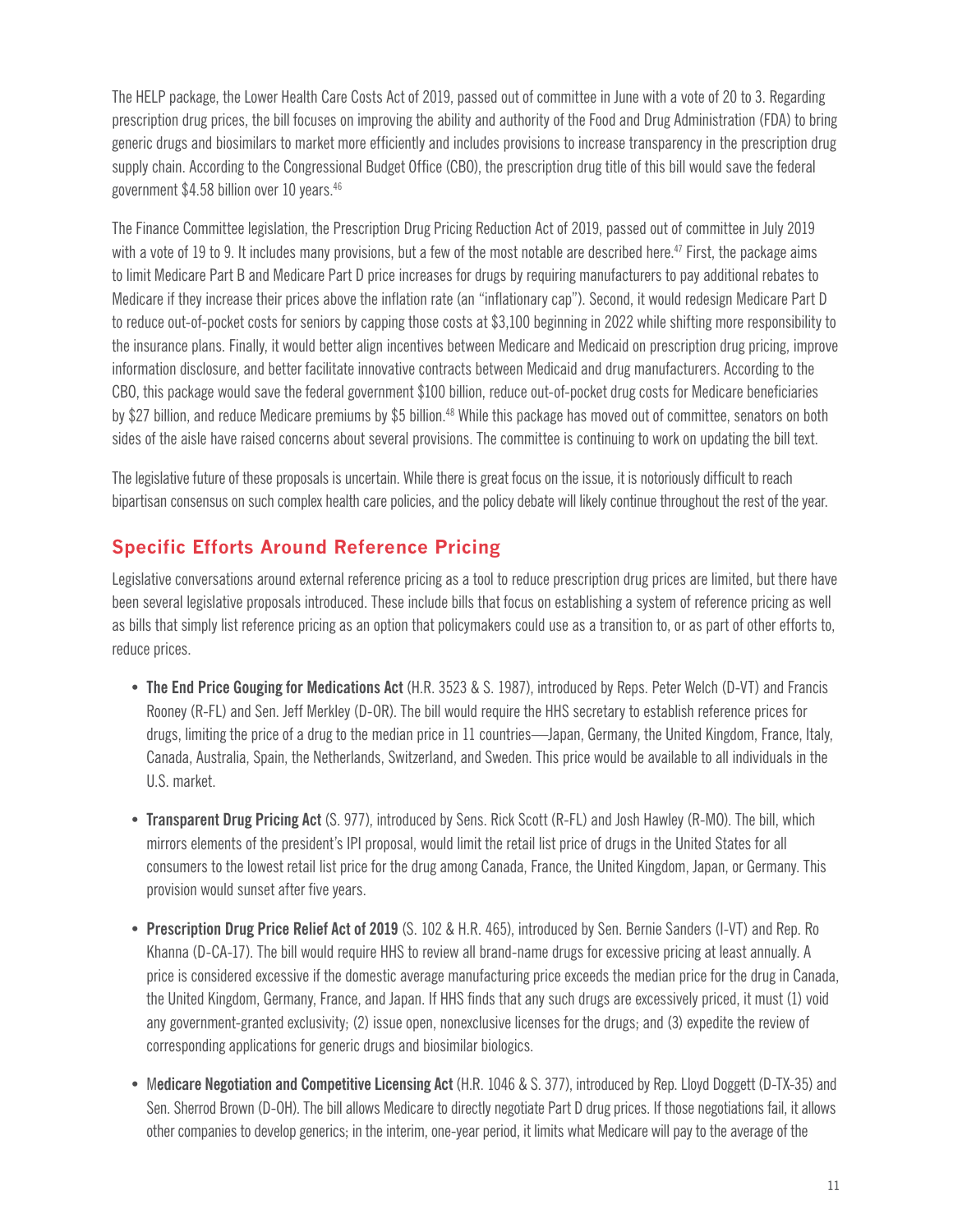prices available from the manufacturer to any wholesaler, retailer, provider, health maintenance organization, nonprofit entity, or governmental entity in the 10 Organisation for Economic Co-operation and Development (OECD) countries that have the largest GDP with a per capita income that is not less than half the per capita income of the United States.

- **• The Affordable Medications Act** (S. 1801), introduced by Sen. Tina Smith (D-MN). The bill is wide-reaching and includes Medicare Part D negotiation, additional transparency, and changes to FDA approval. It lists reference pricing as a technique Medicare could use in their negotiations but does not dictate the terms.
- **• The Choose Medicare Act** (H.R. 2463 & S. 1261), introduced by Rep. Cedric Richmond (D-LA-2) and Sen. Jeff Merkley (D-OR). The bill creates a public option via Medicare. It allows Medicare to directly negotiate prices for Part D prescription drugs and lists reference pricing as an optional tool.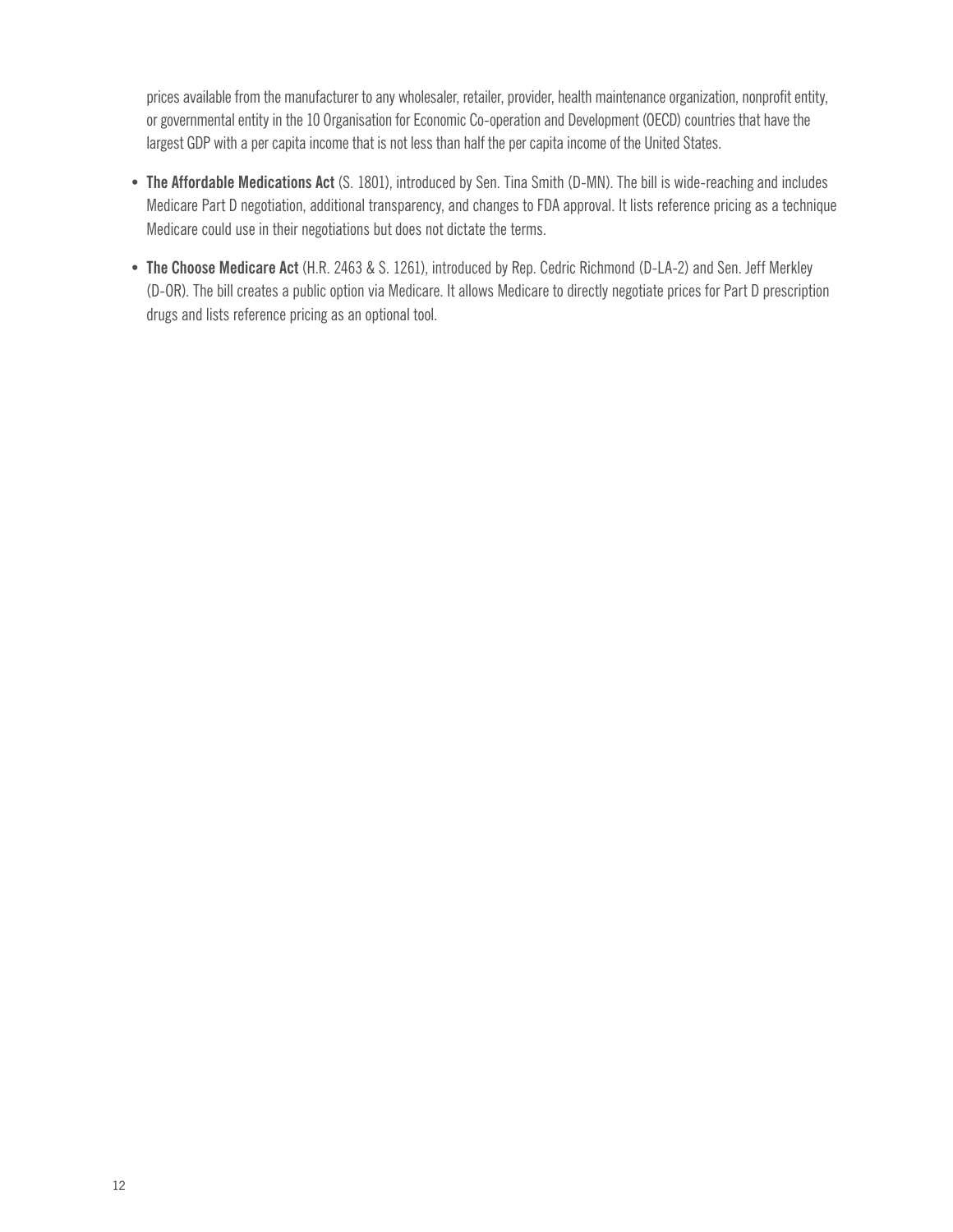# **International and U.S. Experience With Reference Pricing**

### **EXTERNAL REFERENCE PRICING ABROAD**

Most European countries use international reference pricing as a tool to determine payment strategies for pharmaceutical drugs. The World Health Organization (WHO) Collaborating Centre for Pharmaceutical Pricing and Reimbursement Policies defines external price referencing as "the practice of using the price(s) of a medicine in one or several countries in order to derive a benchmark or reference price for the purpose of setting or negotiating the price of the product in a given country."49

A recent analysis found that 36 of 41 countries surveyed by WHO in the Europe region apply external price referencing for some medicines. Of those 36, 26 apply the tool as the sole or main pricing policy, although this could be limited to specific sectors, such as the outpatient sector. The number of reference countries ranged between one (Luxembourg) and 31 (Poland), with the selection criteria consisting largely of similarities in economic conditions and geographic proximity. The majority of countries (25) used the manufacturer (list) price when conducting external reference pricing. The most common formula used to calculate the reference price was to average the prices or to use the average of the three lowest prices of reference countries. Most countries surveyed monitor and revise prices on a regular basis; however, the duration of the intervals ranged from three months to five years. Countries dealt with challenges related to the non-availability of price information in various ways, including requiring data availability in at least a minimum number of reference countries. Beyond Europe, external reference pricing has also been applied, reportedly, in 23 countries worldwide; however, there is considerably less published information on its use.<sup>50</sup>

It should be stated that while there are several common practices among countries using external price referencing, overall, there is a significant amount of heterogeneity in its application. This variation makes it difficult to assess the overall impact of external reference pricing on outcomes such as the affordability and accessibility of medicines. Even within a country, impact analyses are limited because external reference pricing is often not the only approach used in pricing.<sup>51</sup> Other approaches include valuebased pricing and internal reference pricing, to name a few.

Nevertheless, several researchers have attempted to isolate the impact of external reference pricing within and across sectors. In general, these studies demonstrate that external reference pricing leads to lower medicine prices immediately, but this effect may diminish over time.<sup>52</sup> In addition, methodological specifications have a significant impact on reductions in pricing. For example, one study demonstrated that more frequent monitoring and systematic price revisions led to greater price reductions. Further modeling suggests that the size of the market basket of countries, the exclusion of either lowest-income countries or highestincome countries, and the calculation formula also impact the average external reference price.<sup>53</sup>

Research has also investigated potential unintended consequences of external reference pricing schemes. For example, one study demonstrated that external reference pricing policies may encourage higher pricing in low-income countries, directly undermining affordability of medicines in these countries.54 Other studies suggest that external reference pricing may discourage incremental innovation and investment in research and development, particularly in the short-term.<sup>55,56</sup> Additional studies have pointed to external reference pricing leading to spillover effects, such as manufacturer launch delays, particularly in countries with lower prices and strict regulations.<sup>57</sup> Some researchers have proposed that governments consider compensating manufacturers for the overall small negative impact on manufacturer revenue.<sup>58</sup>

To support European countries implementing external pricing schemes, the European Integrated Price Information Database (EURIPID) collaboration maintains a database with information on national prices and pricing regulations of medicinal products in a standardized format.59 In 2018, EURIPID, with funding support from the European Union Health Programme, jointly developed 12 "Guiding Principles," which are meant to serve as best practices for countries in establishing external reference pricing schemes.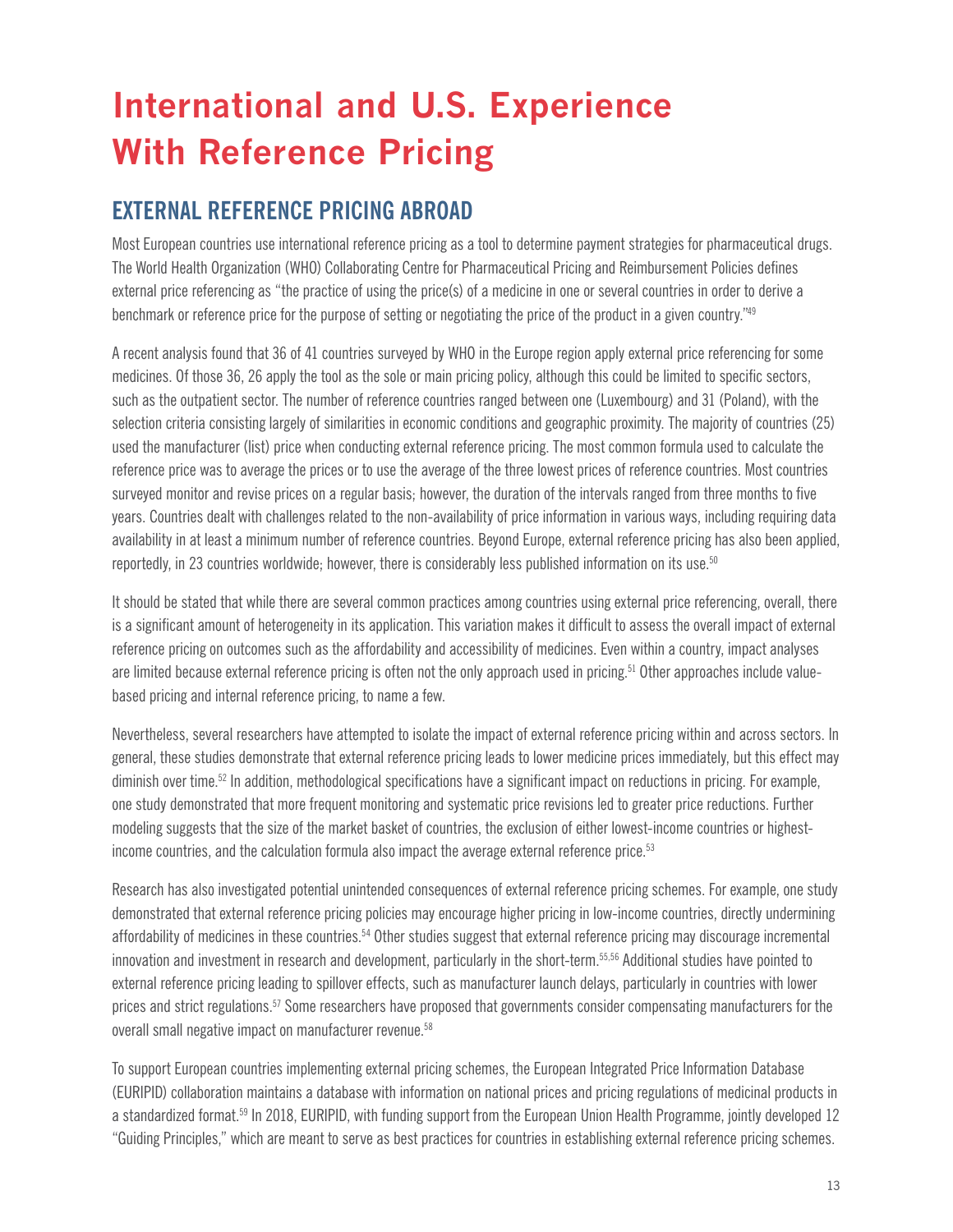Table 1 lays out these Guiding Principles.

| $\overline{1}$ . | ERP is an important policy tool that should be used in a mix with other instruments and not as a stand-alone policy tool.                  |
|------------------|--------------------------------------------------------------------------------------------------------------------------------------------|
| 2.               | ERP should take place on a single-product basis rather than by indices.                                                                    |
| 3.               | The aim of the national pharmaceutical policy should determine the selection of reference countries.                                       |
| 4.               | Evidence has shown that ERP is most effective when applied to pharmaceuticals without generic or therapeutic<br>competition.               |
| 5 <sub>1</sub>   | The comparison of prices of medicinal products should be done on the first price (type) in the pharmaceutical<br>distribution chain.       |
| 6.               | Competent authorities should apply clear and transparent procedures to determine which pharmaceuticals are<br>considered comparable.       |
| $\overline{1}$ . | The pricing formula applied for ERP should reflect the national pricing policy objective.                                                  |
| 8 <sub>1</sub>   | ERP procedures should be performed with the highest possible accuracy and completeness of data sources.                                    |
| 9.               | If price information is adjusted to national requirements, it should be done in a transparent and sustainable manner.                      |
| 10.              | ERP activities need careful planning and should also be considered as a policy tool for price revisions and monitoring.                    |
| 11.              | The procedures and price inputs to ERP should be transparent to ensure predictability and effectiveness.                                   |
| 12.              | Policymakers should consider strengthening their cooperation, in particular through the contribution and benefits of<br>existing policies. |
|                  |                                                                                                                                            |

#### **Table 1. Guiding Principles: External Reference Pricing (ERP)**

Source: European Union<sup>60</sup>

Of these principles, the one with the greatest debate involves the selection of price type (principle 5). The EURIPID collaboration argues that external reference pricing must be applied at the first possible price type, such as the "ex-factory," or list price. Doing so negates the need to take into account the various price differentials along the pharmaceutical distribution chain (for example, tariffs, duties, taxes). It has also argued that the application of external reference pricing at the retail price level is challenging due to the frequent lack of transparency in supply chain negotiations.<sup>61</sup>

However, a previous study on enhanced cross-coordination in the area of pharmaceutical product pricing using a basic simulation model found that external reference pricing could garner larger savings if real prices paid by payers (discounted prices) were used. Many have questioned the political feasibility of such an approach given not only the likely opposition from the pharmaceutical industry, but perhaps from countries themselves, who may fear being granted fewer discounts.<sup>62</sup>

### **INTERNAL REFERENCE PRICING ABROAD**

Internal reference pricing is defined by the WHO as the "practice of using the price(s) of identical medicines or similar products or even with therapeutic equivalent treatment (not necessarily a treatment) in a country in order to derive a benchmark or reference price for the purposes of setting or negotiating the price or reimbursement of the product in a given country."63 While many countries apply this strategy to set generic prices in relationship to originator medicines (versus fostering generic competition in the United States), more relevant for American policymakers is the practice of reimbursing therapeutically equivalent drugs similarly by setting a reference price. The reference price is typically the maximum level of reimbursement for a group of drugs. Given that patients are often asked to pay the difference between the reference price and the price of more expensive drugs, they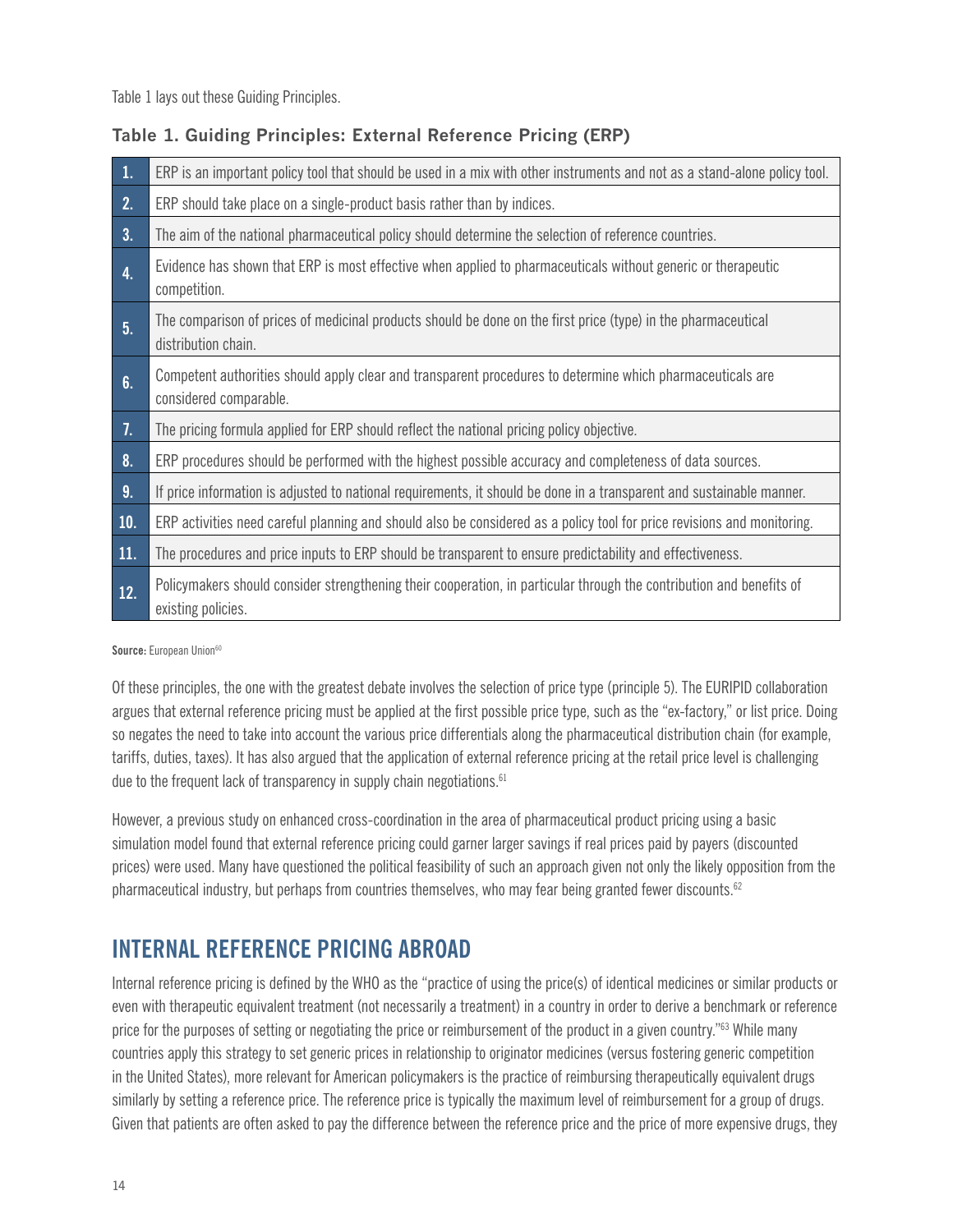are encouraged to opt for the lower-priced therapeutic equivalent. As of 2017, 22 out of 28 EU member states used this form of internal reference pricing.<sup>64</sup>

A *Cochrane* systematic review of 17 studies<sup>a</sup> focused on the impact of internal reference pricing on health outcomes, health care utilization, drug expenditures, and drug use. While the overall quality of evidence was low, the review found that internal reference pricing may reduce third-party drug expenditures immediately and up to two years. The review suggested that reference pricing may increase the use of reference drugs while reducing the use of more expensive drugs requiring patient cost-sharing. Effects on drug prices, patients' out-of-pocket payments, health outcomes, or health care utilization were uncertain due to lack of evidence. There is no documentation identified that the use of internal reference pricing could lead to disincentives to pharmaceutical innovation.<sup>65</sup>

A previous review of internal reference pricing policies in OECD countries found that internal reference policies led to price decreases, particularly for drugs that were already facing generic competition prior to reference pricing. The review found that brand-name drugs originally priced above the reference price decreased their prices to a greater extent. There was no association between clustering therapeutically equivalent drugs and health losses for patients.<sup>66</sup> Finally, a Harvard Medical School metaanalysis of 16 studies evaluated various internal reference pricing policies and found that this tool reduced drug prices and promoted switching from expensive products to alternatives at or below the reference price. These outcomes were associated with reductions in both patient out-of-pocket and total payer expenditures.<sup>67</sup>

### **COUNTRY CASE STUDIES**

In order to obtain further insights for U.S. drug pricing policy, BPC examined the utilization of external and internal reference pricing in three specific countries. These countries were preferentially selected based on how quickly drugs are available to patients (time-to-market) and whether they employed reference pricing schemes. Table 2 below shows the results of four studies on time-to-market in European countries. The combined studies show that in the time-to-market ranking across countries studied, Germany, Denmark, and Switzerland are among those in which prescription drugs have the fastest time-to-market and are therefore available to patients most quickly (of note, the United Kingdom and Sweden do not employ reference pricing).<sup>68</sup> Each of these three countries has a unique drug pricing and reimbursement system. The unique country systems are described in case studies in Table 3.

<sup>&</sup>lt;sup>a</sup> The Cochrane Database of Systematic Reviews is a leading journal and database for systematic reviews in health care. A systematic review attempts to identify, appraise, and synthesize all the empirical evidence that meets prespecified eligibility criteria to answer a specific research question. Researchers conducting systematic reviews use explicit, systematic methods that are selected with a view aimed at minimizing bias to produce more reliable findings to inform decision-making.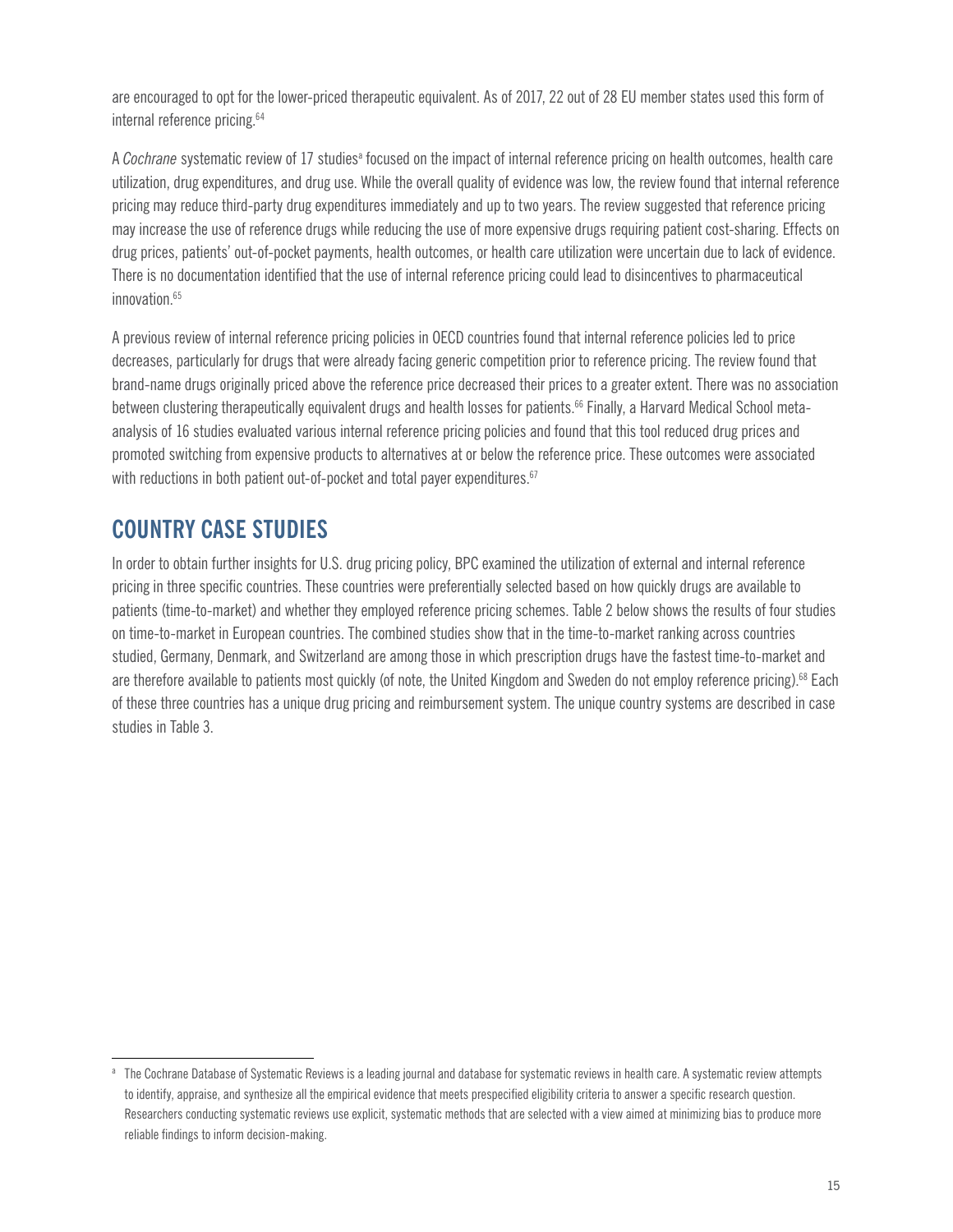| Vernier $(2011)^{70}$ |            | <b>EFPIA (2018)</b> <sup>71</sup> |            | HST (2016) <sup>72</sup> |            | CIHI (2015) <sup>73</sup> |            |
|-----------------------|------------|-----------------------------------|------------|--------------------------|------------|---------------------------|------------|
| <b>Country</b>        | <b>TTM</b> | <b>Country</b>                    | <b>TTM</b> | <b>Country</b>           | <b>TTM</b> | <b>Country</b>            | <b>TTM</b> |
| Germany               | $\theta$   | Germany                           | 3.5        | Germany                  | 3.5        | Sweden                    | 5          |
| <b>Denmark</b>        | 0.8        | U.K.                              | 3.7        | Denmark                  | 5          | U.K.                      | 7          |
| U.K.                  | 0.8        | Switzerland                       | 4.1        | U.K.                     | 5          | Germany                   | 8          |
| Austria               | 1.5        | <b>Denmark</b>                    | 5.2        | Finland                  | 5          | Switzerland               | 11         |
| Switzerland           | 1.7        | Netherlands                       | 7.6        | Austria                  | 6          | France                    | 13         |
| Ireland               | 2.6        | Finland                           | 8.3        | Sweden                   | 6          | Italy                     | 14         |
| Sweden                | 3.5        | Sweden                            | 9.4        | Ireland                  | 7          |                           |            |
| Netherlands           | 3.7        | Norway                            | 9.7        | Netherlands              | 9          |                           |            |
| Finland               | 4.2        | Austria                           | 11         | Greece                   | 9          |                           |            |
| Norway                | 4.8        | Spain                             | 12         | France                   | 10         |                           |            |
| Spain                 | 6.6        | Italy                             | 13         | Spain                    | 11         |                           |            |
| Belgium               | 7.2        | Ireland                           | 14         | Belgium                  | 12         |                           |            |
| Portugal              | 9          | Belgium                           | 14         | Italy                    | 12         |                           |            |
| Italy                 | 9.6        | France                            | 17         | Portugal                 | 12         |                           |            |
| France                | 10         | Portugal                          | 21         |                          |            |                           |            |
| Greece                | 13         |                                   |            |                          |            |                           |            |

#### Table 2: Time-to-Market (TTM) for European Countries in Four Different Studies<sup>69</sup>

**Sources:** The Verniers (2011) study reviewed time-to-market in 50 countries globally for 58 new substances between 1994 and 2008. The study sets out TTM as a deviation from the average. Therefore, in the table above, Germany has been normalized to zero. In HST (2016), time-to-market is defined as the month when sales amount to 1 percent of the maximum sales during the 24 months following market approval by the European Medicines Agency for pharmaceuticals approved during 2006-2011. The 2018 EFPIA assessment looks at administrative times after market approval, for new substances during 2014-2016. The CIHI study compares time-to-market from 2009-2014 for new drugs for Canada compared with several European countries.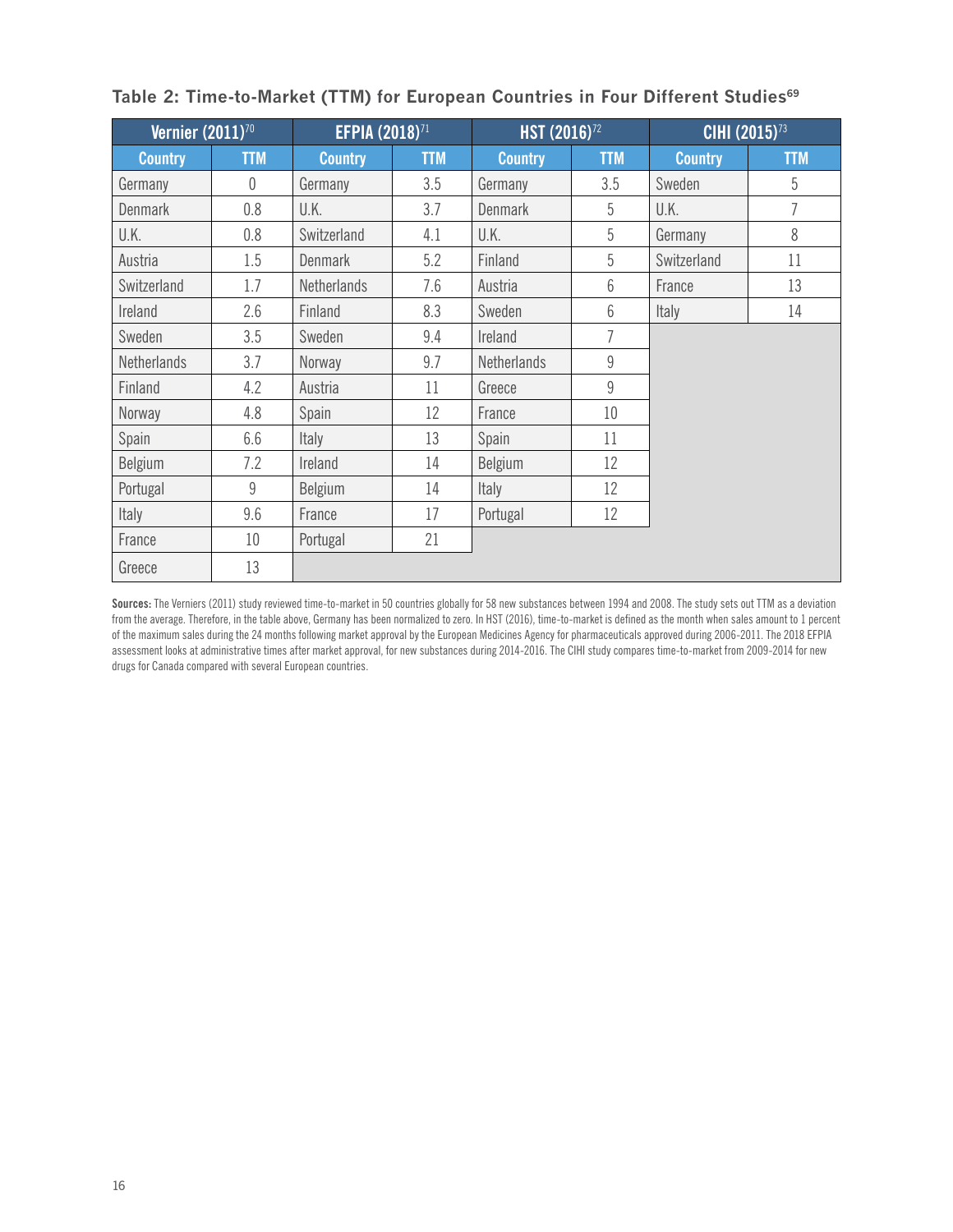|  |  |  |  |  | Table 3: Three Country Case Studies* |
|--|--|--|--|--|--------------------------------------|
|--|--|--|--|--|--------------------------------------|

| <b>Country</b> | <b>Drug Pricing</b><br><b>System Used</b>                                                                                                                                                                                                                                                                                                                                                                                                                                                                                                                                                                                                                                                | <b>Role of Internal</b><br><b>Reference Pricing</b>                                                                                                                                                                                                                                                                                                                                                                                                                                                                                                                                                                                                                                                                                                                                                                                                                                                                                                                                                                                                                       | <b>Number of Countries</b><br><b>Used for External</b><br>Reference Pricing <sup>74</sup>                                                                              |
|----------------|------------------------------------------------------------------------------------------------------------------------------------------------------------------------------------------------------------------------------------------------------------------------------------------------------------------------------------------------------------------------------------------------------------------------------------------------------------------------------------------------------------------------------------------------------------------------------------------------------------------------------------------------------------------------------------------|---------------------------------------------------------------------------------------------------------------------------------------------------------------------------------------------------------------------------------------------------------------------------------------------------------------------------------------------------------------------------------------------------------------------------------------------------------------------------------------------------------------------------------------------------------------------------------------------------------------------------------------------------------------------------------------------------------------------------------------------------------------------------------------------------------------------------------------------------------------------------------------------------------------------------------------------------------------------------------------------------------------------------------------------------------------------------|------------------------------------------------------------------------------------------------------------------------------------------------------------------------|
| Germany        | Combines manufacturer<br>determined pricing for a certain<br>period (for new drugs), internal<br>and informal external reference<br>pricing, and value-based pricing.<br>Price determined by drug man-<br>ufacturer for newly introduced<br>drug for first year. National-level<br>organizations evaluate and<br>determine additional benefits of<br>new drugs.<br>If no incremental therapeutic<br>benefit determined, then internal<br>reference pricing used.<br>If positive incremental benefit<br>determined, then price negotia-<br>tions between the manufacturer<br>and health insurers initiated,<br>sometimes with external refer-<br>ence pricing used in informal<br>manner. | Most generics and some other<br>drugs are included in reference<br>price groups. These include<br>drugs:<br>(1) with the same active sub-<br>stance and similar use;<br>(2) with comparable therapeutic<br>or pharmacologically active<br>substances; and<br>(3) with comparable therapeutic<br>effect (usually used for fixed<br>combinations).<br>The G-BA (Federal Joint Commit-<br>tee) determines which phar-<br>maceuticals should be included<br>in a reference price group. The<br><b>GKV-SV (National Association)</b><br>of Statutory Health Insurance<br>Funds) then sets the price in the<br>group. The price is set admin-<br>istratively, using a statistical<br>model. Drugs in a reference price<br>group are assigned a maximum<br>reimbursement amount for the<br>benefits scheme.<br>If the price of a drug exceeds<br>the reference price, patients pay<br>the difference. Manufacturers<br>often lower their prices to match<br>the maximum price for compen-<br>sation. If they do not, patients<br>may ask their prescriber for an<br>alternative. | 15<br>(Austria, Belgium, Cyprus,<br>Denmark, Greece, Spain, Finland,<br>France, Ireland, Italy, Netherlands,<br>Portugal, Sweden, Slovakia, and<br>the United Kingdom) |
| Switzerland    | Government requires that drugs<br>be deemed cost effective. Anal-<br>yses incorporate external and<br>internal reference pricing equally<br>(each weighted 50 percent).                                                                                                                                                                                                                                                                                                                                                                                                                                                                                                                  | Internal reference pricing<br>involves a comparison with<br>other products that already have<br>subsidy status in Switzerland for<br>the same or similar indication.<br>If a generic drug alternative is<br>available but not selected by<br>the patient, the patient pays an<br>additional cost after the usual<br>amount covered by insurance.                                                                                                                                                                                                                                                                                                                                                                                                                                                                                                                                                                                                                                                                                                                          | 9<br>(Belgium, Austria, Germany,<br>Denmark, Finland, France, the<br>Netherlands, Sweden, and the<br>United Kingdom)                                                   |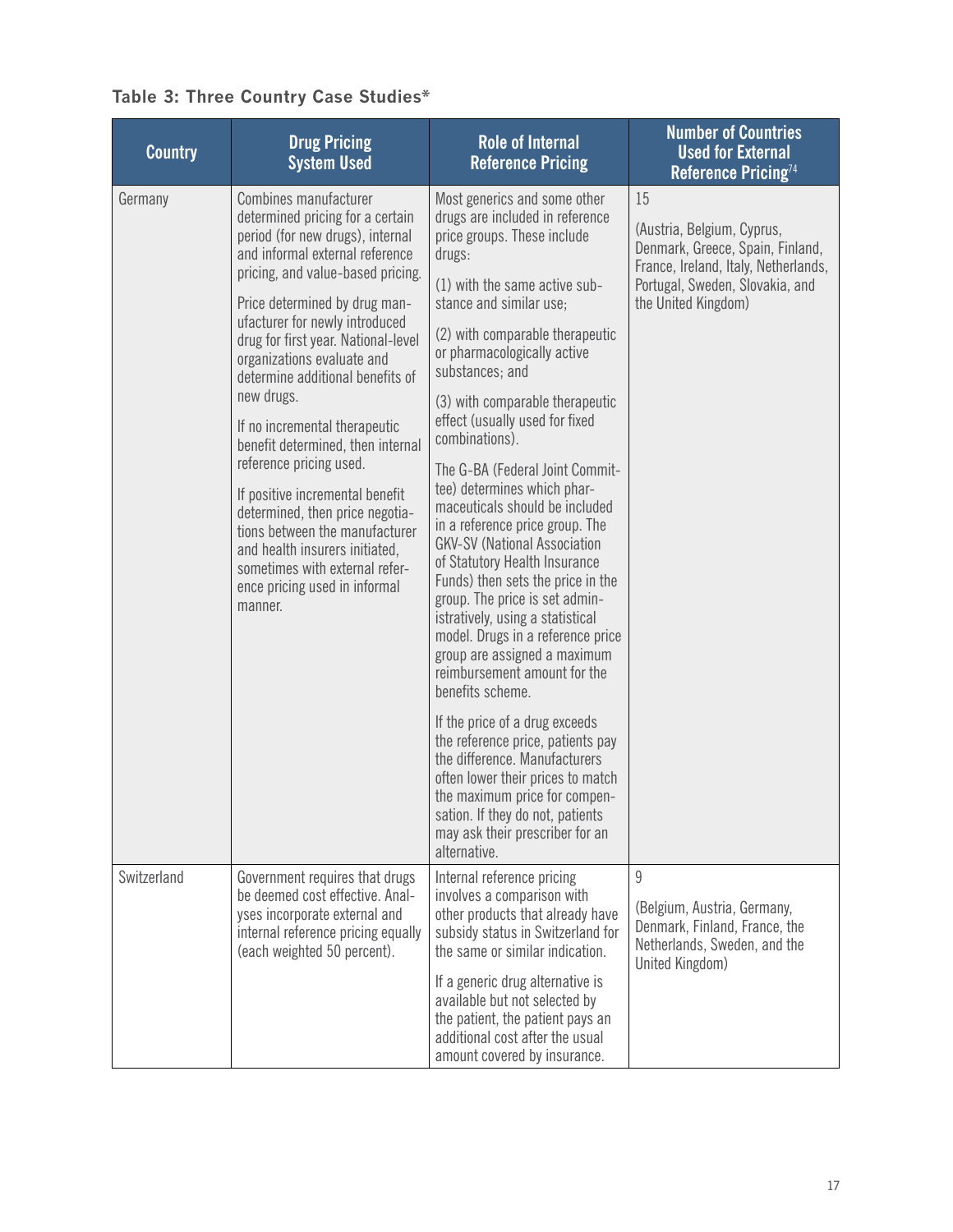| <b>Country</b> | <b>Drug Pricing</b><br><b>System Used</b>                                                                                                                                               | <b>Role of Internal</b><br><b>Reference Pricing</b>                                                                | <b>Number of Countries</b><br><b>Used for External</b><br><b>Reference Pricing</b>                                   |
|----------------|-----------------------------------------------------------------------------------------------------------------------------------------------------------------------------------------|--------------------------------------------------------------------------------------------------------------------|----------------------------------------------------------------------------------------------------------------------|
| <b>Denmark</b> | In the outpatient drug sector,<br>free competition exists between<br>manufacturers of drugs in the<br>same therapeutic groups, and<br>publicly posted prices change<br>every two weeks. | The product with the lowest price<br>in the respective group becomes<br>the price that is paid for by<br>insurers. | 9<br>(Austria, Belgium, Germany,<br>Finland, Ireland, the Netherlands,<br>Norway, Sweden, and the United<br>Kingdom) |
|                | In the hospital (inpatient) drug<br>sector, price negotiations are<br>used (price-capping agree-<br>ments).                                                                             |                                                                                                                    |                                                                                                                      |
|                | Proposed external reference<br>pricing for those hospital drugs<br>that are not already covered by<br>voluntary price-cap agreements.<br>Measure has not yet taken<br>place.            |                                                                                                                    |                                                                                                                      |

\*Citations for information in Table 3 are included in the content of the country case studies presented below.

# **GERMANY**

Germany is Europe's largest pharmaceutical market and usually the country with the earliest market entry for new pharmaceuticals in Europe. Germany has a price and reimbursement system that combines manufacturer determined pricing for a certain period, internal and informal external reference pricing, and value-based pricing.<sup>75</sup> By German statute, new drugs must have incremental clinical benefit over existing drug treatments in order to have an incrementally higher price. The final negotiated prices are not confidential.<sup>76</sup> Therefore, other countries are able to reference the final German prices when administering or negotiating their own rates.

In Germany's decentralized system, the GKV-SV (National Association of Statutory Health Insurance Funds) negotiates on behalf of the public and private health insurance funds on pharmaceutical prices with the manufacturers. The public legislatively mandated health insurance plans (referred to as sickness funds) numbered 110 in 2018. These sickness funds cover health expenses for most of the German population (90 percent), and private health plans cover the remaining 10 percent of the population.77

By German law, all drugs are covered and available for physician prescription in Germany immediately upon receiving market authorization by the European Medicines Agency (EMA). The German pricing system follows a guideline of 12 months for assessment of a new drug. Within those 12 months (the first year following EMA approval or following marketing authorization), a new drug is available at a price determined solely by the manufacturer.<sup>78</sup> During that year, comparative assessments of the new drug are made by IQWiG (the Institute for Quality and Efficiency in Healthcare), a national-level institute that, among other tasks, evaluates the additional therapeutic benefit of new pharmaceuticals. IQWiG's assessments are based on patient-relevant clinical endpoints, such as functional ability, reduction of symptoms, survival time, therapeutic effect compared with comparators, and results for specific patient subgroups.<sup>79</sup>

The IQWiG's comparative assessment informs the formal decision of the new prescription drug's additional therapeutic benefit by the G-BA (Federal Joint Committee), the highest decision-making entity in the self-governance of the German health system, composed of physicians, dentists, hospitals, sickness funds, and patient advocates. Orphan drugs, which often have no direct comparator and for which the clinical evidence may be based on very small patient samples, usually are awarded a nonquantifiable benefit without having to undergo a full additional benefit assessment.<sup>80</sup>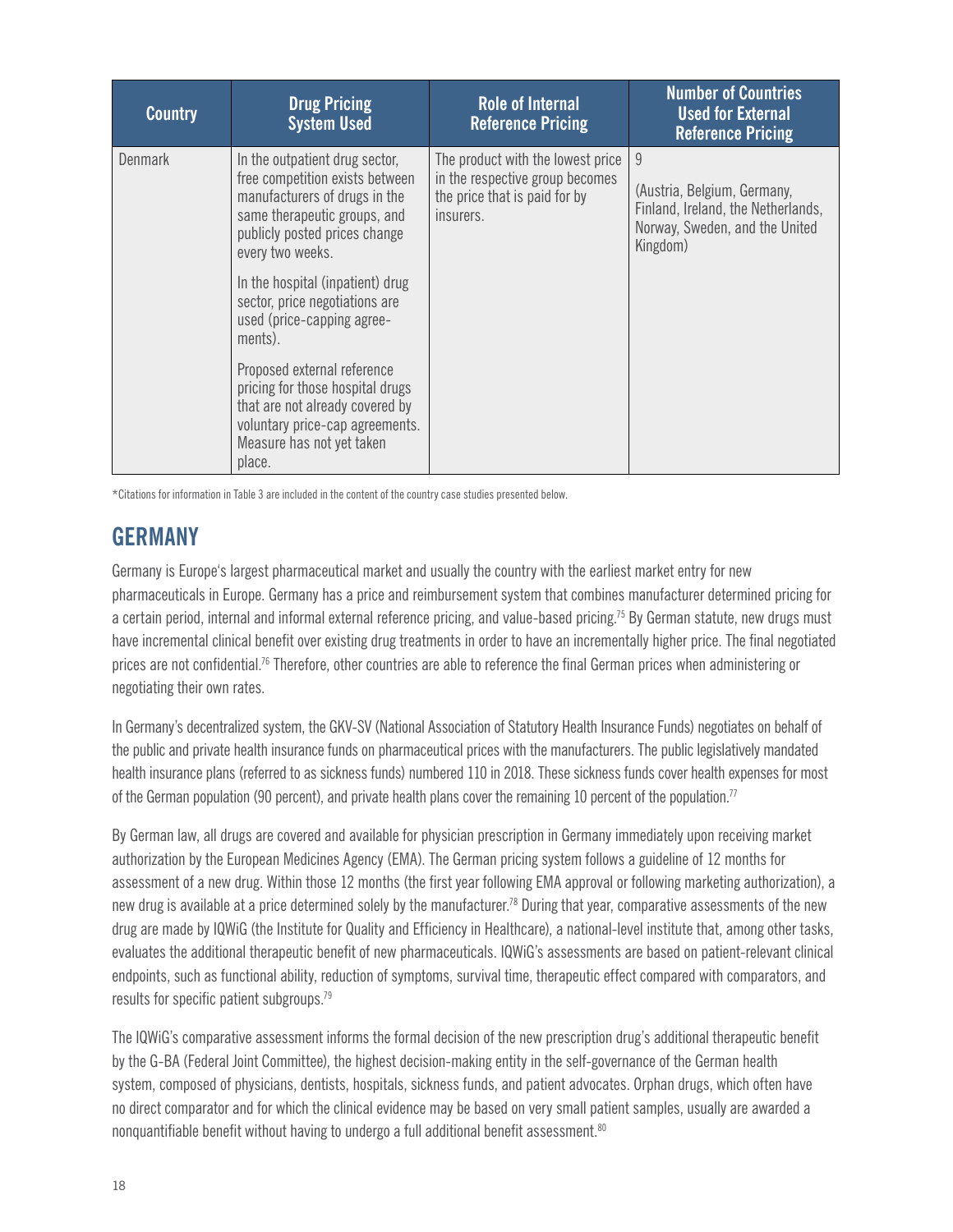For those innovative drug treatments that are assessed as having incremental clinical benefit over existing drug treatments, external reference pricing is one of many factors used as supportive information in price negotiations.<sup>81</sup> All health plans pay the same collectively negotiated prices.<sup>82</sup> If a pricing agreement cannot be negotiated between the GKV-SV and the drug manufacturer, the drug's price is established by arbitration. In arbitration, the manufacturer, GKV-SV, and outside experts participate. The arbitration board decides on the price and the new price applies retrospectively to the 12-month date. The manufacturer can refuse the arbitrators' price and withdraw its product, but then it forgoes all sales in Germany, Europe's largest market. Another consequence of such a decision would be that a manufacturer may enter price negotiations in Germany for its next drug with a reputation for being uncooperative and therefore has an incentive to be cooperative in the first place.<sup>83</sup>

If it is decided that a new drug has no additional benefit compared with existing alternatives within a therapeutic class, the drug is to be assigned to one of the therapeutic classes covered by internal reference pricing. Manufacturers are permitted to set whichever price they feel is appropriate for drugs falling into these classes, but the GKV-SV, the umbrella organization of health insurers, establishes a limit to what individual insurers will contribute toward payment. The GKV-SV sets its payment limit near the 30th percentile in the distribution of prices within each therapeutic class, high enough to ensure that patients have more than one choice but low enough to ensure that the payer is not responsible for paying the highest prices within the class. Most generic drugs fall into the reference pricing system. For new drugs without added benefit and without sufficient equivalents for the formation of a reference cluster, prices are negotiated in the same manner as described above, but the annual costs of the new therapy cannot exceed those of the already available comparator. Since the introduction of this pricing system in 2011, most drugs without incremental benefit have followed this path.<sup>84</sup>

Patients pay out of pocket for the difference between the price set by the manufacturer and the reference-based reimbursement limit set by the purchaser organization. Many patients are unwilling to contribute out of pocket and prefer drugs priced below the reference limit, and their physicians will prescribe drugs at or below the limit.<sup>85</sup>

Table 4 below outlines the steps and time line of drug evaluation, pricing process, and associated new pharmaceuticals in Germany.

|               | <b>Process</b>                                                                                                                                                                                                                                                                                                                                                                                                                                    | <b>Time</b>  |
|---------------|---------------------------------------------------------------------------------------------------------------------------------------------------------------------------------------------------------------------------------------------------------------------------------------------------------------------------------------------------------------------------------------------------------------------------------------------------|--------------|
|               | Market approval: After the Federal Institute for Drugs and Medical Devices or the<br>EMA has approved a new pharmaceutical, the manufacturer can launch it. In con-<br>nection with the launch, the manufacturer presents documents to the G-BA showing<br>the therapeutic properties of the pharmaceutical. The pharmaceutical is included<br>in the benefits scheme of the health insurance funds at a price determined by the<br>manufacturer. | $0-3$ months |
| $\mathcal{P}$ | The G-BA normally sends the documentation to the IQWIG, which conducts a benefit<br>assessment of the new pharmaceutical. IQWiG responds with a statement to G-BA.<br>Except for orphan drugs: in this case, the G-BA evaluates the new pharmaceutical.                                                                                                                                                                                           |              |
| 3.            | After consultation with the manufacturer, G-BA decides whether the new pharma-<br>ceutical provides additional benefit compared with the "state-of-the-art" therapy<br>(corresponding products). In the event of no additional benefit, the price should not<br>exceed the reference price for corresponding products (according to the German<br>"health care standard").                                                                        | 3-6 months   |

#### **Table 4. Drug Evaluation and Pricing Process Timeline of New Pharmaceuticals in Germany**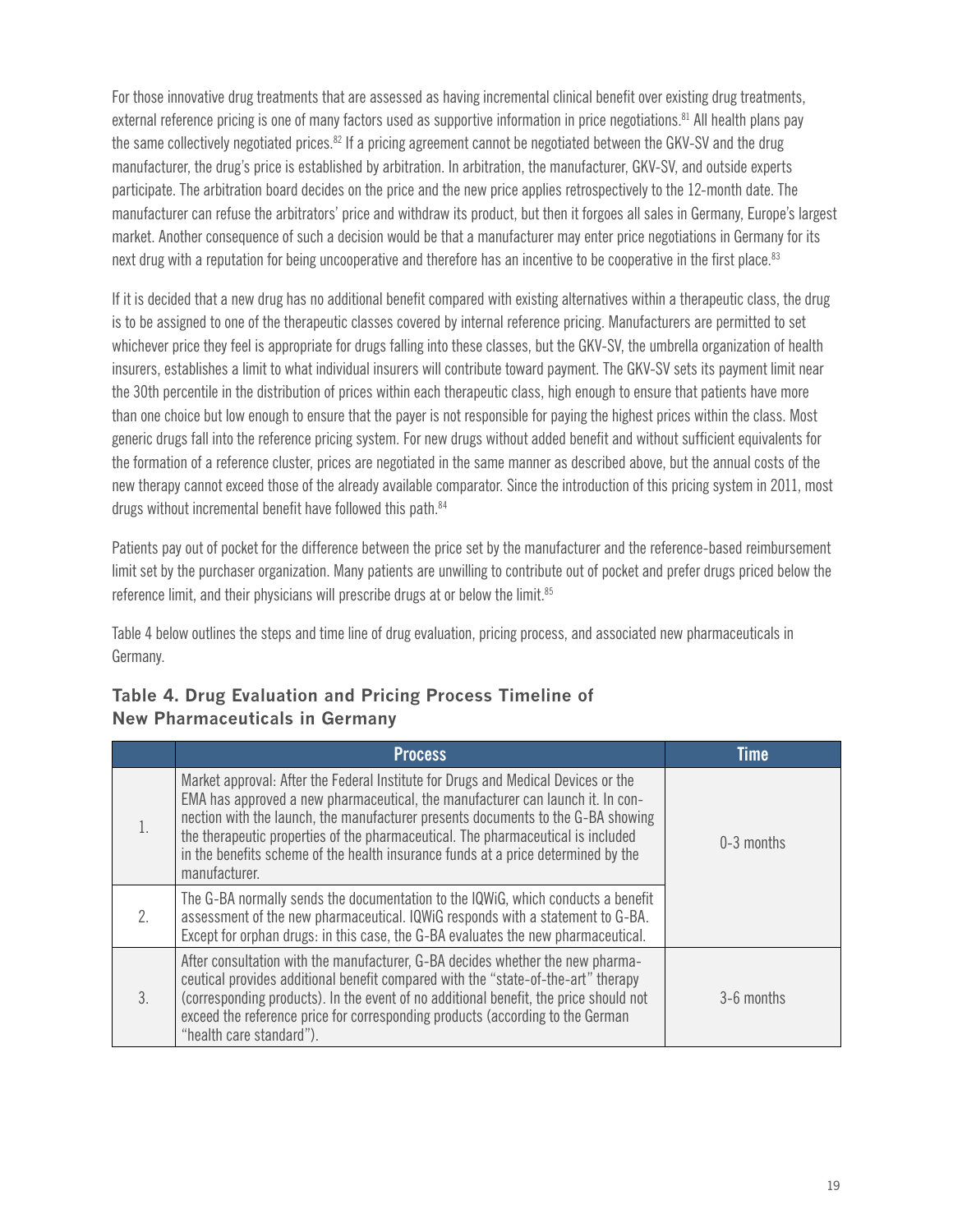|    | <b>Process</b>                                                                                                                                                                                                                                                                                        | <b>Time</b>    |
|----|-------------------------------------------------------------------------------------------------------------------------------------------------------------------------------------------------------------------------------------------------------------------------------------------------------|----------------|
| 4. | If the pharmaceutical is considered to provide additional benefit, negotiations on the<br>price between the manufacturer and the GKV-SV are initiated. There is a possible<br>discount on the manufacturer's initial price. However, the manufacturer's price is<br>valid during the first 12 months. | 6-12 months    |
| 5. | If agreement is not reached, the case will be sent to an arbitration board. In arbi-<br>tration, the manufacturer, GKV-SV, and outside experts participate. The arbitration<br>board decides on the price. The new price applies retrospectively to the 12-month<br>date.                             | $12-15$ months |
| 6. | If the arbitration board's decision is not accepted, the manufacturer may withdraw.<br>Both sides have the option to go to court, which may refer the case back to the<br>arbitration board.                                                                                                          | Uncertain      |

**Source:** Swedish Dental and Pharmaceutical Benefits Agency.<sup>86</sup>

### **SWITZERLAND**

Switzerland has a universal market-based health insurance system, in which every Swiss citizen purchases private coverage on the individual market.<sup>87</sup> The insurance benefit package is somewhat standardized by the Federal Office of Public Health (FOPH) and includes the cost of prescription drugs.<sup>88</sup> The individual regions in Switzerland (cantons) have some flexibility in how their insurance markets are structured.<sup>89</sup> Insurers in a given canton can band together to jointly negotiate drug prices with a manufacturer.

The Federal Drug Commission advises the FOPH on the inclusion of prescription drugs in the standard insurance benefits package. The FOPH determines drug reimbursement and drug pricing every three years and posts the maximum prices health insurers will pay for drugs in the List of Pharmaceutical Specialties (SL).<sup>90</sup> Swissmedic is the regulatory agency responsible for authorizing and supervising drug-product market approvals in Switzerland. In order to apply to the FOPH for coverage of a prescription drug, pharmaceutical manufacturers must have already received a positive recommendation from Swissmedic.<sup>91</sup> Conditions for inclusion in the SL include Swissmedic approval of the drug and a determination that the drug is cost-effective. The FOPH cost analysis for a drug incorporates both external reference prices and internal reference pricing (therapeutic price comparison within Switzerland). Since 2017, the FOPH has used the pricing mechanisms of external reference pricing and internal reference pricing in equal shares (each weighted 50 percent) to define new drug prices.<sup>92</sup>

Switzerland uses nine reference countries for its external pricing. The reference countries are: Denmark, the Netherlands, France, Germany, the United Kingdom, Austria, Belgium, Finland, and Sweden. If available, the manufacturer's list price of the drug in these countries is used. Switzerland chose these countries because they are considered similar to Switzerland in terms of economic conditions and treatment traditions. In the absence of data on international reference prices (for example, if the pharmaceutical is not on the market in other countries), only the internal reference price is used. Reference price reviews take place every 36 months.<sup>93</sup>

In order to increase cost savings for generic drugs, in 2017, the price gaps between originator drugs and generic drugs were also adjusted. When included in the SL, generic drugs now have to be between 20 percent (in the case of small-market volumes) and 70 percent (in the case of large-market volumes) less expensive in prices than the originator drug product.<sup>94</sup> If a generic alternative to a prescription drug is available but not selected, the patient pays an approximately 20 percent of the remaining cost of treatment after health insurance coverage is applied.

### **DENMARK**

Denmark has a comprehensive, single-payer health insurance system financed by general taxation and administered at the regional level.95 Denmark's five geographical regions each have their respective health authorities and budgets; collectively, they are known as the State. Denmark distributes pharmaceutical products through two channels—the primary (outpatient) health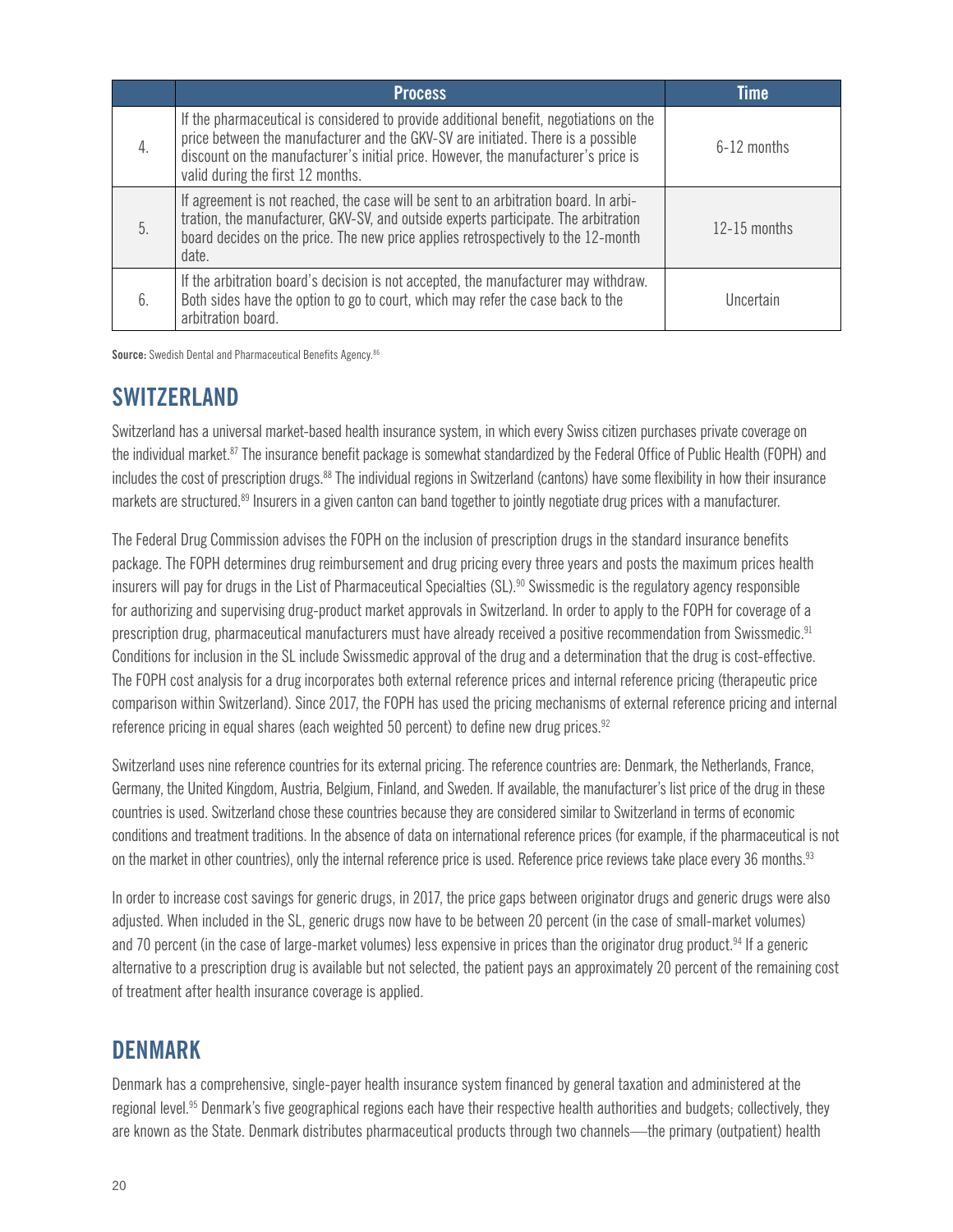sector and the hospital sector (inpatient)—with varying reimbursement and access approaches for each. The State, along with individual Danish patients, are the payer stakeholders in the Danish pricing system.<sup>96</sup>

The Danish Medicines Agency, in addition to being responsible for legislation concerning pharmaceuticals, medical devices, and clinical trials, decides which primary (outpatient) medicines the State is to reimburse.<sup>97</sup> Drug manufacturers are free to set their own prices in the outpatient sector after they notify the Danish Medicines Agency of the pharmacy purchasing price. The Danish national health service reimburses for any drug at the lowest price offered by a drug manufacturer for a given active pharmaceutical substance.98 Consumers who choose a high-priced version of the drug must pay the difference out of pocket.

The Danish Ministry of Health has the latitude to choose not to reimburse for drugs in therapeutic areas with a monopoly supplier, though consumers are free to pay for these drugs out of pocket. Denmark fixes the prices of medicines for 14-day periods.<sup>99</sup> Pharmaceutical manufacturers submit price changes to the Danish Medicines Agency. The agency then publicly posts these updated drug prices every two weeks.100 This infrastructure makes it possible to successfully ensure strong competition and thus low outpatient drug prices in Denmark. Overall, analyses have shown that Denmark has some of the lowest pharmaceutical prices in Europe.<sup>101</sup> Since pharmaceutical companies might lose market share if their prices are too high, they have an incentive to price their products competitively.102

The Danish State's hospital budget fully pays for the drugs used in the hospital sector (inpatient). A pharmaceutical procurement service collectively owned by the Danish regional governments, Amgros, centralizes hospital drug purchasing. Amgros assesses the cost-effectiveness of a drug and negotiates hospital drugs' prices with their respective drug manufacturers.103 After the negotiations with a drug's manufacturer, Amgros submits a report to the Danish Medicines Agency that contains the result of the negotiation, a report on added clinical value, as well as an assessment of the additional costs of the drug. After this, the Danish Medicines Agency decides finally whether it will recommend the pharmaceutical as a standard treatment at public hospitals.<sup>104</sup>

In the past few years (2016-2019), the Danish Association of the Pharmaceutical Industry and Danish governmental bodies both agreed to use a negotiated formula (capping price growth) for hospital-sector drugs. Prior to capping price growth, the Danish system had used external reference pricing during price negotiations between Amgros and manufacturers to reduce list prices for new drugs in the hospital sector.<sup>105</sup> These price negotiations were not legislatively mandated.<sup>106</sup> Denmark uses nine reference countries for its external pricing negotiations: Austria, Belgium, Germany, Finland, Ireland, the Netherlands, Norway, Sweden, and the United Kingdom.<sup>107</sup>

In an attempt to contend with continued high drug prices, the Danish government recently proposed applying external reference pricing to those hospital drugs that are not already covered by the voluntary price-cap agreement.108 Pharmaceutical companies that haven't already entered into voluntary price-cap agreements by early 2019 would have to report their prices on medicinal products in Denmark's nine external reference pricing countries.109 If adopted, the external reference pricing proposal will be implemented in 2020. As of this report, adoption of this measure has not yet taken place.

### **U.S. EXPERIENCE WITH REFERENCE PRICING**

The United States does not currently use external reference pricing. However, as mentioned earlier, the administration as well as members on both sides of the aisle in Congress have proposed using external reference pricing in the context of paying for certain drugs. The section below summarizes the public- and private-sector experiences of implementing internal reference pricing in the United States.

#### **Public Sector**

A variant of internal reference pricing, CMS has previously used the least costly alternative (LCA) approach in both Part B and Part D. In addition, CMS has used the "functional equivalence standard" as part of the hospital outpatient prospective payment system.<sup>110</sup>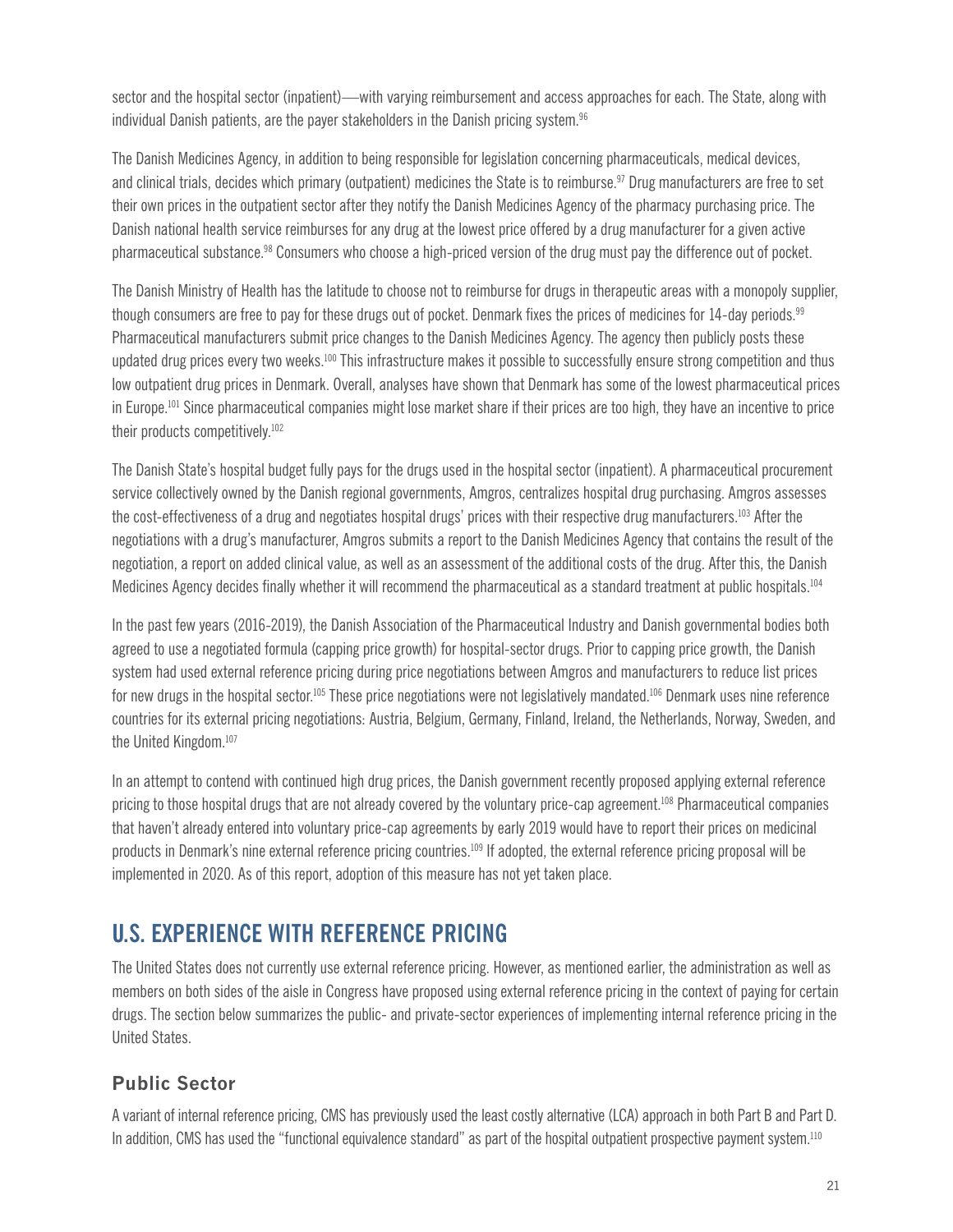With respect to Part B, starting in 1995, Medicare contractors began using LCA policies to control the cost of a specific class of prostate cancer drugs called luteinizing hormone-releasing (LHRH) agonists. Initially, CMS deemed two LHRH agonists as clinically comparable, though both had vastly different costs. The LCA policy set the payment amount for the group of clinically similar drugs at the reimbursement level for the least costly drug. Beneficiaries could still receive the more costly drug if the provider or beneficiary covered the difference in costs.<sup>111</sup>

In 2008, Medicare contractors proposed instituting LCA policies for two drugs used to treat chronic obstructive pulmonary disease and other lung diseases. However, a lawsuit ensued prior to implementation that resulted in the withdrawal of the proposal. The courts decreed that Part B-covered drugs must be reimbursed based on the ASP and CMS did not have legal authority to establish LCA policies. Thereafter, CMS eliminated these policies for Part B drugs.112 A subsequent study by HHS Office of the Inspector General found that if LCA policies for LHRH agonists had not been discontinued, Medicare expenditures would have been reduced by \$33.3 million over one year.<sup>113</sup>

The cost implications of foregoing LCA policies have been examined for other treatments as well. For example, a 2011 study by the Office of the Inspector General focused on two clinically comparable antibody treatments for age-related macular degeneration and found that if CMS paid for the more expensive drug at the level of the less expensive off-patent drug, Medicare would have saved approximately \$1.1 billion and beneficiaries would have saved approximately \$275 million in copayments.<sup>114</sup> Similarly, in 2008, the CBO estimated the impact of clinical comparable viscosupplements for the treatment of osteoarthritis and found that with an LCA approach, Medicare would have saved approximately \$200 million from 2010 to 2014 and almost \$500 million from 2010 to 2019.115

With respect to Part D, while the HHS secretary has the authority to allow Part D plans to use internal reference pricing, CMS prohibited the use of reference pricing in 2009. At the time, it was reported that approximately 30 insurers, mostly local or regional drug-plan providers, employed reference-based pricing in 63 drug plans.116 However, beneficiary advocates argued that plan enrollees could not accurately or easily determine their incremental cost-sharing amounts if they chose the more expensive medication.117 Within Medicare's outpatient prospective payment system, the "functional equivalence standard," similar to LCA, was briefly used between 2003 and 2005 for treatment of specific types of anemia. However, the Medicare Prescription Drug, Improvement, and Modernization Act of 2003 limited use of this standard, and CMS ultimately reverted to reimbursement based on ASP.<sup>118</sup>

#### **Private Sector**

The most well-studied application of internal reference pricing in the private sector has been that of the RETA Trust, a national association of 55 Catholic organizations that purchases health insurance for clergy, schoolteachers, and other lay and religious employees. In 2013, the RETA Trust switched its pharmacy benefit management of non-specialty drugs from a standard tiered formulary to one where it categorized 1,302 outpatient drugs into 78 therapeutic classes. Classes were included if there was significant price variation among clinically comparable products. Payments for drugs were made based on the least costly drug in each therapeutic category. Patients whose physicians submitted clinical justification for the more expensive drug were granted one; otherwise, patients preferring a more costly drug were required to pay the price difference between the drug and the least costly one themselves.<sup>119</sup>

Results demonstrated that implementation of reference pricing was associated with a higher percentage of prescriptions filled for the reference drug within its therapeutic class, a lower average price paid per prescription, and a higher rate of copayment by patients than a comparison group. During the first 18 months after implementation, employer spending decreased by \$1.34 million while employee copayments increased by \$0.12 million relative to the comparison group.<sup>120</sup>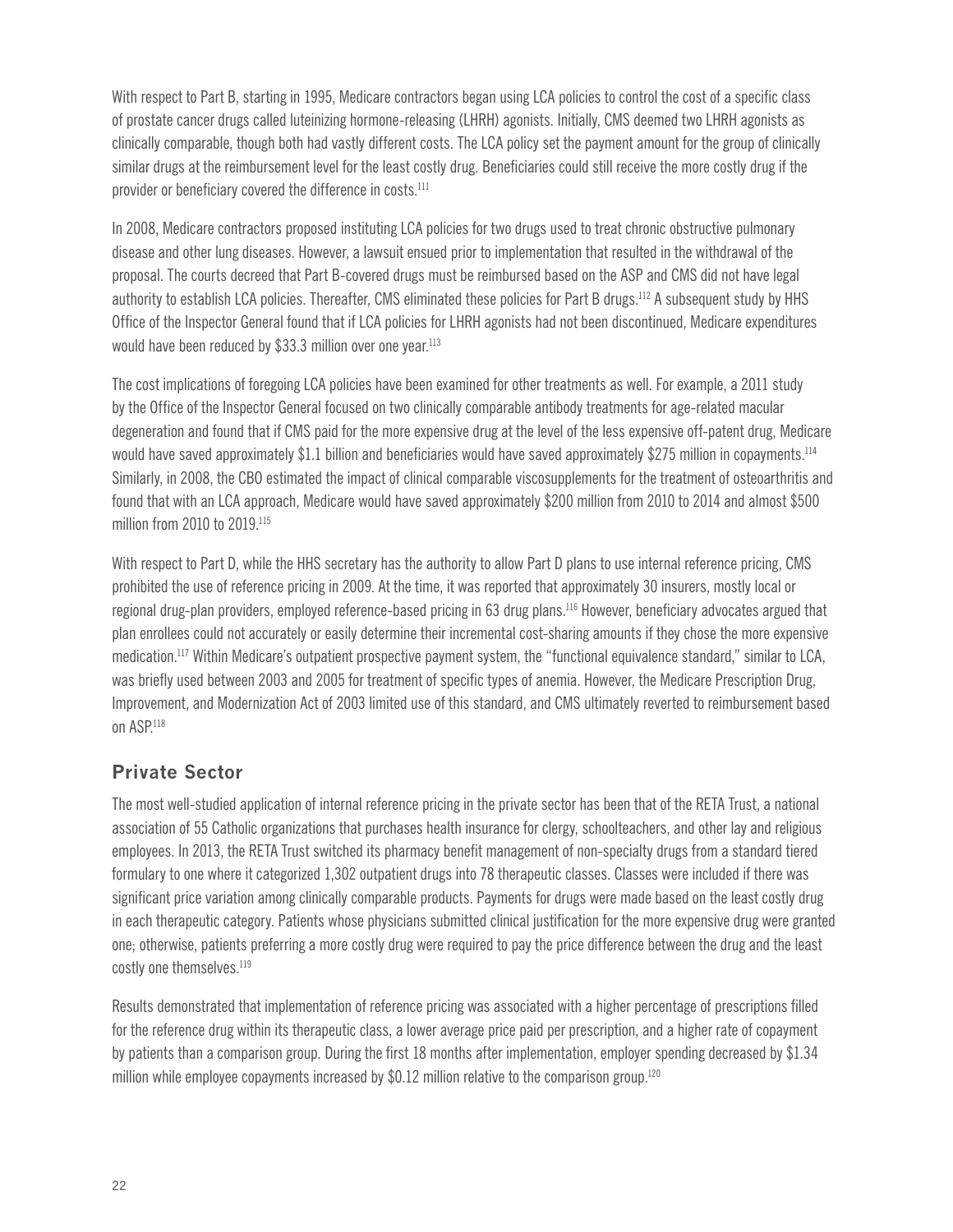MedPAC, in its *Report to the Congress: Medicare and the Health Care Delivery System, June 2019*, also cited a study from an Arkansas state employee health plan demonstrating the use of internal reference pricing for proton pump inhibitors that reduced both member copayments and net cost per member per month.<sup>121</sup>

Finally, the foundation of internal reference pricing is based on the ability to determine the therapeutic equivalence of drugs. That evaluation occurs informally throughout the country in a proprietary fashion by industry stakeholders as well as by provider and payer pharmacies and therapeutics committees. Independent entities, such as the Institute for Clinical and Economic Review (ICER), also conduct and take these evaluations into account in their assessment of the value of prescription drugs and other health care delivery innovations. ICER's analyses can support higher prices corresponding to the added clinical value of a drug, a method that can augment traditional internal reference pricing based on the requirement of therapeutic equivalence. Also, of note, ICER recently proposed to identify how each of its comparative clinical-effectiveness assessments translate into the rating system used by Germany's IQWiG to describe a treatment's added clinical benefit. ICER anticipates this may help decisionmakers consider different ways to assess the strength of evidence behind new interventions and spur further dialogue and alignment of evidence assessments across pharmaceutical markets.<sup>122</sup>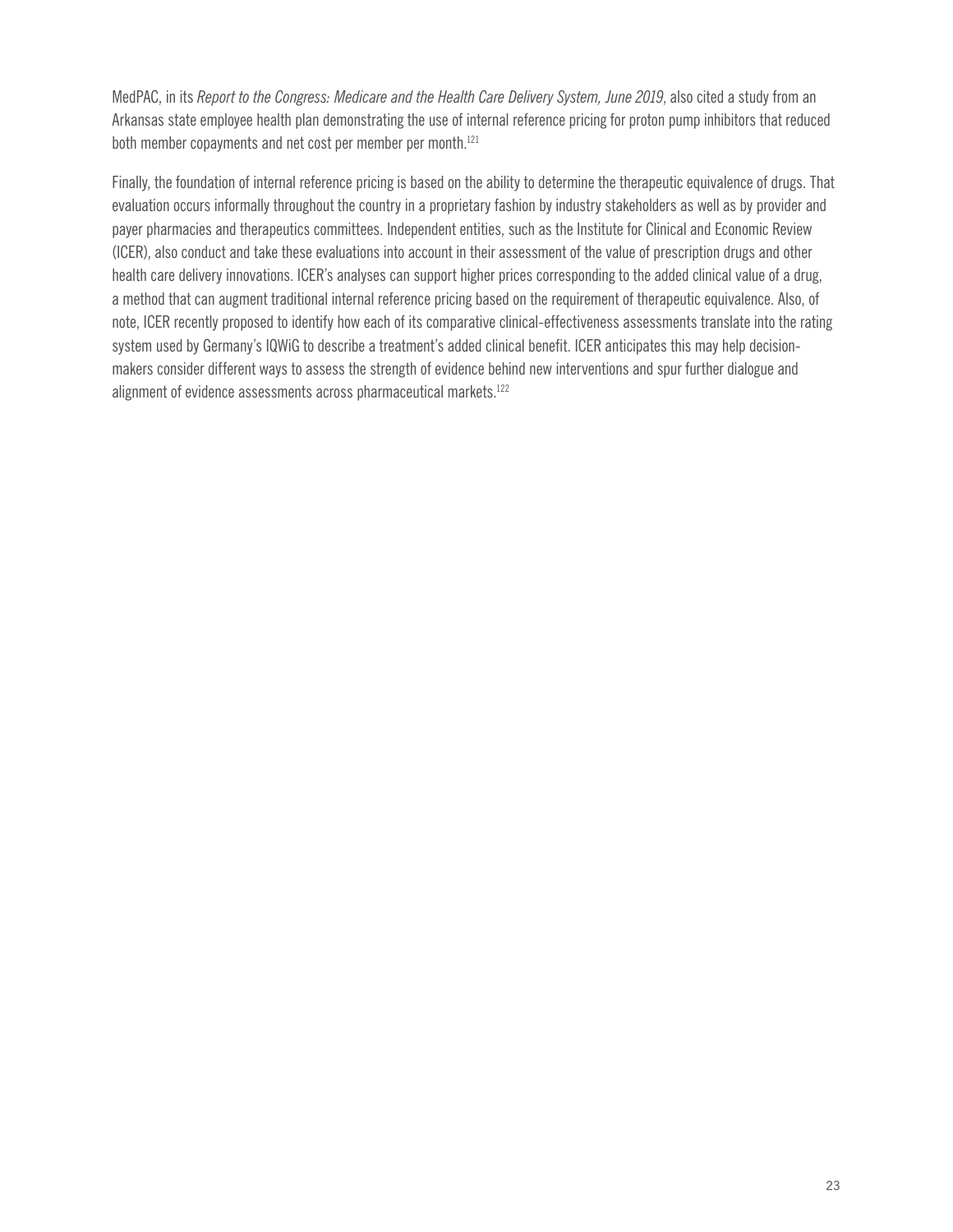# **Policy Discussion and Considerations**

The following policy considerations focus on how the public and private sectors might use pharmaceutical reference pricing to increase the affordability of medicines. It should be emphasized that reference pricing is a tool that could be used in conjunction with many other pricing and reimbursement strategies, including value-based pricing, negotiation, and cost-plus pricing. Reference pricing alone is not a panacea and will not address all the affordability and accessibility challenges in the pharmaceutical sector. However, in the right setting, focused on the most appropriate drugs, and in combination with additional approaches, this tool could be impactful.

In general, evidence suggests that external reference pricing is most impactful for determining the maximum price of drugs without generic or therapeutic competition.<sup>123</sup> Thus, single-source brand-name drugs or biologics that are relatively expensive and face limited to no competition are prime candidates. Internal reference pricing may be used in several different situations. Scenarios include the following four examples: (1) two therapeutically equivalent brand-name drugs with significantly different price points; (2) a biologic drug with a significantly higher price point than a biosimilar; (3) a brand-name drug with a significantly higher price point than a generic; and (4) a generic with a significantly higher price point than another generic or another low-cost brand-name drug. Figure 1 provides a summary of how the United States might use pharmaceutical reference pricing as a tool. Finally, while studies from abroad point to the potential for reference pricing to reduce pharmaceutical prices, additional research looking at broader outcomes of interest—namely total costs of care, health care utilization, and most importantly, health outcomes—would be extremely helpful to policymakers.

#### Figure 1



#### **External Reference Pricing**

1. The use of external reference pricing for new drugs in the United States may be possible in cases when a drug first reaches market in a foreign country. In a more likely scenario, external reference pricing could be used for existing drugs that have already been marketed in other countries. Various policymakers and experts have proposed the application of external reference pricing as tool to lower drug prices in several instances: the administration for select Medicare Part B drugs, academic experts for Medicare Part D brand-name drugs,<sup>124</sup> and members of Congress on both sides of the aisle for all brand-name drugs.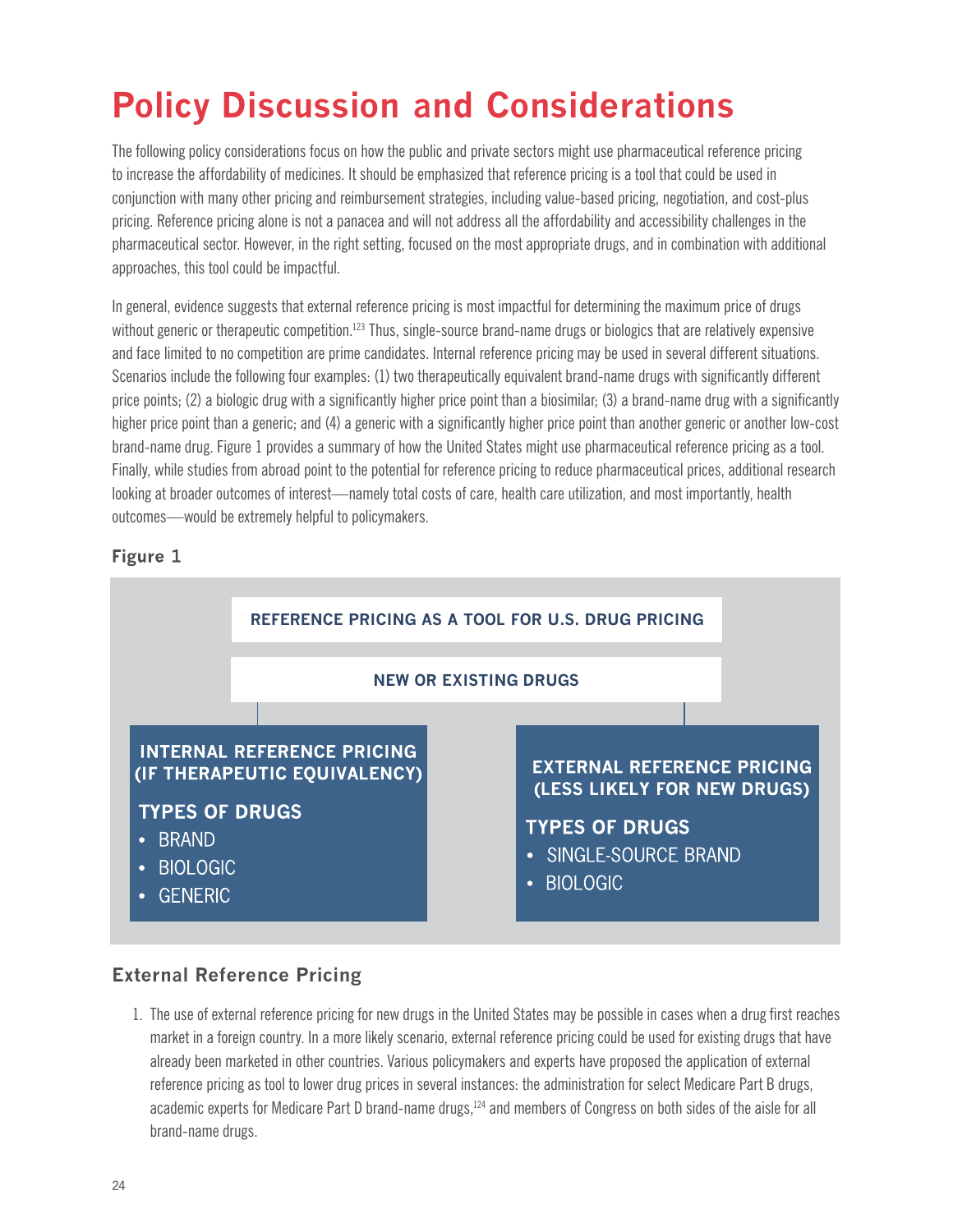Policymakers looking to establish external reference pricing in the United States for select drugs should consider principles from the *Euripid Guidance Document on External Reference Pricing* as well as recommendations from the WHO's Collaborating Centre for Pharmaceutical Pricing and Reimbursement Policies. For example, empiric evidence suggests that smaller, carefully chosen, country baskets result in similar or lower average prices while limiting administrating efforts and potential spillover effects to additional countries.<sup>125</sup> In addition, price monitoring at regular intervals with subsequent price revisions may lead to greater reductions in price. This is thought to occur because lower-priced reference countries included in the market basket may not have been considered in the initial price setting due to the likely nonavailability of medicines in these markets.126 With respect to the selection of price type, while the use of list prices is most feasible, there is empirical evidence to suggests that if policymakers are able to obtain discounted prices (a better estimate of the true costs of drugs), this may result in lower prices.<sup>127</sup>

In addition, American policymakers could provide closer scrutiny to the specific countries in the market basket used to determine a reference price. For example, with respect to the administration's Medicare Part B IPI proposal, some experts have recommended that the basket be modified such that countries with market-oriented health care systems similar to the United States (for example, Netherlands, Switzerland, and Denmark) are selected.<sup>128</sup> Alternatively, several experts have proposed a competitive private sector for Part B drugs in which vendors would negotiate with manufacturers and be paid no more than the ASP for the cost of drugs.<sup>129,130</sup> While the ASP methodology is based on domestic market data, some experts recommend adding market-based prices in other developed countries, such as Germany and the Netherlands, to the methodology. The thought is that a broader index that includes external prices might help lower Part B prices while maintaining incentives for research.<sup>131</sup>

Implementing any external reference pricing scheme would require building an infrastructure and developing the capacity to collect and update comparable data from various countries. Experts caution that external reference pricing is not necessarily an easy-to-implement policy but rather requires careful planning to maximize effectiveness and reduce administrative burden.<sup>132</sup>

Overall, there should be continued bipartisan interest in HHS implementing a pilot program using external reference pricing for a subset of Medicare Part B or D single-source brand-name drugs or biologics that are relatively expensive and face limited to no competition. Applying lessons learned from other countries and adhering to best practices can potentially increase the affordability of drugs in the United States while minimizing unintended consequences.

#### **Internal Reference Pricing**

The next three considerations focus on building an infrastructure in the United States to support internal reference pricing. Specifically, systems and processes that allow for the assessment of therapeutic equivalency are necessary for any internal reference pricing scheme.

2. The current investment in comparative-effectiveness research in the United States is less than adequate. Despite publicand private-sector efforts, clinicians and patients still lack the information needed to determine whether one health care intervention is better than another for that individual. To this point, the reauthorization of the Patient-Centered Outcomes Research Institute (PCORI) is critical and should garner bipartisan support.

Building on existing investments and infrastructure, there are several policy options to specifically increase the comparative therapeutic assessment of different drugs. One policy option is to build the assessment of *comparability* into the regulatory apparatus for the approval of drugs. While some have proposed that the FDA add a comparability standard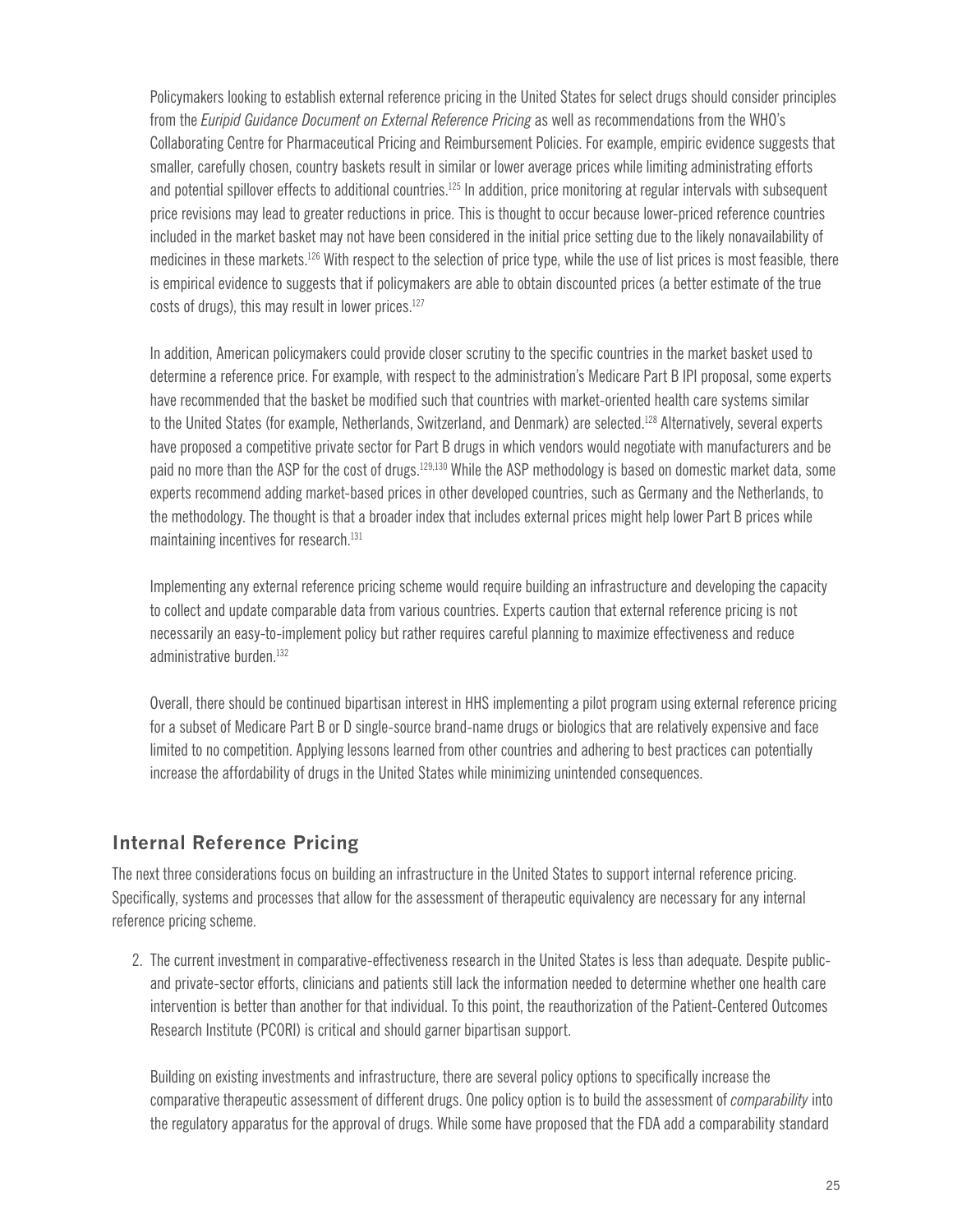to its assessment of safety and efficacy, other experts have cautioned that this would either substantially increase the burden and costs of clinical trials or it would lead to methodologically poor studies that would not provide the information desired.133

Another option is for CMS to take on an assessment of comparability in its coverage determination process. Some experts have proposed that upon making a new coverage decision, Medicare could assess the clinical comparative effectiveness and determine reimbursement accordingly (usual pricing with evidence of superior effectiveness; reference pricing to an equally effective alternative with comparable evidence; dynamic pricing if there is insufficient evidence and reassessment within three years). This type of e*vidence-based reimbursement* could steer drug innovation toward new products that have significantly greater enhanced effectiveness.134

3. Over the last 40 years, there have been multiple federal efforts to establish health technology assessments. Their failure resulted largely from organized opposition from industry and the medical establishment as well as a perception that these efforts would threaten access to the latest innovations for patients.135 If a new effort were proposed, one option would be to limit its scope to assess only the clinical effectiveness of an intervention, without any assessment of cost. In concept, this is similar to the function of Germany's IQWiG, a national-level institute that evaluates the additional therapeutic benefit of new pharmaceuticals. Limiting scope in this way would also demonstrate sensitivity to the long-standing uneasiness in the United States about government intervention in determining the cost-effectiveness of a given medical intervention.

Specifically, HHS could establish an advisory group or task an existing office to look at the comparative effectiveness of any new brand-name drug or biologic approved versus the standard of care. For drugs that have a potential existing therapeutic equivalent, comparative-effectiveness research could be undertaken; whereas, for drugs without an existing comparable treatment course, a clinical assessment of the drug's benefit to patient health could be undertaken compared with the standard of care. Experts recently recommended a similar process for new drugs covered under Medicare Part B without a comparable treatment.<sup>136</sup> To inform HHS's efforts, federal funding could be provided to multiple private-sector research organizations to undertake these studies, which would include both data from randomized controlled trials as well as real-world evidence. The office or advisory group could review the data received these from various sources, including information from manufacturers and from other countries, and publish an expert assessment. Ultimately, this information could help inform private-sector price negotiation of drugs.

In such a scenario, current regulatory agencies and private-sector organizations would continue with their current responsibilities. The FDA would assess safety and efficacy for the approval of new drugs (in some cases, comparability data is included in new drug applications to the FDA). CMS would continue to base coverage decisions on what is reasonable and necessary. PCORI would continue to focus on its mission, which is much broader than solely supporting comparative trials of pharmaceuticals. The new entity envisioned would simply be filling a gap so that therapeutic equivalency for drugs could be evaluated to a far greater degree than in the status quo.

4. The European Union is looking to strengthen cooperation on health technology assessments to ascertain the added value of new medicines and medical devices. This would involve clinical assessments (benefits compared with existing treatments) jointly done by EU member states. The process would lead to common assessment methods across the European Union and facilitate shared data and expertise. A current proposal before the European Council would leave consideration of other domains, such as the economic impact of a pharmaceutical, to national authorities.<sup>137</sup> If the council moves forward with this plan, the United States could consider requesting permission to join such an effort. This would help spur information exchange and lead to more transparency about the added value of new drugs used in this country.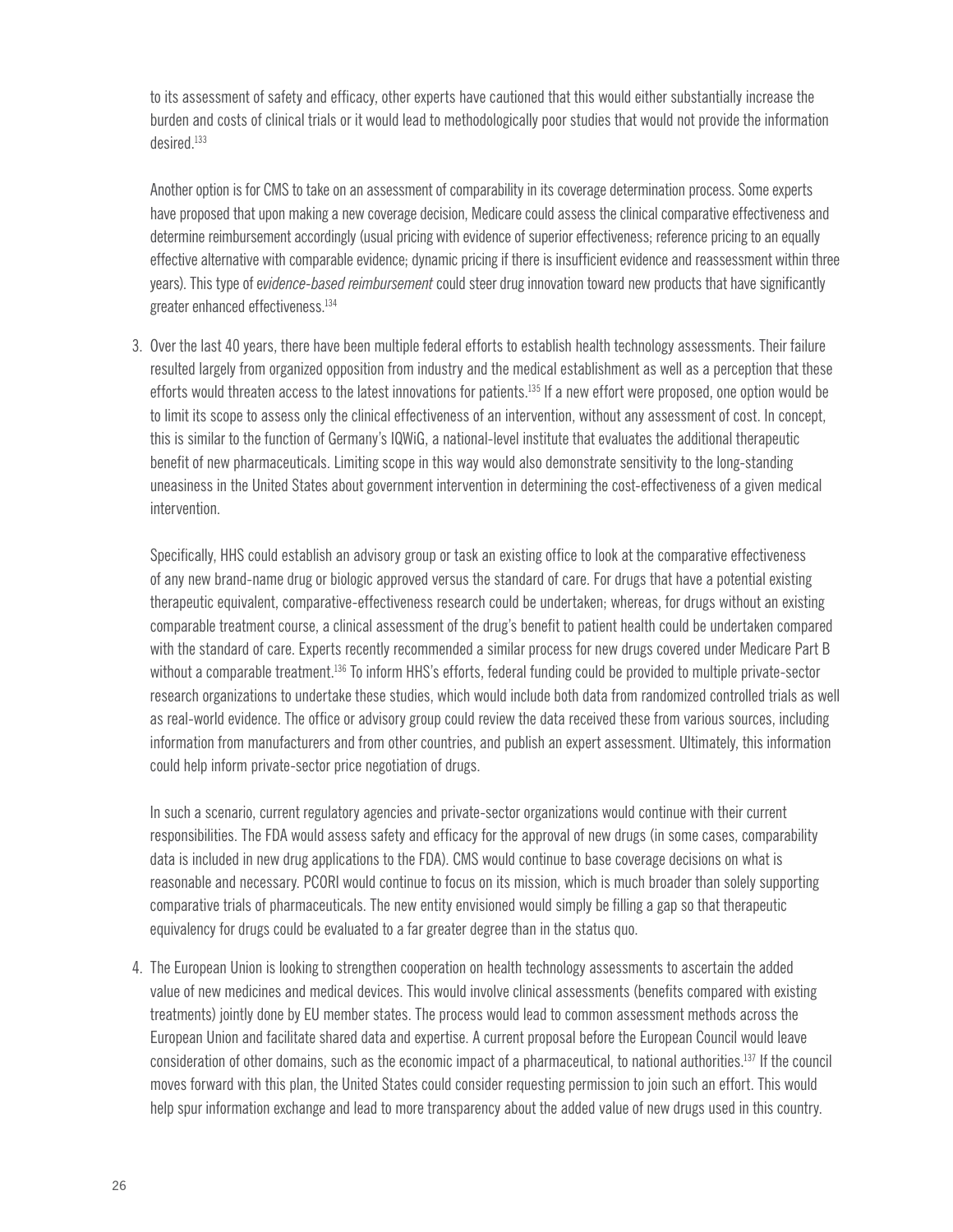The next three considerations focus on instituting internal reference pricing for pharmaceuticals by both public and private payers. It is critical that the implementation of any internal reference pricing scheme use a transparent process involving multi-sector stakeholders to accurately identify therapeutic classes and determine therapeutic equivalency. In addition, given that patient responses to drugs may vary, there should always be a process allowing physicians to provide clinical justification in instances when prescribing the therapeutically equivalent higher-priced drug is warranted.

5. Congress could provide CMS authority to implement LCA policies for Medicare Part B and the functional equivalence standard in the hospital outpatient prospective payment system. Currently, the Medicare Prescription Drug, Improvement, and Modernization Act of 2003 requires that biologics and single-source brand-name drugs be paid based on their ASP and not averaged with or based on other drugs.138 The HHS Office of the Inspector General has recommended that CMS seek legislative authority to implement LCA policies for Part B drugs.<sup>139</sup> The limited historical experience with this strategy, as summarized in this report, demonstrates significant cost-savings potential without evidence of patient harm. CMS would need to develop a transparent process with public input for determining classes of drugs in which therapeutic equivalency might exist and how policies would be implemented.140

In addition, MedPAC has recommended that biologics and their respective biosimilars be grouped into a common billing code to maximize price competition. Based on their observations, while there have been decreases in ASP for biosimilars over time, there have not been corresponding ASP decreases in the originator biosimilar. A consolidated billing code would be another way to use internal reference pricing based on therapeutic equivalency to reduce prices. Congress would need to provide the HHS secretary authority to implement this policy.141

- 6. CMS could update the Medicare Plan Finder tool with real-time information on patient cost-sharing for drugs so that Part D plans can institute internal reference pricing. This would allow patients to better understand how much more they may need to pay for more expensive, but therapeutically equivalent, drugs. The HHS secretary has the authority to allow Part D plans to use internal reference pricing, and there has been past interest by plans to use this tool for brand-name drugs with a generic equivalent.142
- 7. Health care purchasers are increasingly interested in tools that reduce the price variation within individual formulary tiers. While typical plans and PBMs incentivize patients to select drugs from a low copayment tier, there is often little incentive to select a lowprice drug from within a tier or to switch the selection after the price of a drug increases.<sup>143</sup> By limiting payment to the price of the least expensive drug in a therapeutic class (internal reference pricing), purchasers incentivize patients to switch to the recommended therapeutic equivalent medication. This switch is usually from a generic with a significantly higher price point to a lower-cost generic, but in some cases, it may be to a low-cost brand-name drug.

Business strategies for PBMs should evolve to steer patients on high-cost medications to low-cost therapeutic equivalents when they exist. While rebates make this a challenge in certain cases, the use of internal reference pricing can successfully be added on to the traditional efforts of PBMs to reduce individual prescription costs for members and total prescription drug spending.<sup>144</sup> CMS should encourage Part D plans to use internal reference pricing to supplement the efforts of PBMs in reducing prescription drug costs.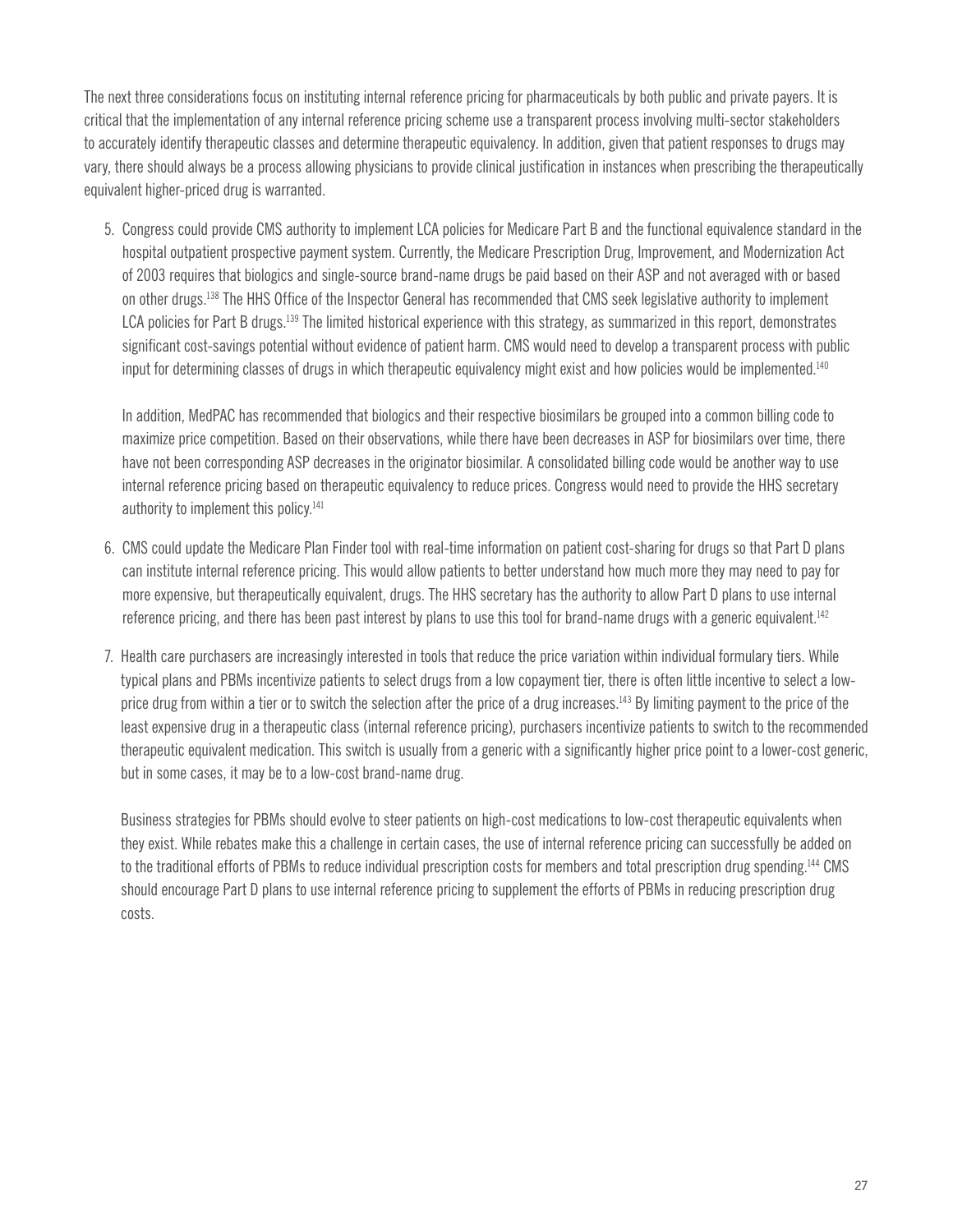# **Conclusion**

External and internal reference pricing are tools that policymakers could use, in conjunction with other pricing and reimbursement strategies, to reduce drug prices in the United States. Their implementation requires careful planning, transparent processes with opportunities for multi-stakeholder input, and a robust data and research infrastructure to support international comparisons and therapeutic equivalency assessments. In the right setting, focused on the most appropriate drugs, and in combination with additional approaches, these tools could increase the accessibility and affordability of drugs in this country.

# **Endnotes**

- <sup>1</sup> P Danzon and MF Furukawa. "International Prices and Availability of Pharmaceuticals in 2005." *Health Affairs*. 27(1): 221-223. 2008.
- <sup>2</sup> P Kanavos, A Ferrario, et al. "Higher US Branded Drug Prices and Spending Compared to Other Countries May Stem Partly from Quick Uptake of New Drugs." *Health Affairs*. 32(4): 753-761. 2013.
- <sup>3</sup> Henry J Kaiser Family Foundation. "How Does Prescription Drug Spending and Use Compare Across Large Employer Plans, Medicare Part D, and Medicaid?" 2019. Available at: https://www.kff.org/medicare/issue-brief/how-does-prescription-drug-spending-and-use-compare-across-largeemployer-plans-medicare-part-d-and-medicaid/.
- <sup>4</sup> Elsevier Clinical Solutions. *The Impact of Rising Generic Drug Prices on the U.S. Drug Supply Chain*. 2015. Available at: http://www.ncpa.co/pdf/ elsevier\_wp\_genericdrug.pdf.
- <sup>5</sup> N Wineinger, Y Zhang, et al. "Trends in Prices of Popular Brand-Name Prescription Drugs in the United States." *JAMA Network Open*. 2(5): e194791. 2019.
- <sup>6</sup> C Cox, R Kamal, et al. "Recent Trends in Prescription Drug Costs." *JAMA*. 315(13): 1326. 2016.
- <sup>7</sup> Z Zheng, X Han, G Guy, et al. "Do Cancer Survivors Change Their Prescription Drug Use for Financial Reasons? Findings from a nationally representative sample in the United States." *Cancer*. 123(8): 1453-1463. 2017.
- <sup>8</sup> E Berndt, JP Newhouse, P Danzon, and S Nicholson. *The Oxford Handbook on the Economics of the Biopharmaceutical Industry*. 2012: 201-265.
- <sup>9</sup> E. Emanuel. "Big Pharma's Go-To Defense of Soaring Drug Prices Doesn't Add Up." The Atlantic. Mar 23, 2019. Available at: https://www.theatlantic. com/health/archive/2019/03/drug-prices-high-cost-research-and-development/585253/.
- <sup>10</sup> Henry J Kaiser Family Foundation. "Prescription Drug Rebates, Explained." 2019. Available at: https://www.kff.org/medicare/video/prescription-drugrebates-explained/.
- <sup>11</sup> S Vogler. *Medicine Price Surveys, Analyses, and Comparisons: Evidence, Methodology and Guidance*. (Cambridge, MA: Elsevier Academic Press, 2019), 37-41.
- <sup>12</sup> Ibid.
- <sup>13</sup> J Wapner. "Understanding the Hidden Villain of Big Pharma: Pharmacy Benefit Managers." *Newsweek*. March 17, 2017. Available at: https://www. newsweek.com/big-pharma-villain-pbm-569980.
- <sup>14</sup> U.S. Government Accountability Office. *Medicare Part D: Use of Pharmacy Benefit Managers and Efforts to Manage Drug Expenditures and Utilization*. GAO-10-498. 2019. Available at: https://www.gao.gov/assets/710/700259.pdf.
- <sup>15</sup> Altarum. *Projections of the Prescription Drug Share of National Health Expenditures Including Non-Retail. 2019. Available at: https://altarum.org/* sites/default/files/uploaded-publication-files/Projections%20of%20the%20Prescription%20Drug%20Share%20of%20National%20Health%20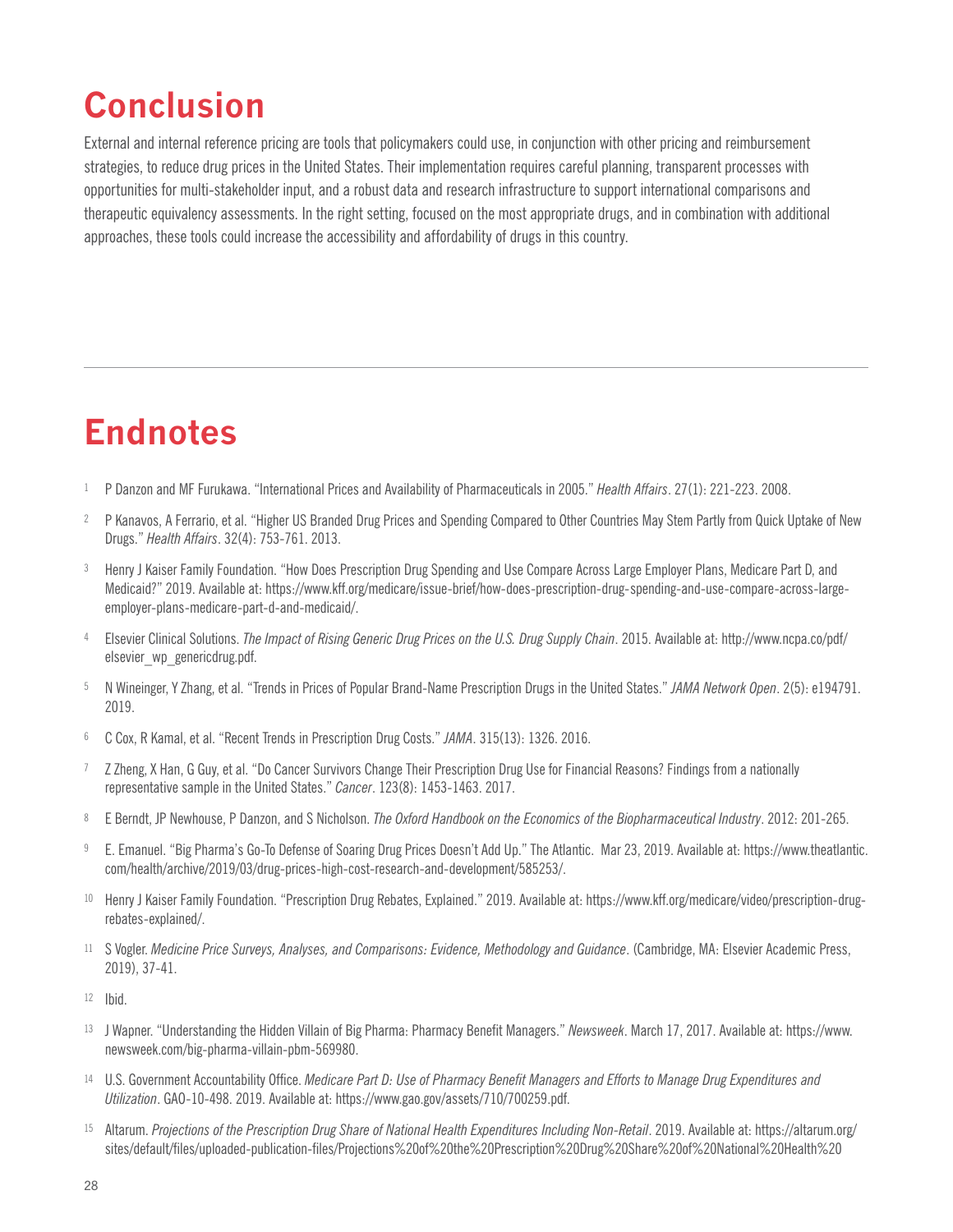Expenditures%20June%202019.pdf.

- <sup>16</sup> Henry J Kaiser Family Foundation. "How Does Prescription Drug Spending and Use Compare Across Large Employer Plans, Medicare Part D, and Medicaid?" 2019. Available at: https://www.kff.org/medicare/issue-brief/how-does-prescription-drug-spending-and-use-compare-across-largeemployer-plans-medicare-part-d-and-medicaid/.
- <sup>17</sup> Altarum. *Projections of the Prescription Drug Share of National Health Expenditures Including Non-Retail*. 2019. Available at: https://altarum.org/ sites/default/files/uploaded-publication-files/Projections%20of%20the%20Prescription%20Drug%20Share%20of%20National%20Health%20 Expenditures%20June%202019.pdf.
- 18 Henry J Kaiser Family Foundation. "How Does Prescription Drug Spending and Use Compare Across Large Employer Plans, Medicare Part D, and Medicaid?" 2019. Available at: https://www.kff.org/medicare/issue-brief/how-does-prescription-drug-spending-and-use-compare-across-largeemployer-plans-medicare-part-d-and-medicaid/.
- <sup>19</sup> Centers for Medicare and Medicaid Services. "National Health Expenditure Data, National Health Expenditure Projections 2018-2027." 2019. Available at: https://www.cms.gov/Research-Statistics-Data-and-Systems/Statistics-Trends-and-Reports/NationalHealthExpendData/Downloads/ ForecastSummary.pdf.
- <sup>20</sup> MedPAC. *Report to the Congress: Medicare and the Health Care Delivery System, June 2019. 2019. Available at: http://medpac.gov/docs/default*source/reports/jun19\_medpac\_reporttocongress\_sec.pdf?sfvrsn=0.

<sup>21</sup> Ibid.

- <sup>22</sup> Congressional Budget Office. "Medicare—CBO's April 2018 Baseline." 2018. Available at: https://www.cbo.gov/system/files?file=2018-06/51302- 2018-04-medicare.pdf.
- <sup>23</sup> MedPAC. *Report to the Congress: Medicare and the Health Care Delivery System, June 2019. 2019. Available at: http://medpac.gov/docs/default*source/reports/jun19\_medpac\_reporttocongress\_sec.pdf?sfvrsn=0.
- <sup>24</sup> J Antos and J Capretta. "A Market-Oriented Framework for Reforming Medicare Part B Drug Payment." *Health Affairs*. July 9, 2019. Available at: https://www.healthaffairs.org/do/10.1377/hblog20190708.831097/full/.

<sup>25</sup> Ibid.

<sup>26</sup> Lieberman and PB Ginsburg. "CMS's International Pricing Model for Medicare Part B Drugs: Implementation Issues." *Health Affairs*. July 9, 2019. Available at: https://www.healthaffairs.org/do/10.1377/hblog20190708.294165/full/#one.

<sup>27</sup> Ibid.

- <sup>28</sup> Henry J Kaiser Family Foundation. "10 Essential Facts About Medicare and Prescription Drug Spending." 2019. Available at: https://www.kff.org/ infographic/10-essential-facts-about-medicare-and-prescription-drug-spending/.
- <sup>29</sup> Henry J Kaiser Family Foundation. "An Overview of the Medicare Part D Prescription Drug Benefit." 2018. Available at: https://www.kff.org/medicare/ fact-sheet/an-overview-of-the-medicare-part-d-prescription-drug-benefit/.

<sup>30</sup> Ibid.

<sup>31</sup> S Vogler. *Medicine Price Surveys, Analyses, and Comparisons: Evidence, Methodology and Guidance*. (Cambridge, MA: Elsevier Academic Press, 2019), 37-41.

<sup>32</sup> Ibid.

<sup>33</sup> Ibid.

- <sup>34</sup> A Swanson. "Big Pharmaceutical Companies Are Spending Far More on Marketing than Research." *The Washington Post*. February 11, 2015. Available at: https://www.washingtonpost.com/news/wonk/wp/2015/02/11/big-pharmaceutical-companies-are-spending-far-more-on-marketingthan-research/.
- <sup>35</sup> National Governor's Association. P*ublic Health Crises and Pharmaceutical Interventions: Improving Access While Ensuring Fiscal Sustainability*. 2018. Available at: https://www.nga.org/wp-content/uploads/2018/08/Public-Health-Crises-and-Pharmaceutical-Interventions.pdf.
- <sup>36</sup> U.S. Department of Health and Human Services. *American Patients First: The Trump Administration Blueprint to Lower Drug Prices and Reduce Out-of-Pocket Costs*. 2018. Available at: https://www.hhs.gov/sites/default/files/AmericanPatientsFirst.pdf.

<sup>37</sup> Ibid.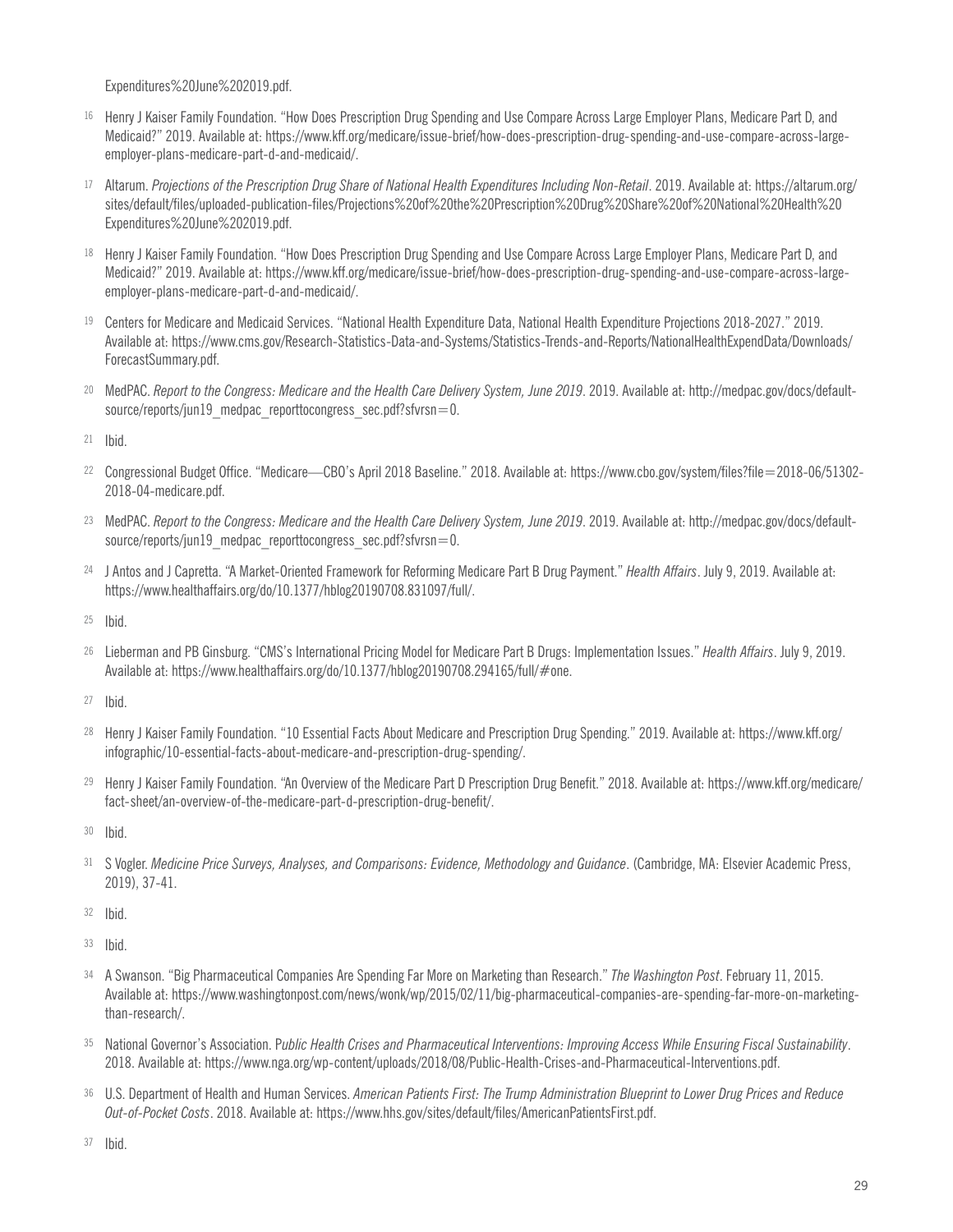- <sup>38</sup> Ibid.
- <sup>39</sup> Modern Healthcare. "Trump Administration Abandons Plans to Limit Drug Rebates." July 11, 2019. Available at: https://www.modernhealthcare.com/ payment/trump-administration-abandons-plans-limit-drug-rebates.
- <sup>40</sup> K Thomas and K Rogers. "Judge Blocks Trump Rule Requiring Drug Companies to List Prices in TV Ads." *The New York Times*. July 8, 2019. Available at: https://www.nytimes.com/2019/07/08/health/drug-prices-tv-ads-trump.html.
- <sup>41</sup> J Antos and J Capretta. "A Market-Oriented Framework for Reforming Medicare Part B Drug Payment." *Health Affairs*. July 9, 2019. Available at: https://www.healthaffairs.org/do/10.1377/hblog20190708.831097/full/.
- <sup>42</sup> Ibid.

<sup>43</sup> Ibid.

- <sup>44</sup> S Lieberman and PB Ginsburg. "CMS's International Pricing Model for Medicare Part B Drugs: Implementation Issues." *Health Affairs*. July 9, 2019. Available at: https://www.healthaffairs.org/do/10.1377/hblog20190708.294165/full/#one.
- <sup>45</sup> J Antos and J Capretta. "A Market-Oriented Framework for Reforming Medicare Part B Drug Payment." *Health Affairs*. July 9, 2019. Available at: https://www.healthaffairs.org/do/10.1377/hblog20190708.831097/full/.
- <sup>46</sup> Congressional Budget Office. "Cost Estimate of S.1895, Lower Health Care Costs Act." July 16, 2019. Available at: https://www.cbo.gov/system/ files/2019-07/s1895\_0.pdf.
- <sup>47</sup> U.S. Senate Committee on Finance. "Description of the Chairman's Mark: The Prescription Drug Pricing Reduction Act (PDPRA) of 2019." July 2019. Available at: https://www.finance.senate.gov/imo/media/doc/FINAL%20Description%20of%20the%20Chairman's%20Mark%20for%20the%20 Prescription%20Drug%20Pricing%20Reduction%20Act%20of%202019.pdf.
- <sup>48</sup> United States Committee on Finance. "Grassley, Wyden Introduce Major Prescription Drug Pricing Reform to Lower Costs for Americans." 2019. Available at: https://www.finance.senate.gov/chairmans-news/grassley-wyden-introduce-major-prescription-drug-pricing-reform-to-lower-costsfor-americans.
- <sup>49</sup> WHO Collaborating Centre for Pharmaceutical Pricing and Reimbursement Policies. "Glossary of Pharmaceutical Terms." 2019. Available at: https:// ppri.goeg.at/ppri-glossary.
- <sup>50</sup> S Vogler. *Medicine Price Surveys, Analyses, and Comparisons: Evidence, Methodology and Guidance*. (Cambridge, MA: Elsevier Academic Press, 2019), 37-41.
- 51 Rand Corporation. *Pharmaceutical Pricing: The use of external reference pricing*. 2013. Available at: https://www.rand.org/pubs/research\_reports/ RR240.html.
- <sup>52</sup> S Vogler. *Medicine Price Surveys, Analyses, and Comparisons: Evidence, Methodology and Guidance*. (Cambridge, MA: Elsevier Academic Press, 2019), 37-41.
- <sup>53</sup> Ibid.
- <sup>54</sup> London School of Economics. *The Impact of External Reference Pricing Within and Across Countries*. 2017. Available at: http://www.lse.ac.uk/ business-and-consultancy/consulting/assets/documents/the-impact-of-external-reference-pricing-within-and-across-countries.pdf.
- <sup>55</sup> C Remuzat, D Urbinati, et al. "Overview of External Reference Pricing Systems in Europe." *Journal of Market Access and Health Policy*. 3(1): 27675.
- <sup>56</sup> J Espin, J Rovira, et al. "Mapping External Reference Pricing Practices for Medicines." Health Action International and the Andalusian School of Public Health. 2014. Available at: http://www.haiweb.org/wp-content/uploads/2015/10/ERP-Working-Paper.pdf.
- <sup>57</sup> London School of Economics. *The Impact of External Reference Pricing within and across Countries*. 2017. Available at: http://www.lse.ac.uk/ business-and-consultancy/consulting/assets/documents/the-impact-of-external-reference-pricing-within-and-across-countries.pdf.
- <sup>58</sup> L Maini and F Pammolli. Working Paper. "Reference Pricing as a Deterrent to Entry: Evidence from the European Pharmaceutical Market." Current Draft. December 30, 2017. Available at: https://scholar.harvard.edu/files/lucamaini/files/reference\_pricing\_as\_a\_deterrent\_to\_entry.pdf.
- <sup>59</sup> European Union. *Euripid Guidance Document on External Reference Pricing (ERP)*. 2018. Available at: https://jasmin.goeg.at/432/1/EURIPID\_ GuidanceDocument\_V8.1\_310718.pdf.

<sup>60</sup> Ibid.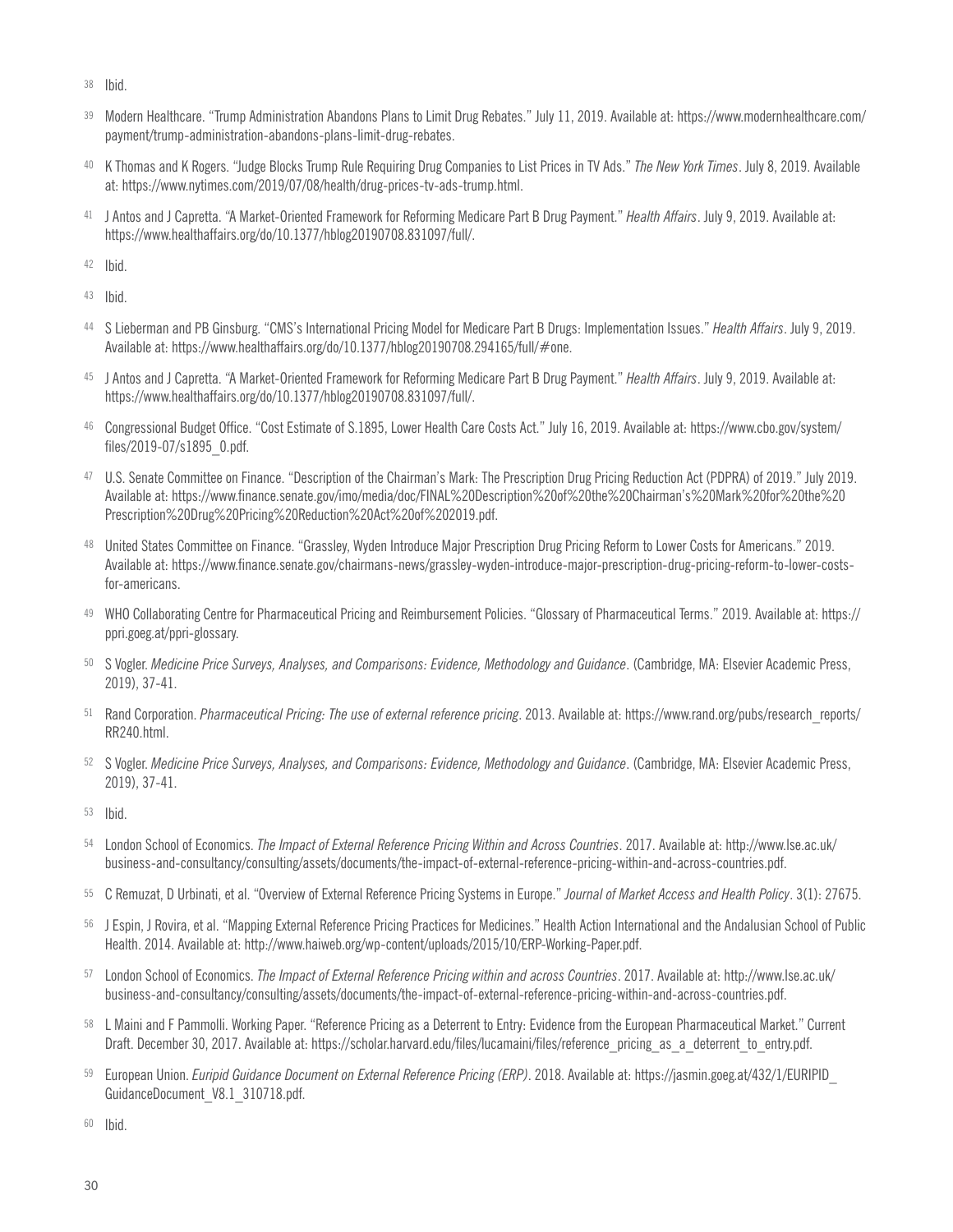- <sup>61</sup> Ibid.
- <sup>62</sup> S Vogler. *Medicine Price Surveys, Analyses, and Comparisons: Evidence, Methodology and Guidance*. (Cambridge, MA: Elsevier Academic Press, 2019), 37-41.
- <sup>63</sup> WHO Collaborating Centre for Pharmaceutical Pricing and Reimbursement Policies. "Glossary of Pharmaceutical Terms." 2019. Available at: https:// ppri.goeg.at/ppri-glossary.
- <sup>64</sup> S Vogler. *Medicine Price Surveys, Analyses, and Comparisons: Evidence, Methodology and Guidance*. (Cambridge, MA: Elsevier Academic Press, 2019), 37-41.
- <sup>65</sup> A Acosta, A Ciapponi, et al. *Pharmaceutical Policies: Effects of reference pricing, other pricing, and purchasing policies*. Cochrane Database of Systematic Reviews. (10): CD005979. 2014.
- <sup>66</sup> MM Galizzi, S Ghisland, et al. "Effects of Reference Pricing in Pharmaceutical Markets." *PharmacoEconomics*. 29(1): 17-33. 2011.
- <sup>67</sup> JL Lee, M Fischer, et al. "A Systematic Review of Reference Pricing: Implications for US Prescription Drug Spending." *American Journal of Managed Care*. 18(11): e429-437. 2012.
- <sup>68</sup> Swedish Dental and Pharmaceutical Benefits Agency. I*nternational Price Comparison 2018: An analysis of Swedish pharmaceutical prices and volumes relative to 19 other European countries*. 2018. Available at: https://www.tlv.se/ download/18.7ff0047816a0150064d26514/1554902942161/international\_price\_comparison\_2018.pdf.
- <sup>69</sup> Ibid.
- <sup>70</sup> I Verniers, S Stremersch, et al. "The Global Entry of New Pharmaceuticals: A joint investigation of launch window and price." *International Journal of Research in Marketing*. 28(4): 295-308. 2011.
- <sup>71</sup> European Federation of Pharmaceutical Industries and Association. *Market Access Delays Analysis*. 2018. Available at: https://efpia.eu/ media/412416/market-access-delays-2017-final-140318.pdf.
- <sup>72</sup> European Observatory on Health Systems and Policies. *Health Systems in Transition: Pharmaceutical regulation in 15 European countries*. 2016. Available at: http://www.euro.who.int/ data/assets/pdf file/0019/322444/HiT-pharmaceutical-regulation-15-European-countries.pdf?ua=1.
- <sup>73</sup> Swedish Dental and Pharmaceutical Benefits Agency. *International Price Comparison 2018: An analysis of Swedish pharmaceutical prices and volumes relative to 19 other European countries*. 2018. Available at: https://www.tlv.se/ download/18.7ff0047816a0150064d26514/1554902942161/international\_price\_comparison\_2018.pdf.
- <sup>74</sup> European Commission of European Union. *Study on Enhanced Cross-Country Coordination in the Area of Pharmaceutical Product Pricing*. *Final*  Report. 2015. Available at: https://ec.europa.eu/health/sites/health/files/systems\_performance\_assessment/docs/pharmaproductpricing\_frep en.pdf.
- <sup>75</sup> Swedish Dental and Pharmaceutical Benefits Agency. *International Price Comparison 2018: An analysis of Swedish pharmaceutical prices and volumes relative to 19 other European countries*. 2018. Available at: https://www.tlv.se/ download/18.7ff0047816a0150064d26514/1554902942161/international\_price\_comparison\_2018.pdf.
- <sup>76</sup> JC Robinson, P Ex, and D Panteli. "How Drug Prices Are Negotiated in Germany." *Commonwealth Fund*. June 13, 2019. Available at: https://www. commonwealthfund.org/blog/2019/how-drug-prices-are-negotiated-germany.
- <sup>77</sup> Ibid.
- <sup>78</sup> J Robinson, D Panteli, and P Ex. "Negotiating Drug Prices Without Restricting Patient Access: Lessons from Germany." *STAT*. June 27, 2019. Available at: https://www.statnews.com/2019/06/27/negotiating-drug-prices-without-restricting-patient-access-lessons-from-germany/.
- <sup>79</sup> Swedish Dental and Pharmaceutical Benefits Agency. I*nternational Price Comparison 2018: An analysis of Swedish pharmaceutical prices and volumes relative to 19 other European countries*. 2018. Available at: https://www.tlv.se/ download/18.7ff0047816a0150064d26514/1554902942161/international\_price\_comparison\_2018.pdf.
- <sup>80</sup> JC Robinson, D Panteli, and P Ex. "Reference Pricing in Germany: Implications for U.S. Pharmaceutical Purchasing." *The Commonwealth Fund*. February 4, 2019. Available at: https://www.commonwealthfund.org/publications/issue-briefs/2019/jan/reference-pricing-germany-implications.
- <sup>81</sup> C Rémuzat, D Urbinati, et al. "Overview of External Reference Pricing Systems in Europe." *Journal of Market Access & Health Policy*. 3: 27675. 2015.
- <sup>82</sup> JC Robinson, D Panteli, and P Ex. "Negotiating Drug Prices Without Restricting Patient Access: Lessons from Germany." *STAT*. June 27, 2019.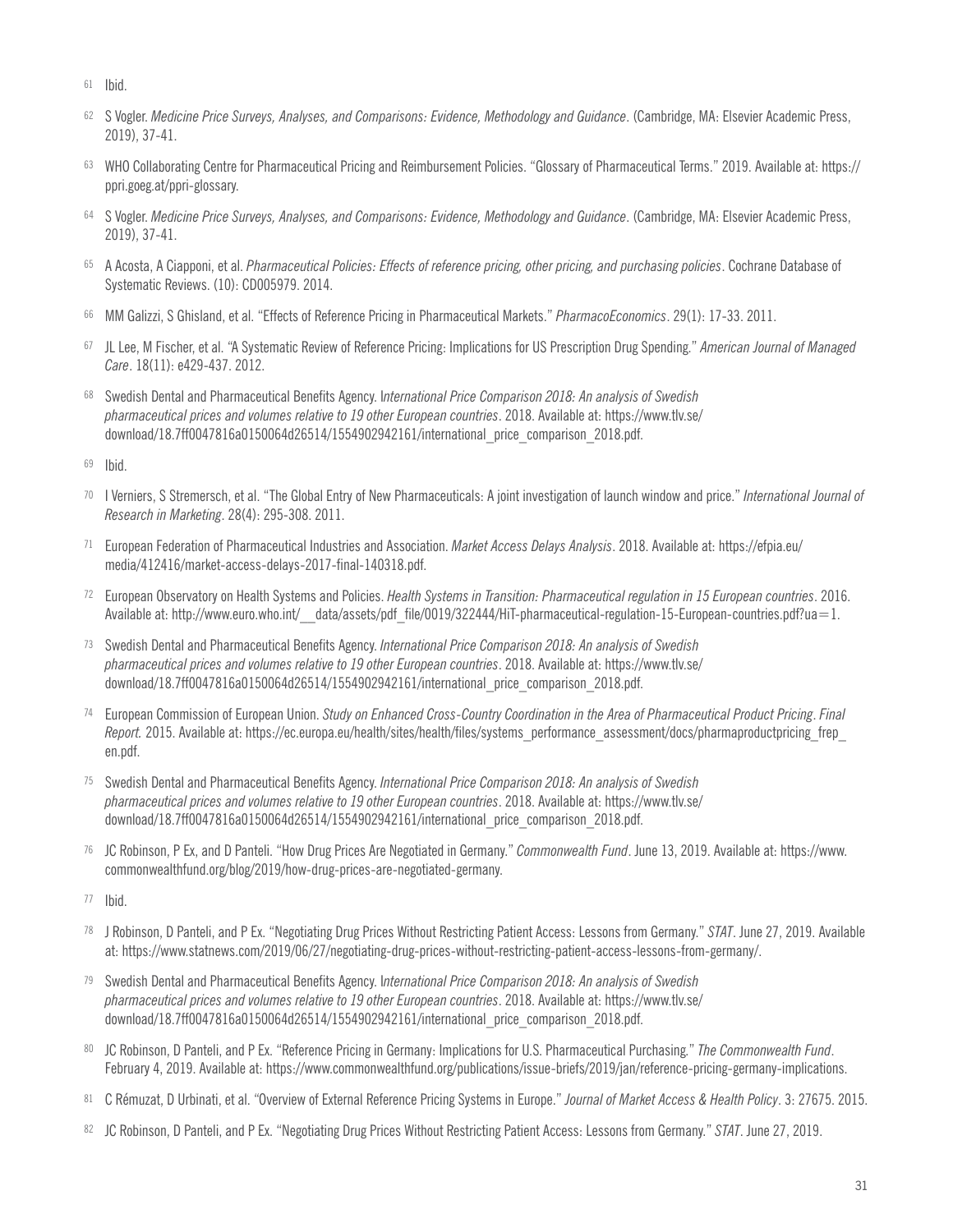Available at: https://www.statnews.com/2019/06/27/negotiating-drug-prices-without-restricting-patient-access-lessons-from-germany/.

- <sup>83</sup> JC Robinson, D Panteli, and P Ex. "Reference Pricing in Germany: Implications for U.S. Pharmaceutical Purchasing." *The Commonwealth Fund*. February 4, 2019. Available at: https://www.commonwealthfund.org/publications/issue-briefs/2019/jan/reference-pricinggermany-implications.
- <sup>84</sup> Ibid.
- <sup>85</sup> Ibid.
- <sup>86</sup> Swedish Dental and Pharmaceutical Benefits Agency. I*nternational Price Comparison 2018: An analysis of Swedish pharmaceutical prices and volumes relative to 19 other European countries*. 2018. Available at: https://www.tlv.se/ download/18.7ff0047816a0150064d26514/1554902942161/international\_price\_comparison\_2018.pdf.
- 87 A Roy. "What Medicare Can Learn from Other Countries on Drug Pricing: Market-based policies from countries like Denmark and Singapore can make medicines more affordable in the U.S." *The Foundation for Research on Equal Opportunity*. 2019. Available at: https://freopp. org/what-medicare-can-learn-from-other-countries-on-drug-pricing-bf298d390bc5.
- <sup>88</sup> Swedish Dental and Pharmaceutical Benefits Agency. *International Price Comparison 2018: An analysis of Swedish pharmaceutical prices and volumes relative to 19 other European countries*. 2018. Available at: https://www.tlv.se/ download/18.7ff0047816a0150064d26514/1554902942161/international\_price\_comparison\_2018.pdf.
- <sup>89</sup> Ibid.
- <sup>90</sup> Swiss Federal Office of Public Health. "Pharmaceuticals and Medicinal Products." 2019. Available at: https://www.bag.admin.ch/bag/en/ home/versicherungen/krankenversicherung/krankenversicherung-leistungen-tarife/Arzneimittel.html.
- <sup>91</sup> Swedish Dental and Pharmaceutical Benefits Agency. *International Price Comparison 2018: An analysis of Swedish pharmaceutical prices and volumes relative to 19 other European countries*. 2018. Available at: https://www.tlv.se/ download/18.7ff0047816a0150064d26514/1554902942161/international\_price\_comparison\_2018.pdf.
- 92 European Observatory on Health Systems and Policies. "Switzerland: New Evaluation Criteria and Pricing Decisions for Pharmaceuticals." July 2018. Available at: https://www.hspm.org/countries/switzerland25062016/livinghit.aspx?Section=2.8%20  $Regulation \& Type = Section \#4New evaluation criterion and principles.$
- <sup>93</sup> Swedish Dental and Pharmaceutical Benefits Agency. *International Price Comparison 2018: An analysis of Swedish pharmaceutical prices and volumes relative to 19 other European countries*. 2018. Available at: https://www.tlv.se/ download/18.7ff0047816a0150064d26514/1554902942161/international\_price\_comparison\_2018.pdf.
- <sup>94</sup> Bär & Karrer Law Firm. "Briefing: New Regulations Regarding Drug Pricing." 2017. Available at: https://www.baerkarrer.ch/publications/ BK Briefing New Regulations Regarding Drug Pricing.pdf.
- 95 A Roy. "What Medicare Can Learn from Other Countries on Drug Pricing: Market-based policies from countries like Denmark and Singapore can make medicines more affordable in the U.S." *The Foundation for Research on Equal Opportunity*. 2019. Available at: https://freopp. org/what-medicare-can-learn-from-other-countries-on-drug-pricing-bf298d390bc5.
- <sup>96</sup> Global Health PR. *Reimbursography Denmark*. 2018. Available at: http://www.globalhealthpr.com/services/denmark/.
- <sup>97</sup> Medicinrådet. "Process and Methods Guide: How the Danish Medicines Council develops joint regional assessments of the added clinical value of new medicines and new indications - Version 1.1." Available at: https://medicinraadet.dk/media/5139/process-and-methodsguide-join-regional-assessment-of-the-clinical-added-value-of-new-medicines-and-indications-002.pdf.
- 98 A Roy. "What Medicare Can Learn from Other Countries on Drug Pricing. Market-based policies from countries like Denmark and Singapore can make medicines more affordable in the U.S." *The Foundation for Research on Equal Opportunity*. 2019. Available at: https://freopp. org/what-medicare-can-learn-from-other-countries-on-drug-pricing-bf298d390bc5.
- <sup>99</sup> Danish Medicines Agency. "Prices of Medicines." 2019. Available at: https://laegemiddelstyrelsen.dk/en/reimbursement/prices.
- <sup>100</sup> Ibid.
- <sup>101</sup> Ibid.
- <sup>102</sup> Ibid.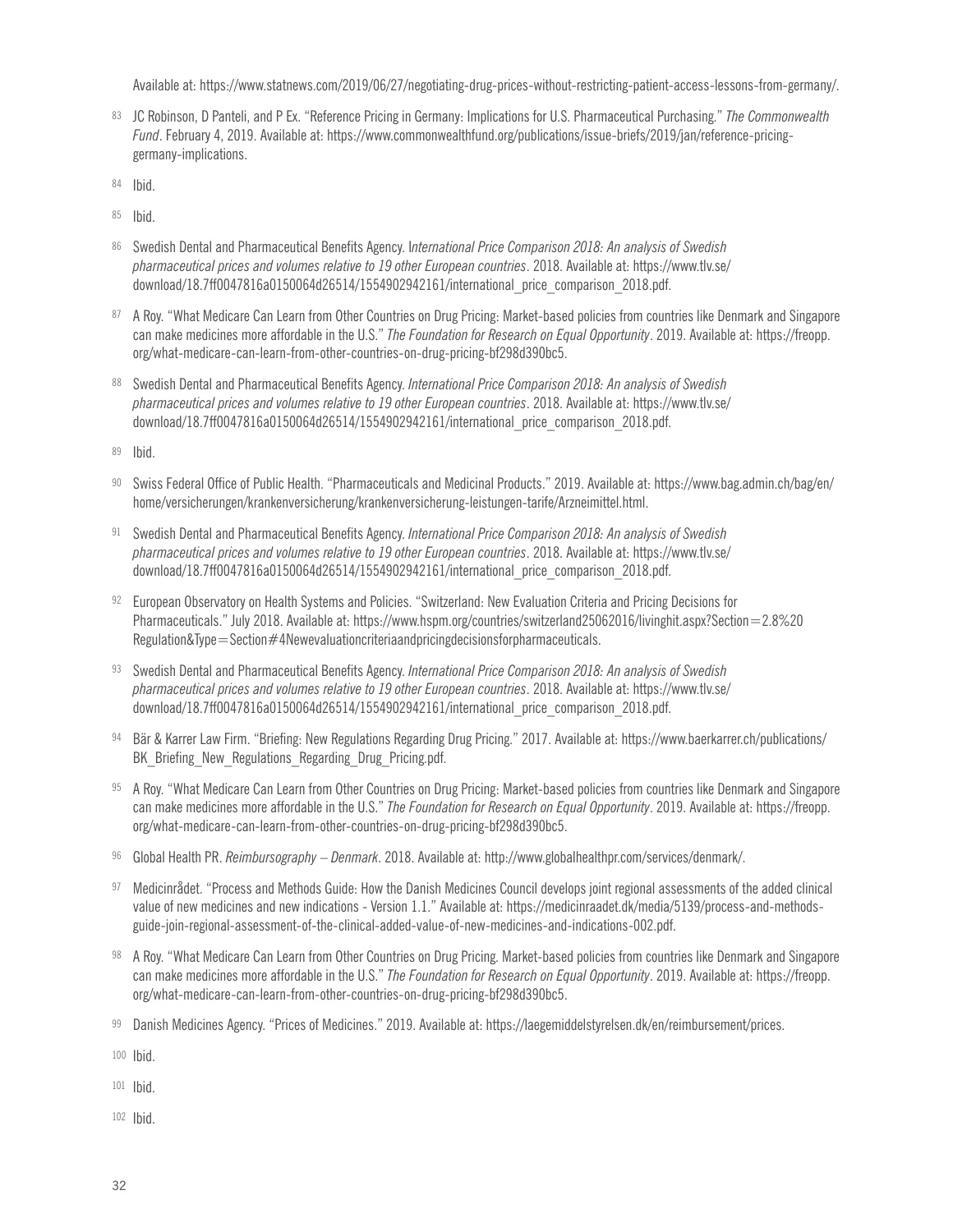<sup>103</sup> Amgros. "Negotiation of Prices." 2019. Available at: https://amgros.dk/en/pharmaceuticals/price-negotiations-and-effective-competition/ new-pharmaceuticals/negotiation-of-prices/.

- <sup>105</sup> C Rémuzat, D Urbinati, et al. "Overview of External Reference Pricing Systems in Europe." *Journal of Market Access & Health Policy*. 3: 27675. 2015.
- <sup>106</sup> S Vogler. *Medicine Price Surveys, Analyses, and Comparisons: Evidence, Methodology and Guidance*. (Cambridge, MA: Elsevier Academic Press, 2019), 20-382.

<sup>107</sup> Ibid.

<sup>108</sup> Bech Brunn Law Firm. "Denmark: Announcement of proposal on external reference pricing (ERP) system on medicinal products." 2018. Available at: https://www.bechbruun.com/en/news/2018/denmark-announcement-of-proposal-on-external-reference-pricing-erpsystem-on-medicinal-products.

<sup>109</sup> Ibid.

- <sup>110</sup> MedPAC. *Report to the Congress: Medicare and the Health Care Delivery System, June 2019*. 2019. Available at: http://medpac.gov/ docs/default-source/reports/jun19 medpac reporttocongress sec.pdf?sfvrsn=0.
- <sup>111</sup> Office of Inspector General. *Least Costly Alternative Policies: Impact on Prostate Cancer Drugs Covered Under Medicare Part B*. U.S. Department of Health and Human Services. 2012. Available at: https://oig.hhs.gov/oei/reports/oei-12-12-00210.pdf.

<sup>112</sup> Ibid.

<sup>113</sup> Ibid.

- <sup>114</sup> Office of Inspector General. R*eview of Medicare Part B Avastin and Lucentis Treatments for Age-Related Macular Degeneration*., U.S. Department of Health and Human Services. 2011. Available at: https://oig.hhs.gov/oas/reports/region10/11000514.pdf.
- <sup>115</sup> The Pew Charitable Trusts. "The 'Least Costly Alternative' Approach for Payment of Medicare Part B Drugs." March 2016. Available at: https://www.pewtrusts.org/en/research-and-analysis/fact-sheets/2016/03/the-least-costly-alternative-approach-for-payment-ofmedicare-part-b-drugs.
- <sup>116</sup> J Zhang and V Furhmans. "Medicare Seeks to Ban Some Penalties for Picking Brand-Name Drugs." *The Wall Street Journal*. January 10, 2009. Available at: https://www.wsj.com/articles/SB123155109820170249.
- <sup>117</sup> MedPAC. *Report to the Congress: Medicare and the Health Care Delivery System, June 2019*. 2019. Available at: http://medpac.gov/ docs/default-source/reports/jun19\_medpac\_reporttocongress\_sec.pdf?sfvrsn=0.

<sup>119</sup> J Robinson, C Whaley, et al. "Association of Reference Pricing with Drug Selection and Spending." *New England Journal of Medicine*. 377: 658-665. 2017.

<sup>120</sup> Ibid.

- <sup>121</sup> MedPAC. *Report to the Congress: Medicare and the Health Care Delivery System, June 2019*. 2019. Available at: http://medpac.gov/ docs/default-source/reports/jun19\_medpac\_reporttocongress\_sec.pdf?sfvrsn=0.
- <sup>122</sup> Institute for Clinical and Economic Review. *2020 Value Assessment Framework: Proposed Changes*. August 2019. Available at: https:// icer-review.org/wp-content/uploads/2019/05/ICER\_2020\_VAF\_Proposals\_082119-1.pdf.
- <sup>123</sup> European Union. *Euripid Guidance Document on External Reference Pricing (ERP)*. 2018. Available at: https://jasmin.goeg.at/432/1/ EURIPID\_GuidanceDocument\_V8.1\_310718.pdf.
- <sup>124</sup> SY Kang, M DiStefano, et al. "Using External Reference Pricing in Medicare Part D to Reduce Drug Price Differentials with Other Countries." *Health Affairs*. 38(5): 804-811. 2019.
- <sup>125</sup> European Union. *Euripid Guidance Document on External Reference Pricing (ERP)*. 2018. Available at: https://jasmin.goeg.at/432/1/ EURIPID\_GuidanceDocument\_V8.1\_310718.pdf.

<sup>104</sup> Ibid.

<sup>118</sup> Ibid.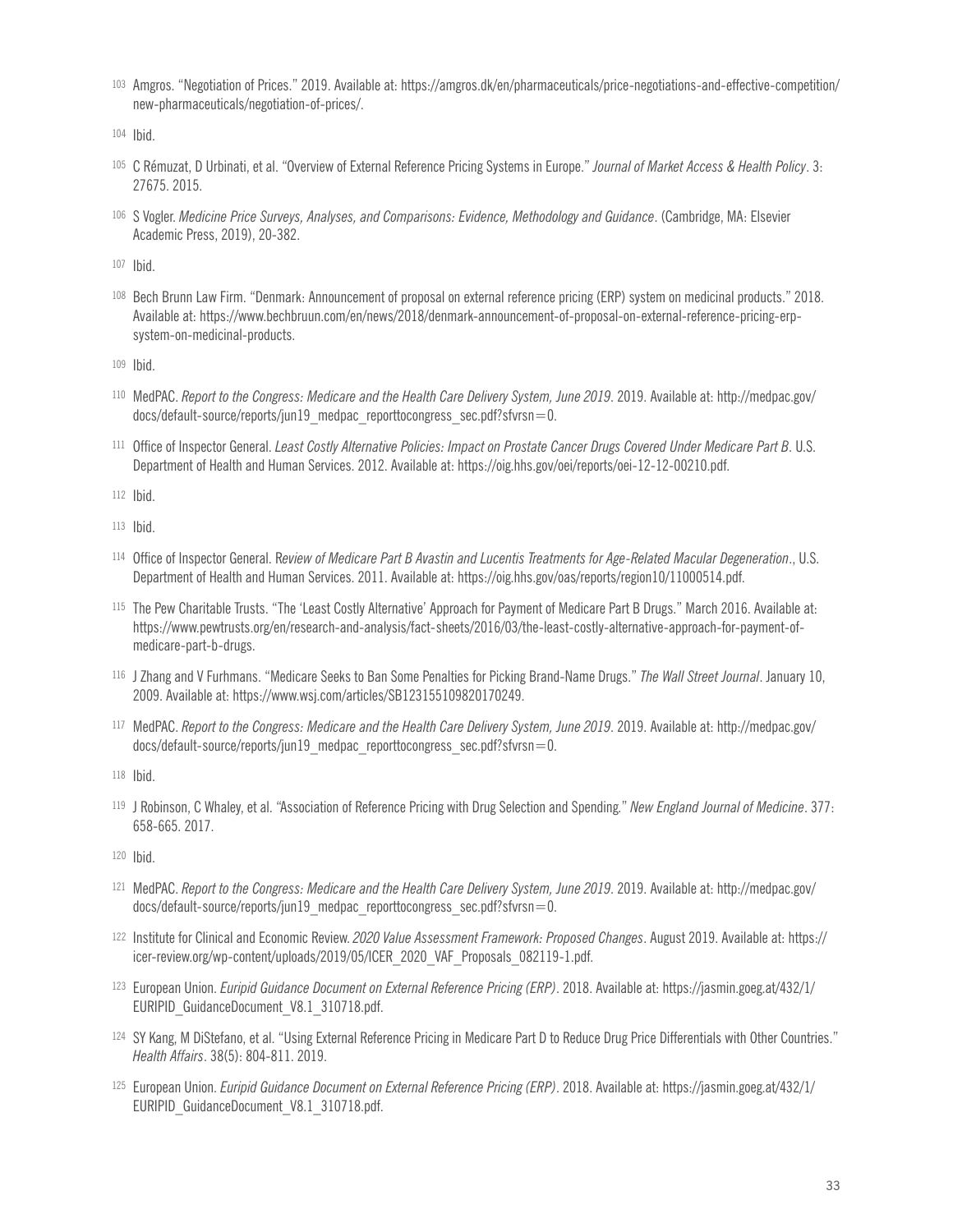- <sup>126</sup> European Commission of European Union. *Study on Enhanced Cross-Country Coordination in the Area of Pharmaceutical Product Pricing*. Final Report. 2015. Available at: https://ec.europa.eu/health/sites/health/files/systems\_performance\_assessment/docs/ pharmaproductpricing\_frep\_en.pdf.
- <sup>127</sup> Ibid.
- <sup>128</sup> A Roy. "What Medicare Can Learn From Other Countries on Drug Pricing. Market-based policies from countries like Denmark and Singapore can make medicines more affordable in the U.S." *The Foundation for Research on Equal Opportunity*. 2019. Available at: https://freopp.org/what-medicare-can-learn-from-other-countries-on-drug-pricing-bf298d390bc5.
- <sup>129</sup> J Antos and J Capretta. "A Market-Oriented Framework for Reforming Medicare Part B Drug Payment." *Health Affairs*. July 9, 2019. Available at: https://www.healthaffairs.org/do/10.1377/hblog20190708.831097/full/.
- <sup>130</sup> MedPAC. *Report to the Congress: Medicare and the Health Care Delivery System, June 2019.* 2019. Available at: http://medpac.gov/ docs/default-source/reports/jun19 medpac reporttocongress sec.pdf?sfvrsn=0.
- <sup>131</sup> J Antos and J Capretta. "A Market-Oriented Framework for Reforming Medicare Part B Drug Payment." *Health Affairs*. July 9, 2019. Available at: https://www.healthaffairs.org/do/10.1377/hblog20190708.831097/full/.
- <sup>132</sup> European Union. *Euripid Guidance Document on External Reference Pricing (ERP)*. 2018. Available at: https://jasmin.goeg.at/432/1/ EURIPID GuidanceDocument V8.1 310718.pdf.
- <sup>133</sup> S Gottlieb. "The FDA Should Not Mandate Comparative Effectiveness Trials." *American Enterprise Institute for Public Policy Research*. (5):1-9. 2011.
- <sup>134</sup> S Pearson and PB Bach. "How Medicare Could Use Comparative Effectiveness Research in Deciding on New Coverage and Reimbursement." *Health Affairs*. 29(10): 1796-1804. 2010.
- <sup>135</sup> B Luce and R Singer Cohen. "Health Technology Assessment in the United States." *International Journal of Technology Assessment in Health Care*. 25(Supp. 1): 33-41. 2009.
- <sup>136</sup> J Antos and J Capretta. "A Market-Oriented Framework for Reforming Medicare Part B Drug Payment." *Health Affairs*. July 9, 2019. Available at: https://www.healthaffairs.org/do/10.1377/hblog20190708.831097/full/.
- <sup>137</sup> European Commission. *Health Technology Assessment.* 2018. Available at: https://ec.europa.eu/health/technology\_assessment/ eu cooperation en.
- <sup>138</sup> MedPAC. *Report to the Congress: Medicare and the Health Care Delivery System, June 2019*. 2019. Available at: http://medpac.gov/ docs/default-source/reports/jun19 medpac reporttocongress sec.pdf?sfvrsn=0.
- <sup>139</sup> Office of Inspector General. *Least Costly Alternative Policies: Impact on Prostate Cancer Drugs Covered Under Medicare Part B*. U.S. Department of Health and Human Services. 2012. Available at: https://oig.hhs.gov/oei/reports/oei-12-12-00210.pdf.
- 140 The Pew Charitable Trusts. "The 'Least Costly Alternative' Approach for Payment of Medicare Part B Drugs." March 2016. Available at: https://www.pewtrusts.org/en/research-and-analysis/fact-sheets/2016/03/the-least-costly-alternative-approach-for-payment-ofmedicare-part-b-drugs.
- <sup>141</sup> MedPAC. *Report to the Congress: Medicare and the Health Care Delivery System, June 2019*. 2019. Available at: http://medpac.gov/ docs/default-source/reports/jun19 medpac reporttocongress sec.pdf?sfvrsn=0.

<sup>142</sup> Ibid.

- <sup>143</sup> J Robinson, C Whaley, et al. "Association of Reference Pricing with Drug Selection and Spending." *New England Journal of Medicine*. 377: 658-665. 2017.
- <sup>144</sup> Personal Interview with David Henka, CEO of Active Radar. July 29, 2019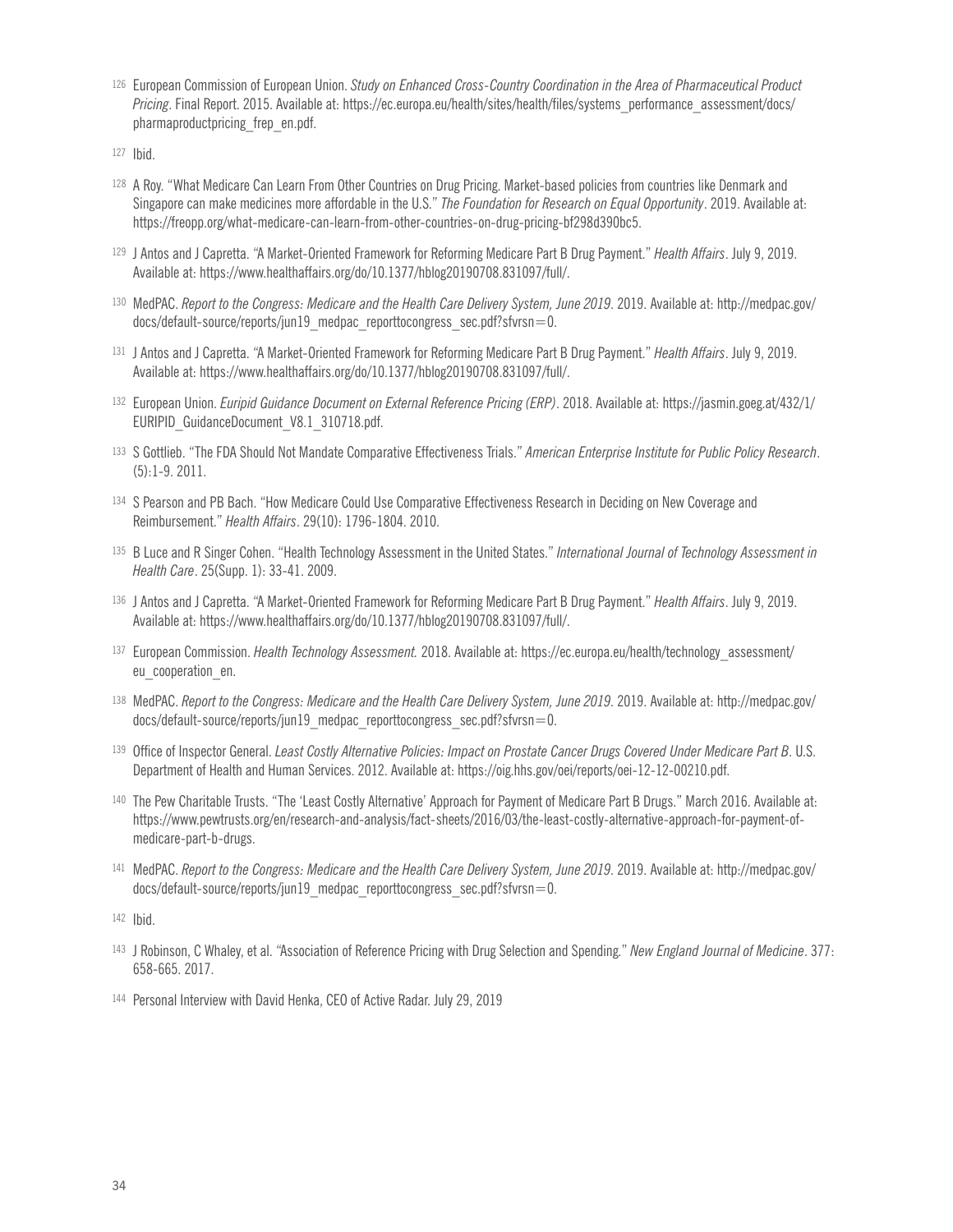

The Bipartisan Policy Center is a non-profit organization that combines the best ideas from both parties to promote health, security, and opportunity for all Americans. BPC drives principled and politically viable policy solutions through the power of rigorous analysis, painstaking negotiation, and aggressive advocacy.

#### bipartisanpolicy.org | 202-204-2400 1225 Eye Street NW, Suite 1000 Washington, D.C. 20005

- $\bullet$ @BPC\_Bipartisan
- $\mathbf{f}$ facebook.com/BipartisanPolicyCenter
- $\bullet$ instagram.com/BPC\_Bipartisan